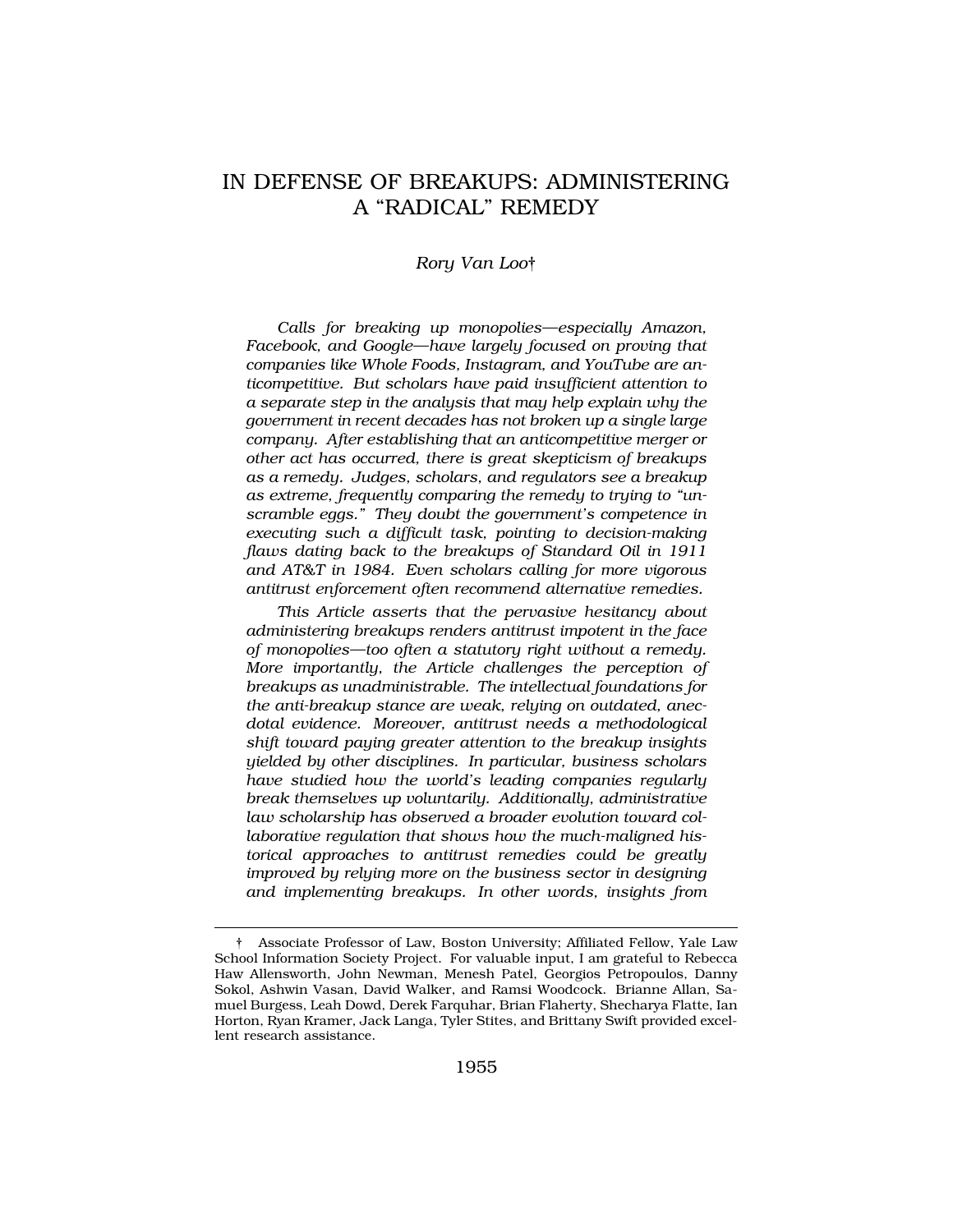*outside of antitrust address many critiques of breakups and show how the remedy is far from radical and messy.* 

*Antitrust observers should thus abandon the worldview that compares breaking up prior companies to unscrambling eggs. Or, at a minimum, they should recognize that scrambled eggs, once cooked, are divided into smaller portions. A greater willingness to do the same to monopolies in the post-merger context and beyond would bring regulators more in line with the business sector, which sees divestitures as a routine part of effective governance.* 

|      |                                                 | 1956 |
|------|-------------------------------------------------|------|
|      | I. THE ANTITRUST REMEDY CONUNDRUM  1961         |      |
|      | A. Breakups as the Favored Remedy               |      |
|      | Administering Breakups                          | 1961 |
|      | II. THE WEAK EVIDENCE AGAINST ADMINISTRABILITY  | 1972 |
|      | A. The Limitation of Case Studies               | 1972 |
|      | B. The Lack of Systemic Evidence                | 1976 |
| III. | A BALANCED VIEW OF BREAKUPS                     | 1981 |
|      | A. Insights from Private Divestitures           | 1981 |
|      | 1. Are Private Divestitures Too Different To Be |      |
|      |                                                 | 1982 |
|      | 2. What Insights Might Private Divestitures     |      |
|      |                                                 | 1985 |
|      | B. Shareholder Harm Is Not an Obstacle          | 1990 |
|      | C. Costly Breakups May Increase Deterrence      | 1995 |
| IV.  |                                                 | 1998 |
|      | A. Administering Breakups                       | 1998 |
|      |                                                 | 2006 |
|      | 1. Comparing Breakups to Access Remedies. 2006  |      |
|      | 2. Comparing Breakups to Inaction and Other     |      |
|      |                                                 |      |
|      |                                                 |      |
|      |                                                 |      |

#### **INTRODUCTION**

In the wake of bipartisan momentum to prosecute big tech companies, antitrust authorities have acknowledged that breakups are "perfectly on the table."1 But this remedy faces intellectual opposition from a broader range of the ideological spectrum than many realize. Academics have driven a renais-

<sup>1</sup> Rob Copeland, *Breakup of Tech Giants 'on the Table,' U.S. Antitrust Chief Says*, WALL STREET J. (Oct. 22, 2019, 2:00 PM), [https://www.wsj.com/articles/](https://www.wsj.com/articles) breakup-of-tech-giants-on-the-table-u-s-antitrustchief-says-11571765689 [[https://perma.cc/9NXG-SXM2\]](https://perma.cc/9NXG-SXM2) (quoting Makan Delrahim, head of the DOJ Antitrust Division).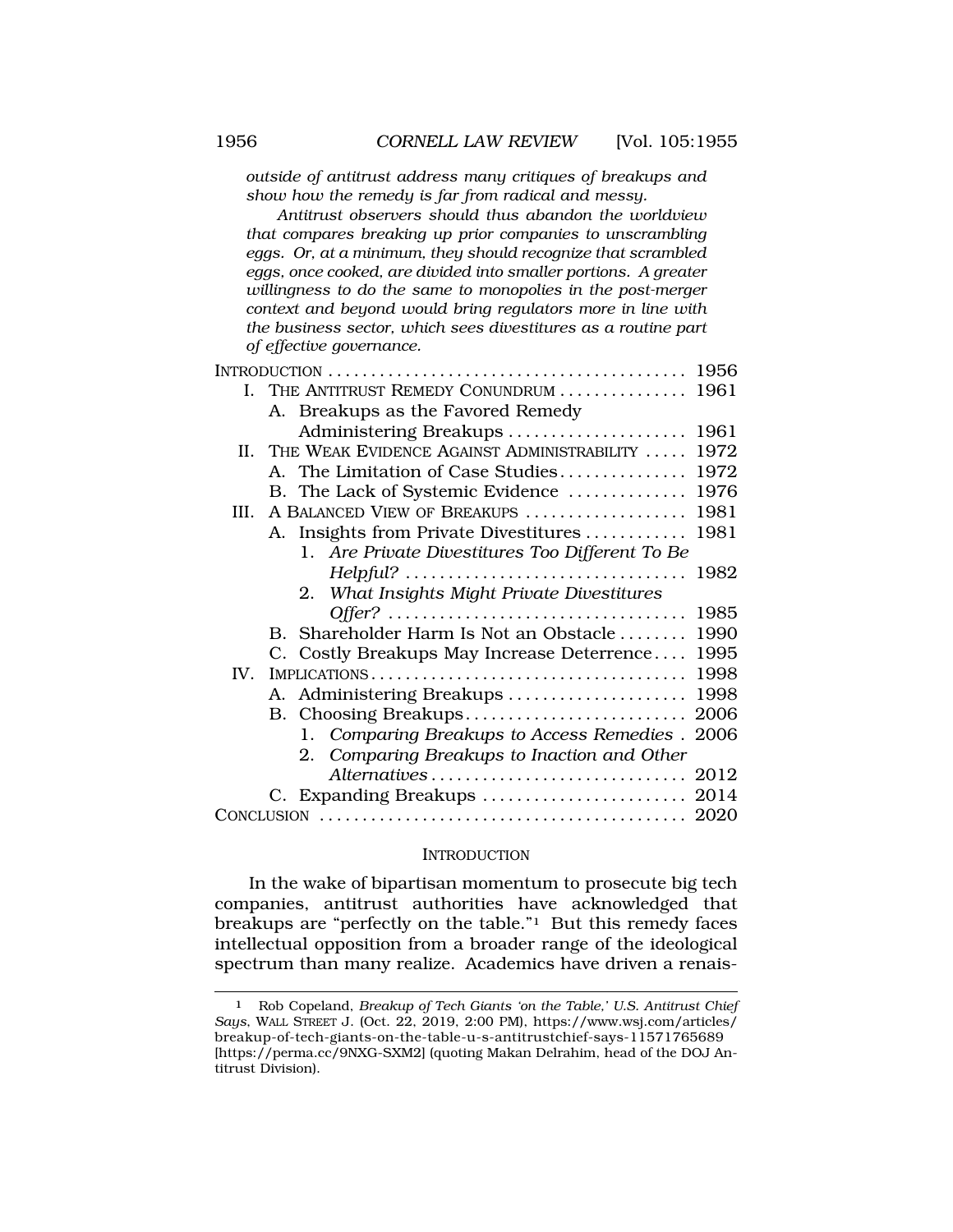sance in antitrust scholarship, calling for stronger remedies for anticompetitive behavior, with some proposing breakups.2 The breakup attention has focused on whether large corporations are violating antitrust laws and how a given breakup would alter competition once the process is complete.3 Yet to pursue breakups, policymakers must also believe that authorities can administer them, and that the remedy is reasonable. Otherwise, courts would insist on another solution, such as mandating that tech companies provide competitors with access to their platforms.4 In the wake of intensifying scholarly scrutiny of antitrust, there has been no sustained attention to administering breakups.5

In the absence of close examination, the dominant view has remained that breakups are "radical"6 and too costly—even among influential scholars supportive of more vigorous antitrust enforcement.7 The biggest conceptual barrier is the belief that breakups are too difficult for the government to administer.8 As judges, scholars, and regulators have repeatedly put

6 *See, e.g.*, United States v. Microsoft Corp., 253 F.3d 34, 80 (D.C. Cir. 2001) ("[W]isdom counsels against adopting radical structural relief."); Todd Spangler, *Will the U.S. Break Up Big Tech? Don't Hold Your Breath*, VARIETY (June 4, 2019, 1:36 PM), <https://variety.com/2019/digital/news/us-antitrust-break-up>facebook-google-amazon-apple-1203232588/ [<https://perma.cc/2S6N-7NSS>] (quoting Professor Herbert Hovenkamp as saying "[b]reakup remedies are radical and they frequently have unintended consequences"). 7 *See* Herbert Hovenkamp, *Progressive Antitrust*, 2018 U. ILL. L. REV. 71, 99;

Fiona Scott Morton, *Why 'Breaking Up' Big Tech Probably Won't Work*, WASH. POST (July 16, 2019, 2:41 PM), [https://www.washingtonpost.com/opinions/2019/07/](https://www.washingtonpost.com/opinions/2019/07) 16/break-up-facebook-there-are-smarter-ways-rein-big-tech/ [https:// perma.cc/TE4W-N2F6] ("Just 'break them up' is an oversimplified sound bite, not a real policy that would restore competition in digital markets and benefit consumers.").

8 *See* Hovenkamp, *supra* note 7, ("The main reason antitrust does not go further is concerns about administrability."); *see also* Menesh S. Patel, *Merger Breakups*, 2020 WIS. L. REV. 975 (manuscript at 42, 50–51) (on file with the *Cornell Law Review*), <https://papers.ssrn.com/sol3/pa>pers.cfm?abstract\_id=3469984 (concluding that more ex post merger reviews are

<sup>2</sup> Scholars have for decades called for reforming antitrust, in what can be described as the Post-Chicago antitrust movement. *See generally* HOW THE CHI-CAGO SCHOOL OVERSHOT THE MARK: THE EFFECT OF CONSERVATIVE ECONOMIC ANALYSIS ON U.S. ANTITRUST (Robert Pitofsky ed., 2008) (sharing scholarship by Jonathan Baker, Eleanor Fox, Herbert Hovenkamp, Marina Lao, John Kirkwood, Daniel Rubinfeld, and Steven Salop, among others). Members of that group and the more recent "Neo-Brandeisian" antitrust movement have called for expanding breakups. *See* TIM WU, THE CURSE OF BIGNESS: ANTITRUST IN THE NEW GILDED AGE 132–33 (2018); Steven C. Salop, *Invigorating Vertical Merger Enforcement*, 127 YALE L.J. 1962, 1982 (2018); Lina M. Khan, Note, *Amazon's Antitrust Paradox*, 126 YALE L.J. 710, 800 (2017).<br><sup>3</sup> See supra note 2.

<sup>3</sup>*See supra* note 2. 4 *See infra* subparts I.B & IV.B.2.

<sup>5</sup> *See infra* Part I (summarizing the literature).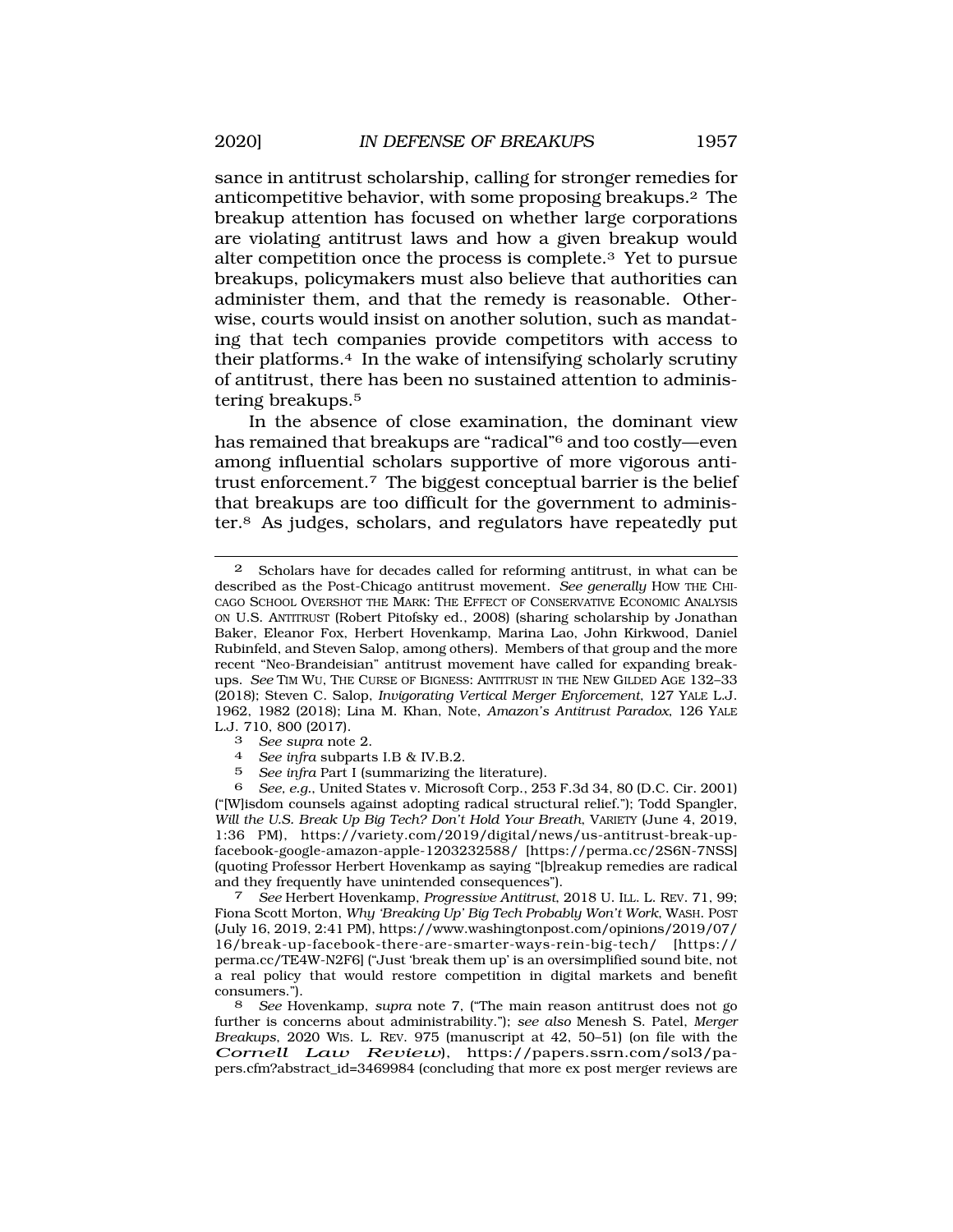it, breaking up a merged company is like trying to "unscramble the eggs."9

That administrative resistance to breakups is overlooked in conversations about reforming antitrust, but it poses an existential problem. In theory, to combat monopoly power obtained through an illegal merger, authorities have long preferred breaking up the company to the "perilous" alternative—behavioral remedies, which require ongoing government oversight of the [monopolist.10](https://monopolist.10) Yet if the preferred remedy breakups—has become so infeasible that "we may as well forget about attempting to disestablish" integrated firms,  $11$  the law may offer no acceptable remedy to address illegal monopolies.

Through an outside-of-antitrust lens, this Article challenges the prevailing assumption that breakups are extreme and prohibitively difficult to administer. It contributes the first review of the empirical evidence on the *administration* of breakups, showing that the studies largely responsible for the early view of breakup administration as "clearly a disaster"12 suffer from flawed [methodologies.13](https://methodologies.13) Moreover, scholars' frequent critiques of breakups from decades ago, and sometimes more than a century ago in the case of Standard Oil, have limited [relevance.14](https://relevance.14) Part of the problem is that large antitrust break-

10 Philip J. Weiser, *Reexamining the Legacy of Dual Regulation: Reforming Dual Merger Review by the DOJ and the FCC*, 61 FED. COMM. L.J. 167, 176 (2008).

11 Frank H. Easterbrook & Daniel R. Fischel, *Antitrust Suits by Targets of Tender Offers*, 80 MICH. L. REV. 1155, 1163 (1982).

12 Barbara A. Clark, *Merger Investigations at the Federal Trade Commission: An Insider's View*, 56 ANTITRUST L.J. 765, 774–75 (1987).

<sup>13</sup>*See infra* subpart II.B. 14 *See infra* subpart II.A (explaining limitations in leading historical case studies).

necessary, but cautioning against breakups when entities have integrated their assets because of "the fundamental difficulties of unwinding consummated mergers").

<sup>9</sup> *See, e.g.*, Consol. Gold Fields PLC v. Minorco, S.A., 871 F.2d 252, 261 (2d Cir. 1989) ("[O]nce the tender offer has been consummated it becomes difficult, and sometimes virtually impossible, for a court to 'unscramble the eggs.'" (quoting Sonesta Int'l Hotels Corp. v. Wellington Assocs., 483 F.2d 247, 250 (2d Cir. 1973))); *see also* Laidlaw Acquisition Corp. v. Mayflower Grp., Inc., 636 F. Supp. 1513, 1517 (S.D. Ind. 1986) (referring to the "virtual impossibility of 'unscrambling the scrambled eggs'"); William J. Baer, *Reflections on Twenty Years of Merger Enforcement Under the Hart-Scott-Rodino Act*, 65 ANTITRUST L.J. 825, 830 (1997) ("Once a merger takes place and the firms' operations are integrated, it can be very difficult, or impossible, to unscramble the eggs and reconstruct a viable, divestable group of assets."); F. David Osinski, *Merger Remedies and the Undersupply of Economic Research*, 18 ABA ANTITRUST L. SEC. ECON. COMMITTEE NEWSL. 5, 7 (2017) ("[I]n consummated mergers, . . . a divestiture may not restore competition due to the high cost and risk of unscrambling the eggs.").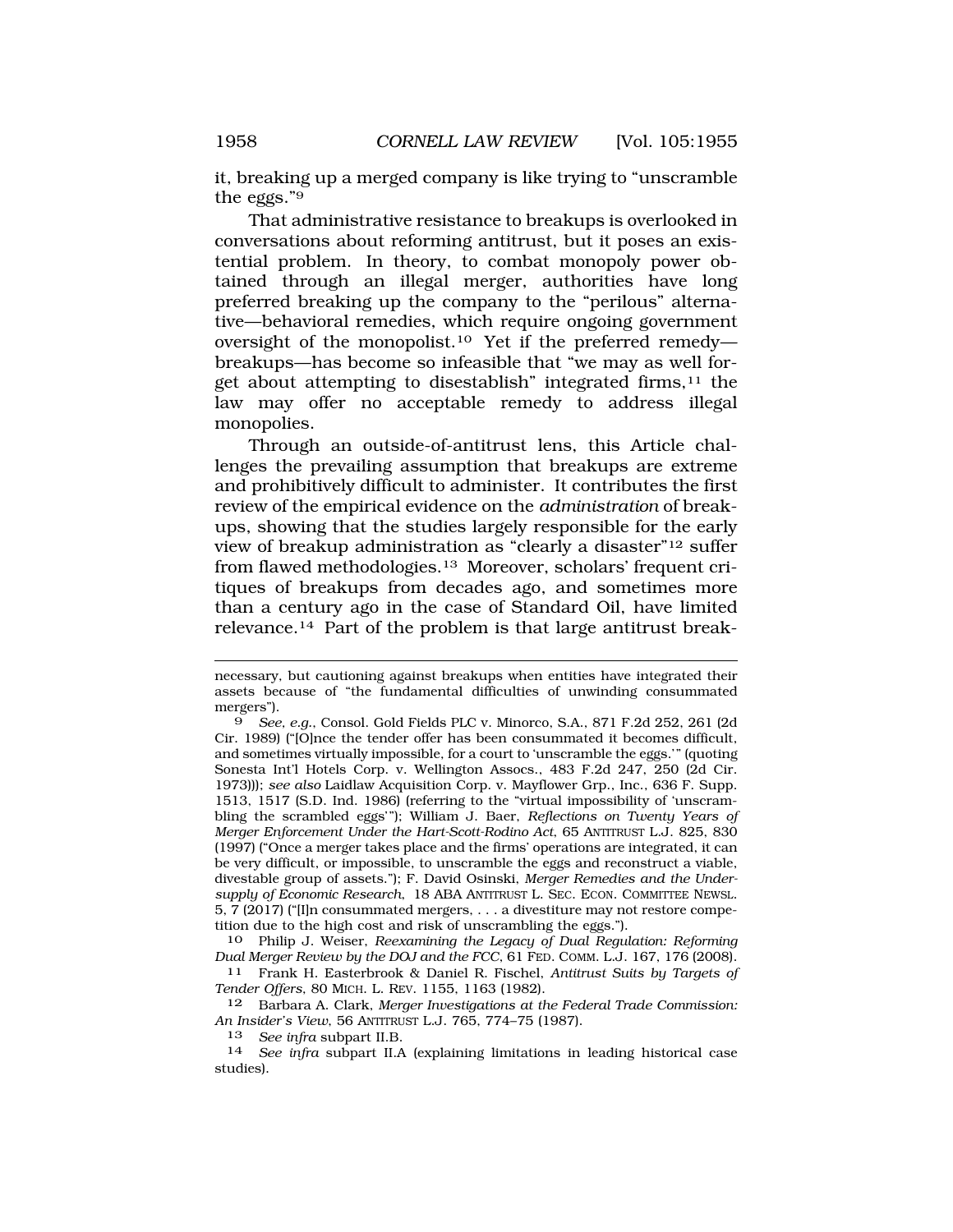ups have not occurred in decades, and were always rare, leaving an absence of recent data points.

Rather than relying on outdated and discredited antitrust research, this Article situates breakups within their current business and administrative contexts. Antitrust debates fail to consider the insights generated by routine private sector breakups. One-third of mergers and acquisitions (M&A)—more appropriately termed reorganizations—are [divestitures.15](https://divestitures.15) These divestitures include some of the largest deals of the last decade, including Fox's sale of its 20th Century Fox production arm for \$71 billion to Disney, eBay's spinoff of PayPal, and Hewlett-Packard's decision to split itself down the middle to create two of the one hundred largest U.S. [companies.16](https://companies.16) Despite meaningful differences, the prevalence of these deals alone is informative because what antitrust observers have come to view as drastic is commonplace in the business world.

Moreover, scholars in other fields—notably strategic management, finance, and organizational behavior—have studied voluntary private sector breakups [extensively.17](https://extensively.17) They have shown how these voluntary divestitures add value and how better process design can improve their [implementation.18](https://implementation.18) Of course, it is important to recognize that even if antitrust breakups are costly and lower the firm's value, they may be economically beneficial by deterring executives from pursuing anticompetitive [deals.19](https://deals.19) But by remaining disconnected from the extensive business scholarship on divestitures, the antitrust literature has exaggerated breakups' costs and governmental incompetence in administering them.

<sup>15</sup> Matthias F. Brauer & Margarethe F. Wiersema, *Industry Divestiture Waves: How a Firm's Position Influences Investor Returns*, 55 ACAD. MGMT. J. 1472, 1472  $(2012).$ <br>16

<sup>16</sup> *See* Peter Lee, *Reconceptualizing the Role of Intellectual Property Rights in Shaping Industry Structure*, 72 VAND. L. REV. 1197, 1243 n.315 (2019); Anjanette H. Raymond & Abbey Stemler, *Trusting Strangers: Dispute Resolution in the Crowd*, 16 CARDOZO J. CONFLICT RESOL. 357, 379–80 (2015); Shira Ovide, Joann S. Lublin & Dana Mattioli, *Hewlett-Packard Set to Break Up 75-Year-Old Company*, WALL STREET J. (Oct. 6, 2014, 9:08 PM), <https://www.wsj.com/articles/hewlett>packard-to-split-into-two-companies-1412592132 [<https://perma.cc/9MPZ>-N6TD]; *Fortune 500*, FORTUNE, <https://fortune.com/fortune500> [https:// perma.cc/4CLP-GXZ6] (last visited Dec. 26, 2019).

<sup>17</sup> *See* Caterina Moschieri & Johanna Mair, *Research on Corporate Divestitures: A Synthesis*, 14 J. MGMT. & ORG. 399, 400 (2008) ("[O]nly by integrating literature in finance, strategy and organizational behavior can we obtain a comprehensive picture of divesting modes, antecedents, mechanisms and outcomes . . . .").

<sup>18</sup> *See infra* subpart III.A (reviewing the literature).

<sup>19</sup> *See infra* Part III (covering deterrence and shareholder harm).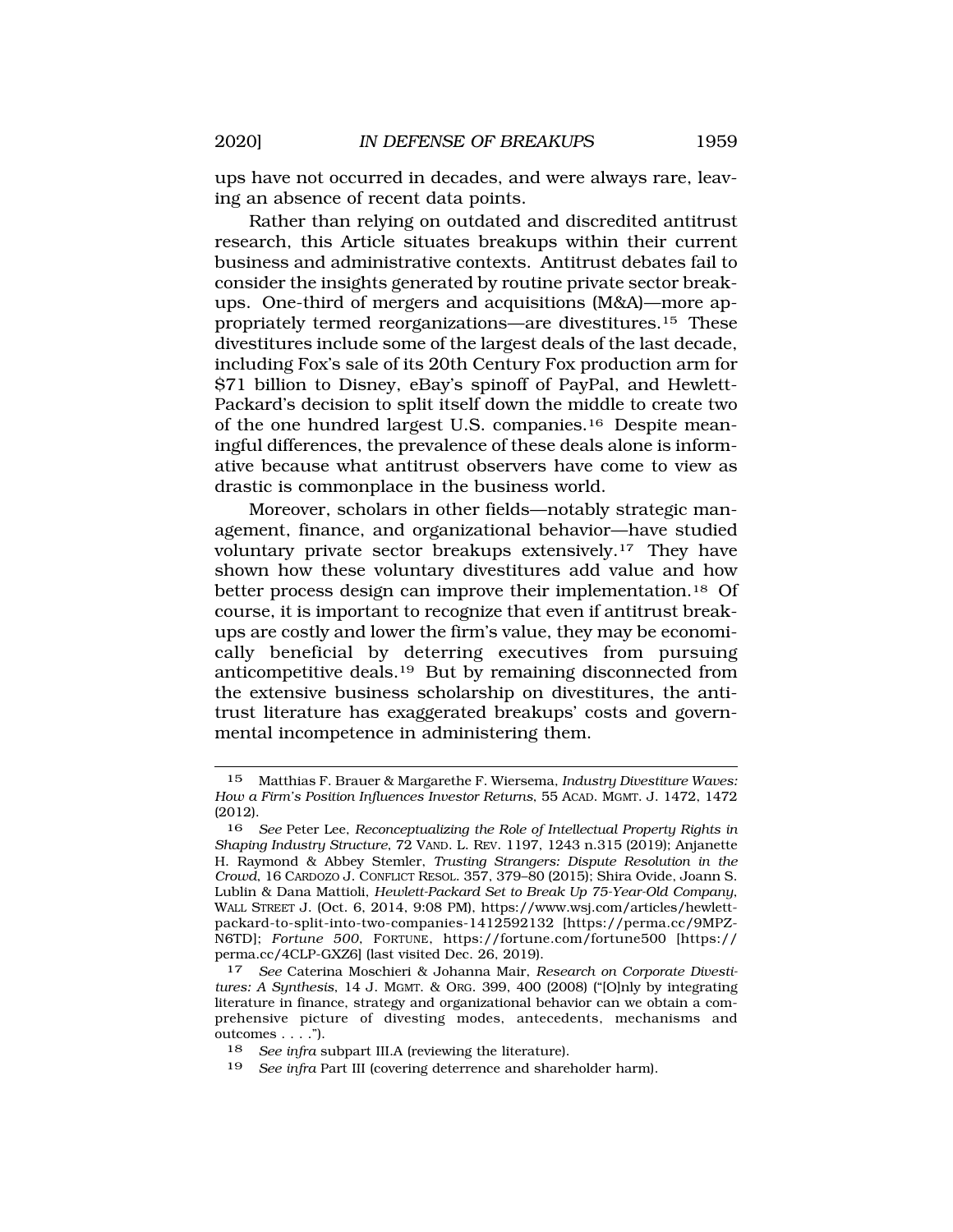Regulatory scholarship can also improve the antitrust conceptualization of breakups. Antitrust scholars focus far more on ex post enforcement actions and legal cases, whereas scholars in environmental law and other regulatory fields extensively analyze the monitoring of firms and design of regulatory [processes.20](https://processes.20) In particular, the literature in those other fields is in dialogue with a prominent strand of research, associated with administrative law, arguing for collaborative [governance.21](https://governance.21)

Approaching breakup administration less as an adversarial law enforcement procedure and more as collaborative governance could streamline the process, which would speak to one of the biggest critiques of breakups: delay. Also, collaborative governance aims to leverage business sector expertise to compensate for administrative agency sophistication shortfalls and information asymmetries. Most concretely, this would mean not only leveraging the monopoly's resources, but also involving independent third-party M&A consultants. Thus, by drawing on the collaborative governance literature it becomes possible to see beyond the limitations that breakups faced decades ago and adopt a more realistic assessment of how they would work today.

The implications of a more informed view of breakup administrability are far-reaching. A misguided view of breakups may help explain what many observers see as decades of weak antitrust enforcement, leading to charges that "the deck is stacked in favor of large powerful firms."22 Executives know that if they execute an anticompetitive merger by quickly integrating the companies, antitrust enforcers or courts will fear breaking up the resulting company.<sup>23</sup> Ironically, unfounded fears of doing harm through breakups may lead to either harmful inaction or weaker remedies that are more likely to prove wasteful. If widespread and unfounded resistance to adminis-

<sup>20</sup> This disconnect reflects the institutional design of different agencies. *See*  Rory Van Loo, *Regulatory Monitors: Policing Firms in the Compliance Era*, 119 COLUM. L. REV. 369, 436–40 (2019).

<sup>21</sup> *See, e.g.*, IAN AYRES & JOHN BRAITHWAITE, RESPONSIVE REGULATION: TRAN-SCENDING THE DEREGULATION DEBATE 4–7 (1992) (offering a model of responsive regulation); Jody Freeman, *Collaborative Governance in the Administrative State*, 45 UCLA L. REV. 1, 4 (1997) ("I propose a normative model of collaborative governance that seeks to respond to complaints about the failings of contemporary regulation.").

<sup>22</sup> Carl Shapiro, *Antitrust in a Time of Populism*, 61 INT'L J. INDUS. ORG. 714, 745 (2018).

<sup>23</sup> *See infra* subpart III.C.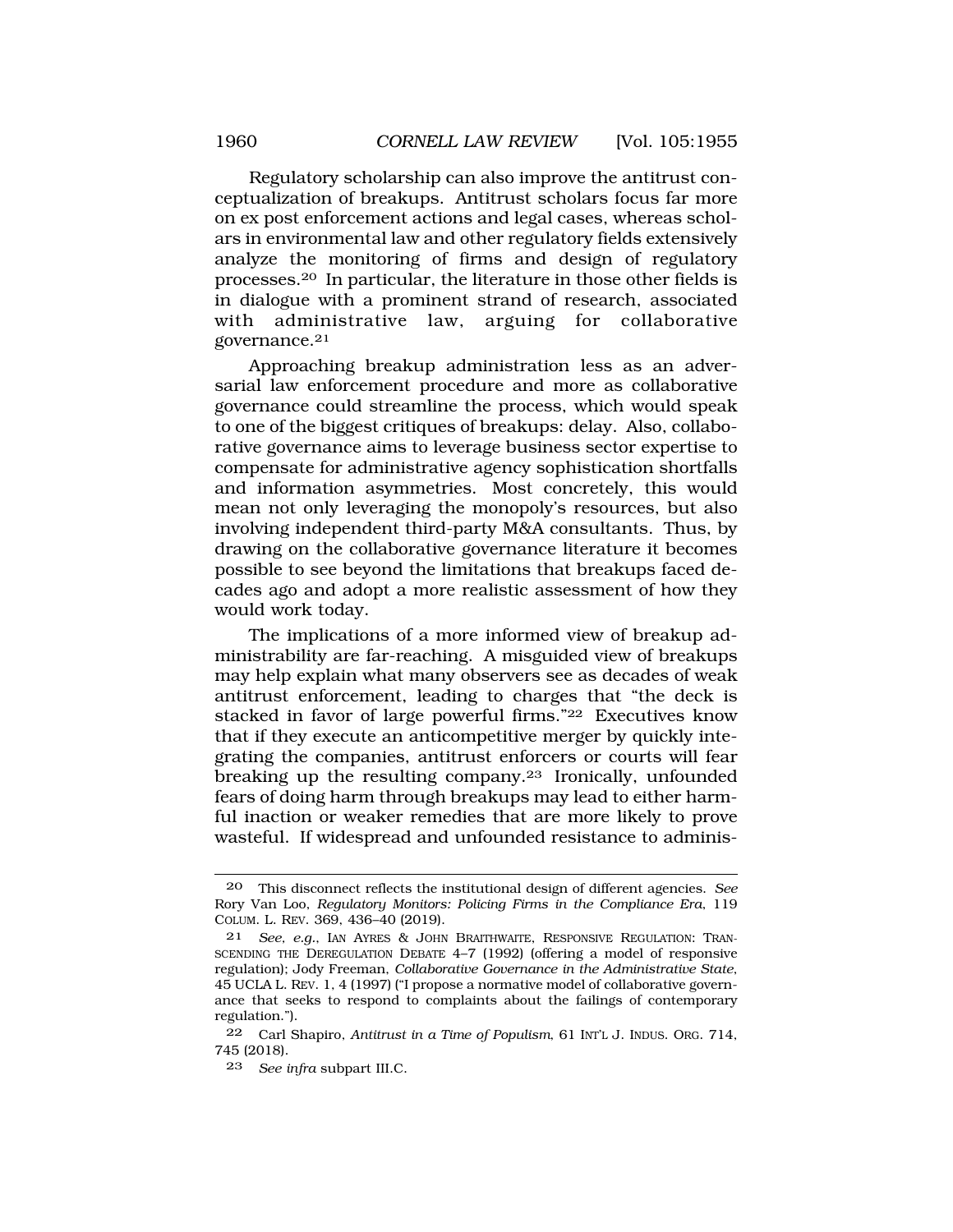<span id="page-6-0"></span>tering breakups has contributed substantially to the presence of monopolies, it has imposed considerable costs on [society.24](https://society.24) 

Once breakups are understood as a normal part of business affairs, and as capable of being co-administered with the private sector, courts and enforcers can deploy them more readily as an antitrust remedy. That shift helps to solve the antitrust problem of what to do after an anticompetitive merger has occurred. But it also informs debates about how to handle monopolies that achieved their dominance in other ways.25 At the very least, the intuitive resistance to breakups needs to end. Unless and until greater evidence is produced that breakups harm society, judges should be less hesitant to approve breakups, enforcers less tentative to pursue them, and policymakers less resistant to write laws that deploy them.

I

### THE ANTITRUST REMEDY CONUNDRUM

Breakups exist in a state of conceptual tension. They are often described as the preferred antitrust remedy, yet they are persistently avoided in practice. This Part outlines the underappreciated hostility to administering breakups.

### A. Breakups as the Favored Remedy

Antitrust remedies can be classified as behavioral or structural. Behavioral remedies—sometimes called conduct remedies—seek to make the monopolist take or stop taking some action, such as providing product access to rivals or prohibiting restrictive contract [clauses.26](https://clauses.26) In contrast, breakups are a structural remedy in which a company typically transfers assets—such as by selling a business unit or intellectual property to another company—or splits itself into two or more [pieces.27](https://pieces.27) 

 $24$  This is true whether one believes that the goal of antitrust law should be to advance consumer welfare or something larger, such as reducing inequality. On distribution and antitrust, see Jonathan B. Baker & Steven C. Salop, *Antitrust, Competition Policy, and Inequality*, 104 GEO. L.J. ONLINE 1, 11 (2015); Lina Khan & Sandeep Vaheesan, *Market Power and Inequality: The Antitrust Counterrevolution and Its Discontents*, 11 HARV. L. & POL'Y REV. 235, 236–37 (2017); Rory Van Loo, *Broadening Consumer Law: Competition, Protection, and Distribution*, 95 NOTRE DAME L. REV. 211, 213, 216 (2019). *But see* Daniel A. Crane, *Antitrust and Wealth Inequality*, 101 CORNELL L. REV. 1171 (2016) (challenging the idea that antitrust will make society more equal).

<sup>25</sup> *See infra* subpart IV.C.

<sup>26</sup> *See* John E. Kwoka, Jr., *Does Merger Control Work? A Retrospective on U.S. Enforcement Actions and Merger Outcomes*, 78 ANTITRUST L.J. 619, 636 (2013).

<sup>27</sup> *See* U.S. DEP'T OF JUST., ANTITRUST DIVISION POLICY GUIDE TO MERGER REME-DIES 6 (2011) [hereinafter 2011 MERGER REMEDY POLICY GUIDE], http://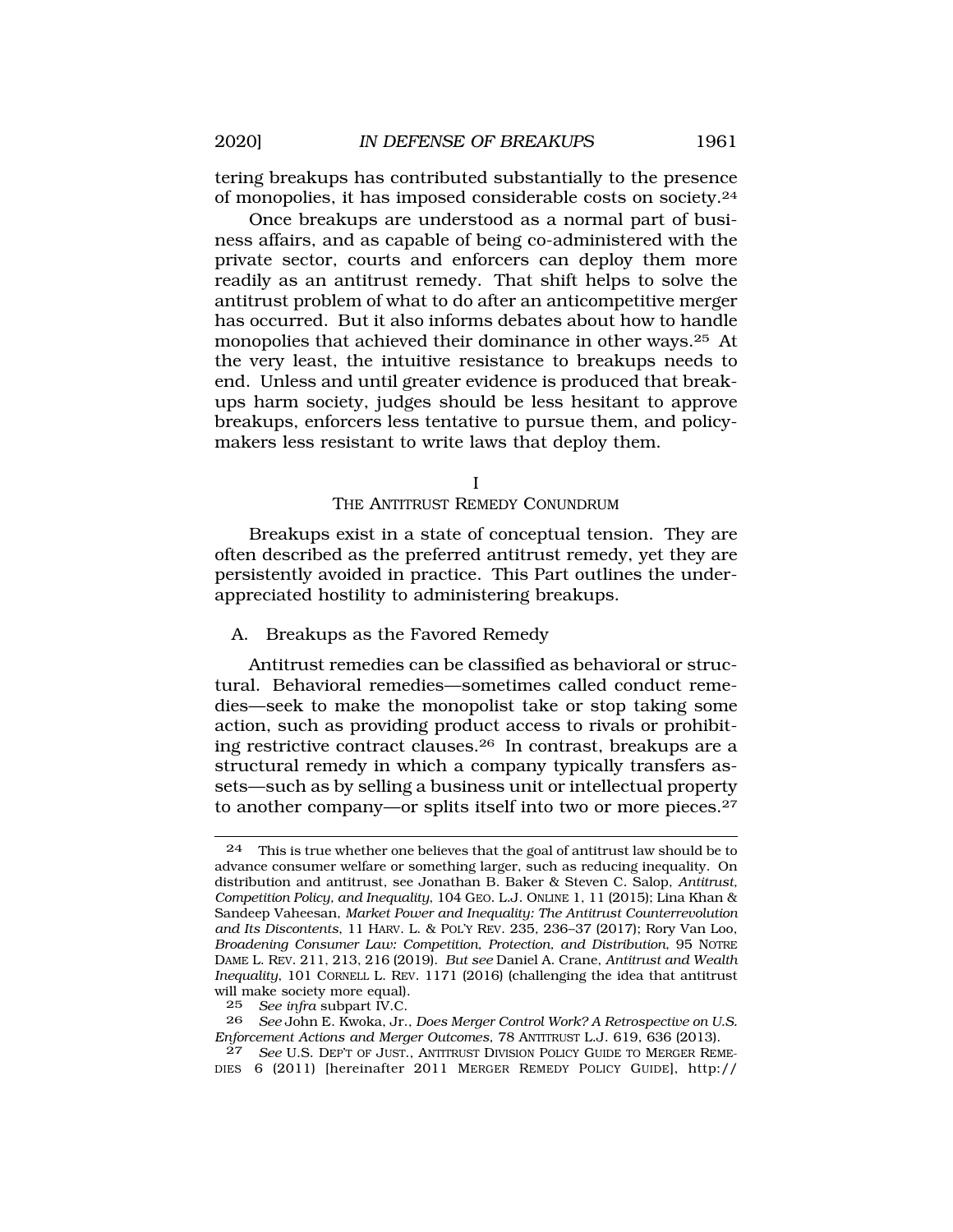The pervasive skepticism about administering breakups is overlooked in part because many judges, scholars, and antitrust authorities have asserted a preference for structural remedies over behavioral remedies. For long periods in antitrust history, courts viewed structural remedies as the best way to address anticompetitive mergers. As the Supreme Court observed over fifty years ago, "[d]ivestiture has been called the most important of antitrust remedies. It is simple, relatively easy to administer, and sure. It should always be in the forefront of a court's mind when [an anticompetitive merger] has been found."28 In the ensuing decades, courts have left intact that basic idea that divestiture is the "most effective[ ] of antitrust remedies."29

Antitrust enforcers are arguably the most important actors in determining remedies because of the Court's observation that "once the Government has successfully borne the considerable burden of establishing a violation of law, all doubts as to the remedy are to be resolved in its favor."30 The two primary federal antitrust enforcers are the Federal Trade Commission (FTC) and the Department of Justice (DOJ). In the context of merger remedies, FTC officials have cited "less oversight by the agencies" as a reason for preferring structural remedies.<sup>31</sup> In a 2004 guidance document, the DOJ reiterated that it prefers structural remedies "because they are relatively clean and certain, and generally avoid costly government entanglement in the market."32

Those statements have left the impression that enforcers have retained a strong preference for structural remedies in merger review. In 2018, a federal judge considering a private lawsuit to break up a company that merged six years earlier observed that "the DOJ seeks divestiture in the vast majority of cases like this one."33 Putting aside for the moment the accu-

<www.justice.gov/atr/public/guidelines/272350.pdf> [[https://perma.cc/T5RV-](https://perma.cc/T5RV)VLWC].<br>28 I

<sup>28</sup> United States v. E.I. du Pont de Nemours & Co., 366 U.S. 316, 330–31 (1961) (footnote omitted).

<sup>29</sup> *See* Steves & Sons, Inc. v. JELD-WEN, Inc., 345 F. Supp. 3d 614, 648 (E.D. Va. 2018) (quoting *E.I. du Pont*, 366 U.S. at 326); *In re* Chi. Bridge & Iron Co., No. 9300, 2005 WL 120878, at \*50 (F.T.C. Jan. 6, 2005).

<sup>30</sup> Ford Motor Co. v. United States, 405 U.S. 562, 575 (1972) (quoting *E.I. du Pont*, 366 U.S. at 334).

<sup>31</sup> *See* Osinski, *supra* note 9.

<sup>32</sup> U.S. DEP'T OF JUST., ANTITRUST DIVISION POLICY GUIDE TO MERGER REMEDIES 7 (2004) [hereinafter 2004 MERGER REMEDY POLICY GUIDE], [http://www.justice.gov/](http://www.justice.gov) atr/public/guidelines/205108.htm [<https://perma.cc/W873-DPE3>].

<sup>33</sup> *Steves & Sons, Inc.*, 345 F. Supp. 3d at 648 (internal quotation marks omitted) (applying the Clayton Act in a private action).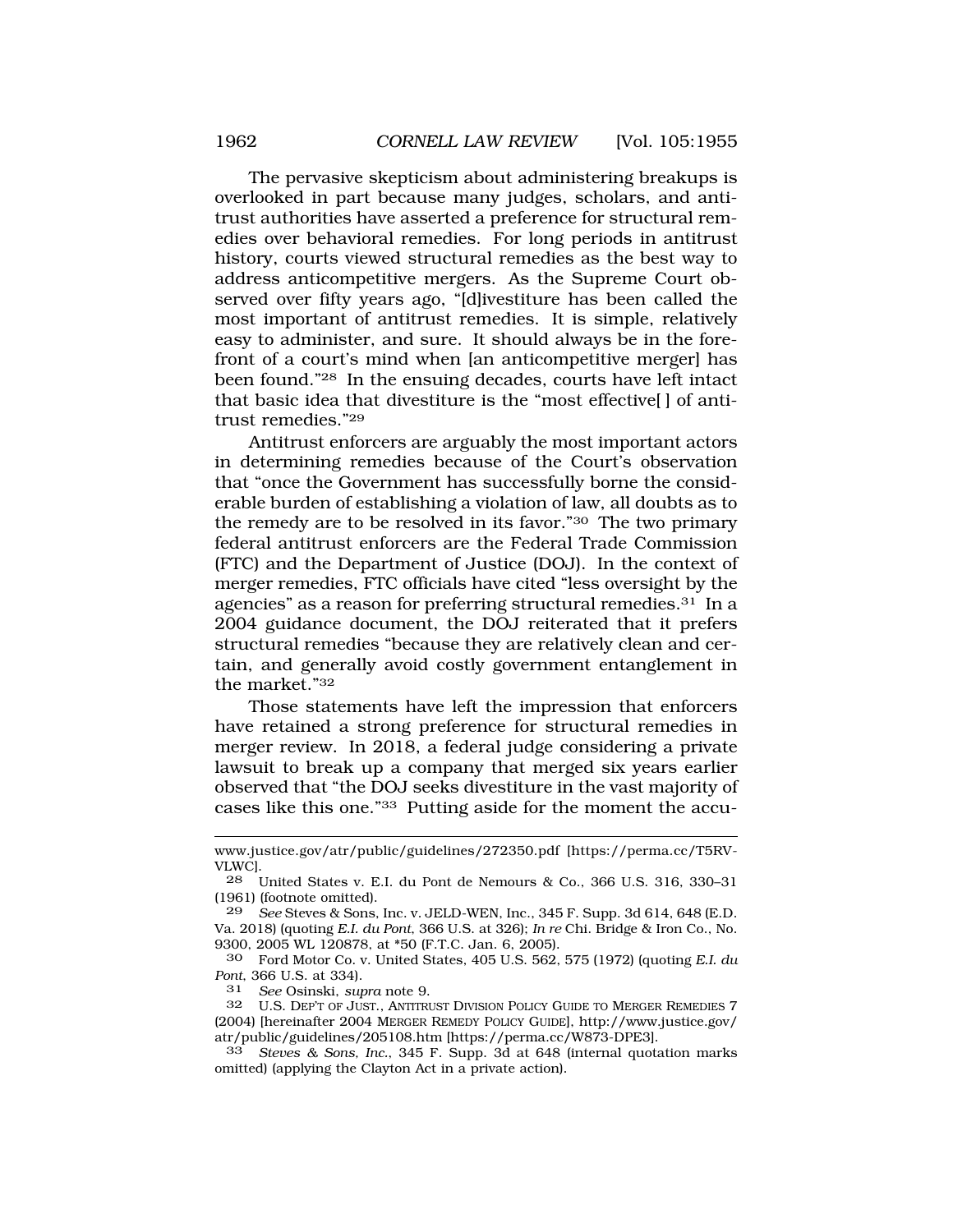racy of that statement,<sup>34</sup> the judge proceeded to reiterate the Supreme Court's characterization of antitrust law as viewing "divestiture [as] 'the remedy best suited to redress the ills of a competitive merger.'"35

For similar reasons as judges and enforcers, scholars have also often stressed the superiority of structural remedies. Structural remedies have the broadest support "in merger cases, where divestiture is the natural remedy for breaking apart what never should have been joined together in the first place."36 The literature emphasizes that structural remedies are "administratively considerably easier in that, once divestiture has occurred, the agency's job is largely complete."37

More recently, Lina Khan argued that structural remedies are superior to behavioral remedies in the context of a proposal for platform separation legislation.<sup>38</sup> A separation mandate would, for instance, prevent Amazon from both operating an online marketplace and selling its own goods on that platform. Khan points out that structural separation regimes have been preferred to behavioral remedies because they are "highly administrable" and require less ongoing [monitoring.39](https://monitoring.39)

Thus, even as some progressive antitrust scholars have called for a "new framework for holding private power to account," in which "[s]tructural remedies are to be preferred,"40 they engage with the issue of administering breakups, at most, in passing. In those brief discussions, they understandably echo in more modern contexts many of the same theoretical reasons why courts have long claimed to prefer structural remedies. In light of the pervasive preferences expressed for structural remedies, it is understandable why the deep-seated resistance to administering breakups has remained largely unacknowledged and unchallenged.

<sup>34</sup> *See infra* subpart I.B.

<sup>35</sup> *Steves & Sons, Inc.*, 345 F. Supp. 3d at 648 (quoting California v. Am. Stores Co., 495 U.S. 271, 285 (1990)).

<sup>36</sup> Spencer Weber Waller, *The Past, Present, and Future of Monopolization Remedies*, 76 ANTITRUST L.J. 11, 15 (2009); *see also* Steven C. Salop, *Modifying Merger Consent Decrees to Improve Merger Enforcement Policy*, 31 ANTITRUST 15, 18 (2016) ("Divestitures are the standard remedy to preserve competition potentially lost from the merger.").

<sup>37</sup> Kwoka, *supra* note 26.

<sup>38</sup> *See* Lina M. Khan, *The Separation of Platforms and Commerce*, 119 COLUM. L. REV. 973, 980 (2019).

<sup>39</sup> *See id.* at 985–86, 1063–64, 1074–75.

<sup>40</sup> Tim Wu, *The Utah Statement: Reviving Antimonopoly Traditions for the Era of Big Tech*, MEDIUM: ONEZERO (Nov. 18, 2019),<https://onezero.medium.com/the>utah-statement-reviving-antimonopoly-traditions-for-the-era-of-big-teche6be198012d7 [[https://perma.cc/JZN5-5J42\]](https://perma.cc/JZN5-5J42).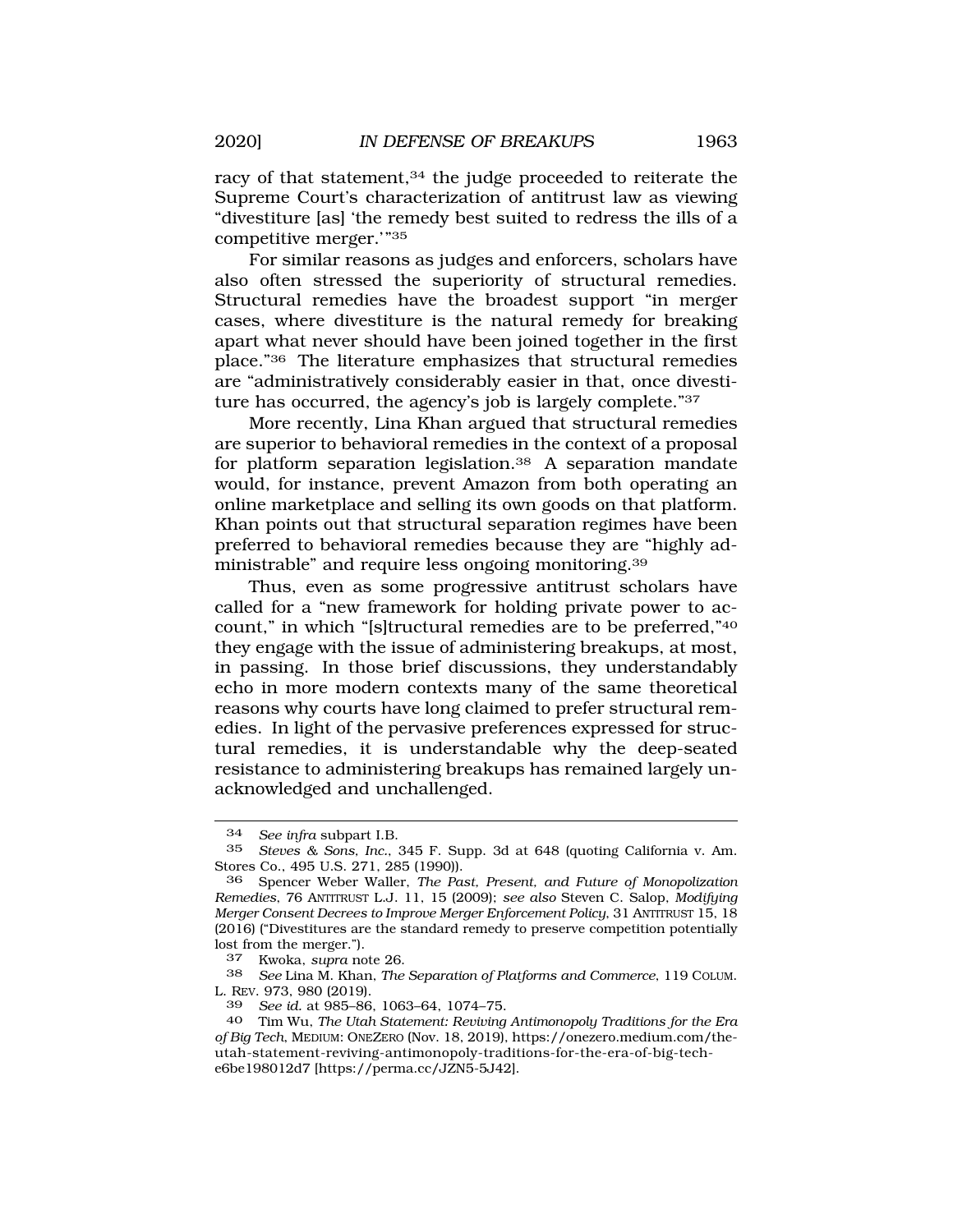### B. Hostility to Administering Breakups

Despite the favored status of structural remedies in theory, antitrust breakups have become rare in practice. Part of the issue is that the statements of preference are relative rather than absolute—even if authorities preferred structural to behavioral remedies, they may prefer inaction to both of those remedies. Additionally, concluding that structural remedies are generally superior to behavioral remedies does not bind the government in any given case.

Another source of confusion is that in some antitrust contexts, divestitures are favored. Companies must obtain government approval for sizeable mergers, and authorities often condition approval on the sale of part of the combined business.41 However, those divestitures have, until recently, tended to be small—such as a handful of gas stations that would have resulted in local monopolies post-merger in specific [towns.42](https://towns.42) Whereas in a 1999 retrospective the *highest* price paid for divested assets as part of merger approval was "more than a hundred million dollars,"43 Instagram—if Facebook was forced to divest it—would reportedly fetch a price of over a hundred billion [dollars.44](https://dollars.44)

Even if large, pre-merger divestitures became common, they form part of a reorganization that still makes the divesting company bigger, not—as with breakups in other contexts smaller. Accordingly, although breakups can be of any size and arguably include divestitures ordered during merger review, the term will be used herein to refer to a significant breakup of a business outside of the merger approval process.

The government has not broken up one of the country's largest firms since 1982, when it split AT&T into seven telephone operating companies and a long-distance [carrier.45](https://carrier.45)  However, the intellectual case against breakups had been building long before. Since at least the mid-twentieth century, courts have been wary of breaking up a unitary company. In a landmark 1953 case, *United States v. United Shoe Machinery* 

<sup>41</sup> *See infra* subpart II.B (reviewing studies of government divestitures).

<sup>42</sup> *See infra* subpart IV.A.

<sup>43</sup> BUREAU OF COMPETITION, FED. TRADE COMM'N, A STUDY OF THE COMMISSION'S DIVESTITURE PROCESS 8, 18–19 (1999) [hereinafter 1999 DIVESTITURE STUDY] (studying use of divestitures during merger review).

<sup>44</sup> *See* Bernard S. Sharfman, *The Undesirability of Mandatory Time-Based Sunsets in Dual Class Share Structures: A Reply to Bebchuk and Kastiel*, 93 S. CAL. L. REV. POSTSCRIPT 1, 5 (2019).

<sup>45</sup> *See* United States v. AT&T Co., 552 F. Supp. 131, 201, 224 (D.D.C. 1982).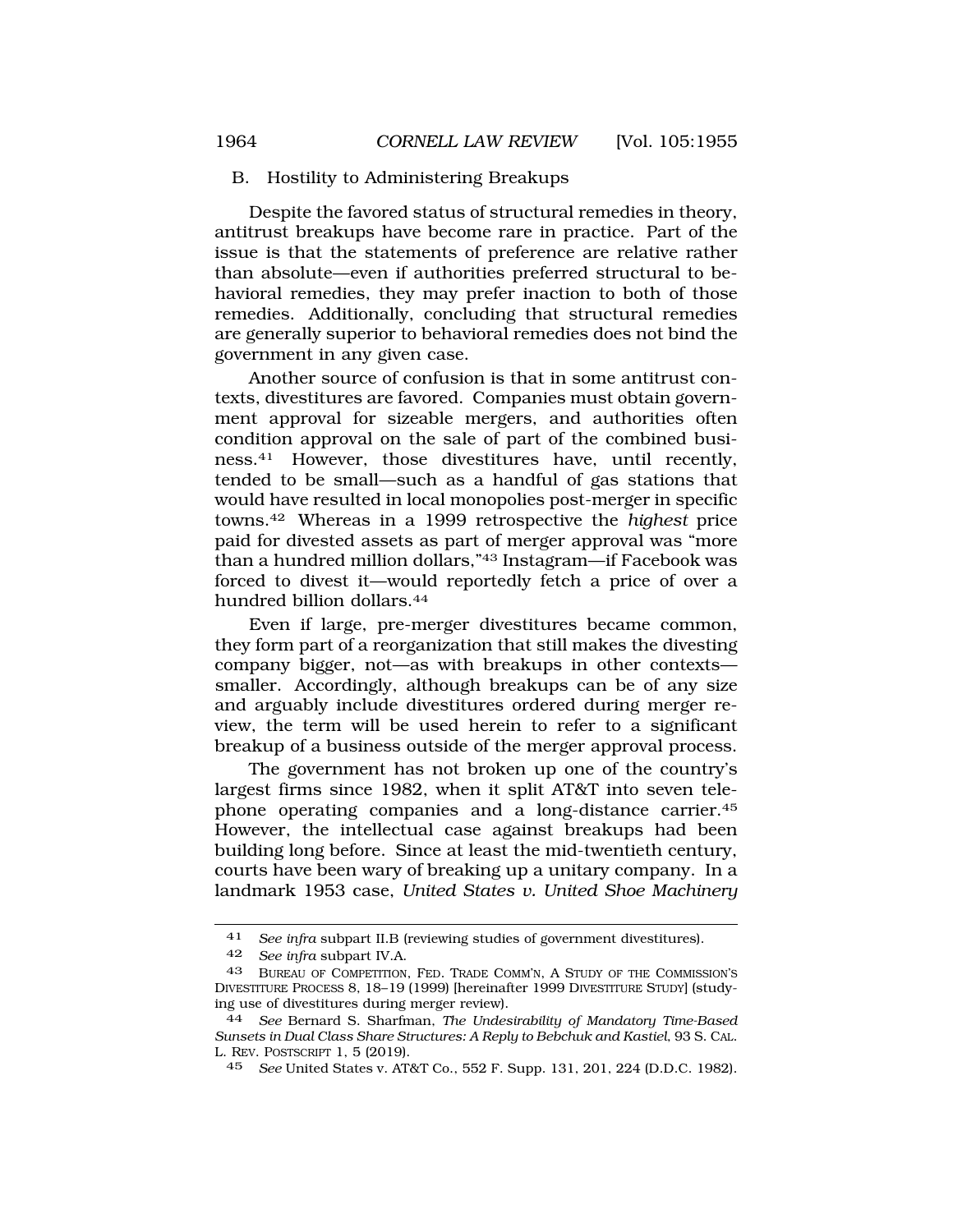*Corp.*,46 the court described the government's request to dissolve a shoe manufacturer into three separate companies as "unrealistic."47 The court pointed out that United Shoe produced all shoes "at one plant in Beverly, with one set of jigs and tools, one foundry, one laboratory for machinery problems, one managerial staff, and one labor force. It takes no Solomon to see that this organism cannot be cut into three equal and viable parts."48

Much of the intellectual foundation of the opposition to breakups comes from the Chicago School. These scholars have theorized that it is quite difficult to know what makes a firm appeal to [consumers.49](https://consumers.49) For instance, is Apple popular because of its patents, clever marketing, the genius of Steve Jobs, or something else?50 Since courts and regulators are unlikely to be able to figure such questions out, a governmental breakup would risk ruining what consumers value most about the company. Thus, regardless of how monopoly power is obtained, once it exists, a breakup risks undermining consumer welfare. These scholars have also pointed out that this risk weighs against breaking up monopolies who gained and maintained their monopoly power by offering superior products rather than through anticompetitive [conduct.51](https://conduct.51) The law does not allow for breaking up such companies.<sup>52</sup> Stated otherwise, the government wants to avoid smashing success.

Scholars have also long criticized the government's realworld execution of breakups.<sup>53</sup> The main evidentiary foundations of their concerns are twofold. First, many critiques stress the messiness of prior [breakups.54](https://breakups.54) One cautionary tale is of

50 *See* Ramsi A. Woodcock, *The Antitrust Duty to Charge Low Prices*, 39 CAR-DOZO L. REV. 1741, 1746 (2018).

51 *See, e.g.*, Demsetz, *supra* note 49, at 4–5 (defending superior efficiency).

52 *See infra* subpart IV.C (explaining and challenging this stance).

53 *See, e.g.*, Emanuel Celler, *The Trial Court's Competence to Pass Upon Divestiture Relief*, 10 ANTITRUST BULL. 693, 693 (1965) (describing criticisms of trial judges' competence to issue remedies of divestiture for antitrust violations, including being too busy or inexpert); Jerrold G. Van Cise, *Limitations Upon Divestiture*, 19 GEO. WASH. L. REV. 147, 147–48 (1950) (criticizing the DOJ's pattern of too heavily searching for antitrust violators and too heavily relying on divestiture as a remedy).

54 *See infra* subpart II.A (reviewing scholarly discussions of past breakups).

<sup>46 110</sup> F. Supp. 295 (D. Mass. 1953).<br>47 Id at 348

*Id.* at 348.

<sup>48</sup> *Id.* 

<sup>49</sup> RICHARD A. POSNER, ANTITRUST LAW 278 (2d ed. 2001); Harold Demsetz, *Industry Structure, Market Rivalry, and Public Policy*, 16 J.L. & ECON. 1, 2–3 (1973); Sam Peltzman, *The Gains and Losses from Industrial Concentration*, 20 J.L. & ECON. 229, 236–37 (1977).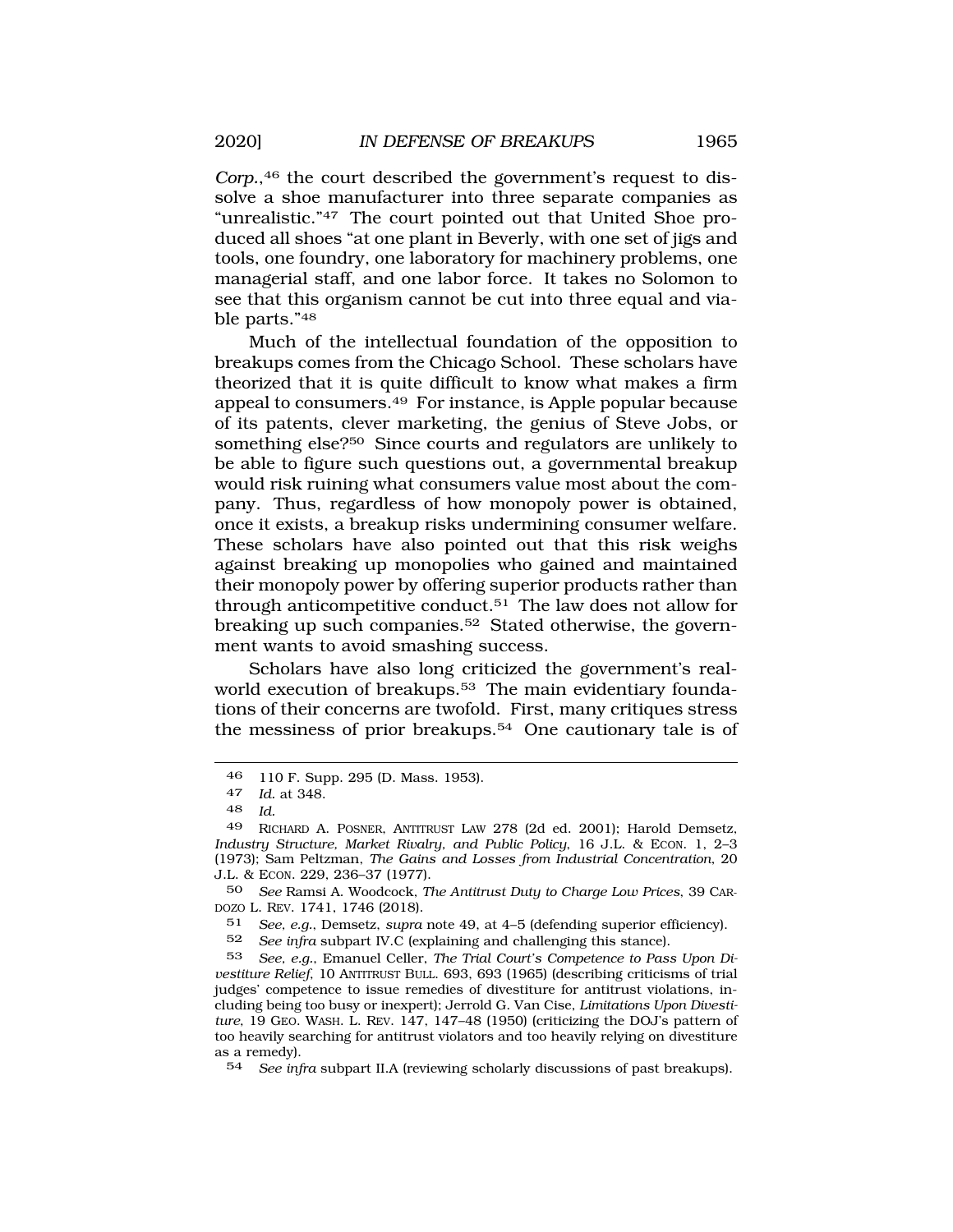the 1970 dissolution of El Paso Natural Gas.<sup>55</sup> After antitrust authorities obtained a judicial order to break up the company, implementation took seventeen years and three Supreme Court orders urging the parties to proceed "without delay."56 Observers believe that these and other incidents raise doubts about competence, as "courts' expertise lies in answering legal questions, not making [day-to-day] business decisions about questions such as pricing, product introduction, and investment in risky ventures."57

A second foundation for skepticism of divestiture administrability comes from empirical research. Several studies of DOJ and FTC divestitures in the 1960s and 1970s found that few divestitures contributed to competition, with the earliest and most prominent of these examinations concluding that divestitures "could not be branded anything but a failure."58

Despite an already emerging intellectual hostility to breakups, the government proceeded with breaking up AT&T because it was an unusual case. The AT&T monopoly was "substantially a creature of regulation and public intervention."59 As a result, even those opposed to government intervention in private enterprise could see a breakup of the company as consistent with their values. Moreover, the company had about ninety percent of the market for long-distance calls and owned many local telephone monopolies nationwide.60 Thus, if someone wanted to make a phone call to or from much of the country, the only option was AT&T.<sup>61</sup>

In the face of that government-created monopoly, Stanford Professor William Baxter assumed leadership of the DOJ antitrust division and sought a dissolution. At the same time, Baxter was a "Chicago school economist"62 who thus preferred

<sup>55</sup> *See* Michael C. O'Connor, Comment, *Divestiture in Light of the El Paso Experience*, 48 TEX. L. REV. 792, 792 (1970).

<sup>56</sup> United States v. El Paso Nat. Gas Co., 376 U.S. 651, 662 (1964).

<sup>57</sup> Howard A. Shelanski & J. Gregory Sidak, *Antitrust Divestiture in Network Industries*, 68 U. CHI. L. REV. 1, 34 (2001).

<sup>58</sup> Kenneth G. Elzinga, *The Antimerger Law: Pyrrhic Victories?*, 12 J.L. & ECON. 43, 47–53 (1969); *see also* Malcolm R. Pfunder, Daniel J. Plaine & Anne Marie G. Whittemore, *Compliance with Divestiture Orders Under Section 7 of the Clayton Act: An Analysis of the Relief Obtained*, 17 ANTITRUST BULL. 19, 20–21 (1972) (raising "substantial doubt about" divestiture).

<sup>59</sup> William E. Kovacic, *Designing Antitrust Remedies for Dominant Firm Misconduct*, 31 CONN. L. REV. 1285, 1303 (1999).

<sup>60</sup> *See* Robert W. Crandall, *The Failure of Structural Remedies in Sherman Act Monopolization Cases*, 80 OR. L. REV. 109, 186 (2001).

See *id.* 

<sup>62</sup> Richard A. Epstein, *The AT&T Consent Decree: In Praise of Interconnection Only*, 61 FED. COMM. L.J. 149, 155 (2008).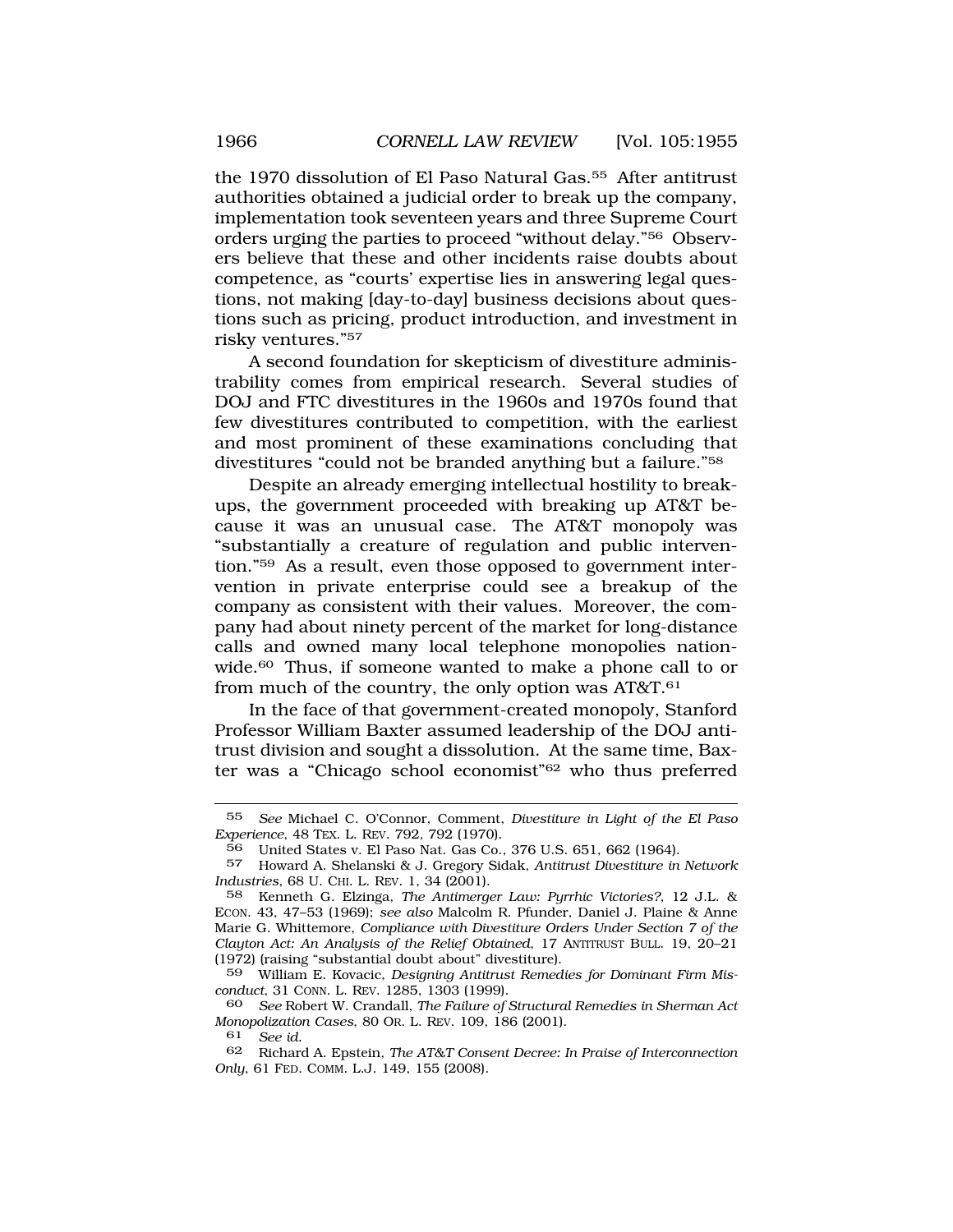minimal governmental intervention and emphasized effi[ciency.63](https://ciency.63) As he orchestrated the AT&T breakup, Baxter established the principles that would help ensure that another would not happen for [decades.64](https://decades.64) Baxter declined to pursue breakups in a number of other cases—including IBM—and espoused a basic principle that "if 'there is no assurance that appropriate relief could be obtained,' then the government must question the value to consumers of prosecuting the antitrust case at issue."65 That principle, created and embraced by scholars, became akin to a "Hippocratic oath for antitrust enforcers and jurists."66

That new cautionary approach to remedies, and to antitrust overall, was put to the test in the DOJ's case against Microsoft in the 1990s and early 2000s.<sup>67</sup> The company supplied the operating system for over eighty percent of computers and allegedly used that position to favor its own computer pro[grams.68](https://grams.68) For instance, it required PCs to install Windows and Internet [Explorer.69](https://Explorer.69) In 2000, the government proposed separating the company's operating system from its software applications—thus creating two [entities.70](https://entities.70) The district court agreed to a breakup, mentioning deference to the government on the issue of remedies after it established that Microsoft violated antitrust law.71

The *Microsoft* district court's choice of a structural remedy attracted much attention among legal scholars. By the time the Court of Appeals considered the case in 2001, many scholars had weighed in not only through amicus briefs, but through law review articles that directly referred to the case.72 Robert Crandall's 2001 study looked at divestiture cases

<sup>70</sup>*See id.* at 48; *Microsoft Corp.*, 97 F. Supp. 2d. at 62. 71 *See Microsoft Corp.*, 97 F. Supp. 2d at 62.

<sup>63</sup> *See* Lawrence Lessig, *The New Chicago School*, 27 J. LEGAL STUD. 661*,* 665  $(1998)$ .<br>64

<sup>64</sup> *See* Shelanski & Sidak, *supra* note 57, at 2.

<sup>65</sup> *Id.* (quoting *In re* Int'l Bus. Machs. Corp., 687 F.2d 591, 594 (2d Cir. 1982)).

<sup>66</sup> *Id.* n.5 (explaining how the new remedy "axiom has long influenced academic writings on antitrust and regulatory policy").

<sup>67</sup> United States v. Microsoft Corp., 97 F. Supp. 2d 59, 64 (D.D.C. 2000), *vacated*, 253 F.3d 34 (D.C. Cir. 2001).

<sup>68</sup> *See Microsoft Corp.*, 253 F.3d at 73–74.

<sup>69</sup> *See id.* at 45.

See, e.g., Proposed Conclusions of Law of Amicus Curiae Robert H. Bork, United States v. Microsoft Corp., 97 F. Supp. 2d 59 (D.D.C. 2000) (No. 98-1232), 2000 U.S. Dist. Ct. Briefs LEXIS 14 (arguing that the findings of fact illustrate that Microsoft violated Section 2 of the Sherman Act); Brief of Professor Lawrence Lessig as Amicus Curiae at 1, United States v. Microsoft Corp., 97 F. Supp. 2d 59 (D.D.C. 2000) (No. 98-1232), 2000 U.S. Dist. Ct. Briefs LEXIS 3 (addressing "how the law of 'tying' applies to an alleged tie of software products").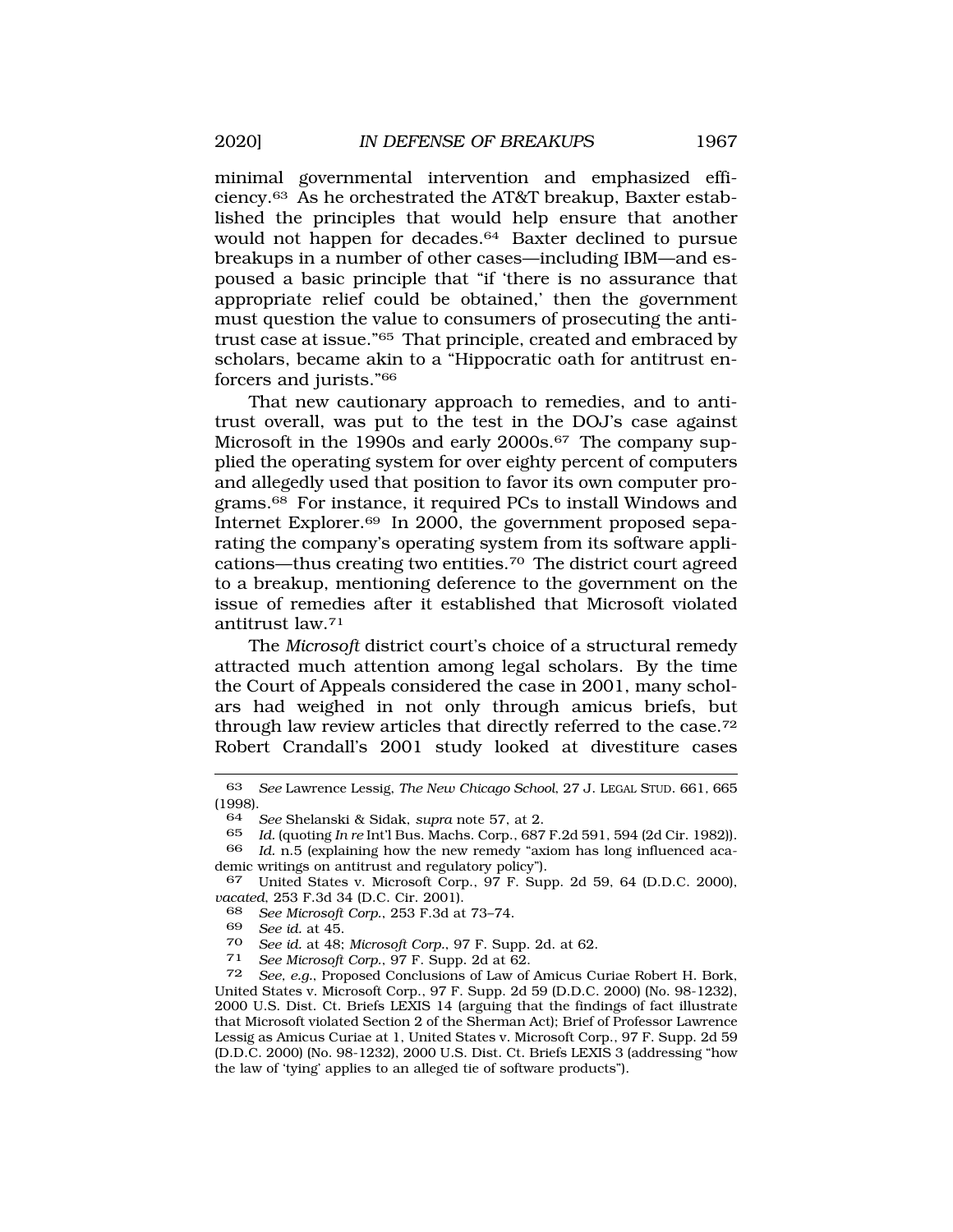against companies that—like Microsoft—had not obtained their monopoly power through [mergers.73](https://mergers.73) It found that only in four or five cases had courts ever ordered divestiture. It then examined nine structural relief cases and concluded "that with one exception, . . . there is very little evidence that such relief is successful in increasing competition, raising industry output, or reducing prices to consumers."74 Moreover, in the lone exception—AT&T—Crandall posited that behavioral remedies could have produced comparable [results.75](https://results.75) Crandall concluded that structural remedies to address monopolies like Microsoft were unusual and very likely to fail.76

In another 2001 article, Howard Shelanski and Gregory Sidak analyzed the Microsoft context more directly and challenged the common remedy hierarchy in antitrust by observing that "ambitious structural remedies that incorporate supervisory and behavioral elements might require as much, or even more, continued judicial scrutiny as behavioral remedies require."77 They urged the *Microsoft* court to tailor the remedy to the [context.78](https://context.78) That argument posed a challenge to breakups because behavioral remedies can be crafted that relate only to the anticompetitive conduct, whereas a breakup does not as directly address the anticompetitive action unless that action was a merger. Thus, Shelanski and Sidak's proposal implied that divestitures should only be applied to monopolies that obtained their dominance through prior mergers—unlike Microsoft. Also, Shelanksi and Sidak argued that the remedy must "advance economic welfare at the lowest possible social cost."79 A cost-benefit calculation was unlikely to provide support for divestitures under the prevailing zeitgeist because, as Richard Posner stated in a 2001 antitrust textbook, "Structural remedies such as divestiture are, as we know, slow, costly, [and] frequently ineffectual . . . . "80]

In accordance with these and other scholarly views, the Court of Appeals overturned the remedy [chosen.81](https://chosen.81) The court

<sup>73</sup>*See* Crandall, *supra* note 60, at 109. 74 *Id.* 

Id. at 109, 197.

<sup>76</sup>*Id.* at 197–98. 77 Shelanski & Sidak, *supra* note 57, at 54.

Id. at 3 ("[A]ny remedy should address the conduct for which Microsoft was found liable.").

<sup>79</sup> *Id.* 

<sup>80</sup> POSNER, *supra* note 49.

<sup>81</sup> United States v. Microsoft Corp., 253 F.3d 34, 98 (D.C. Cir. 2001) (revising also the scope of the liability). Four eminent economists argued that Microsoft should not be broken up because of administrability. *See* Remedies Brief of Amici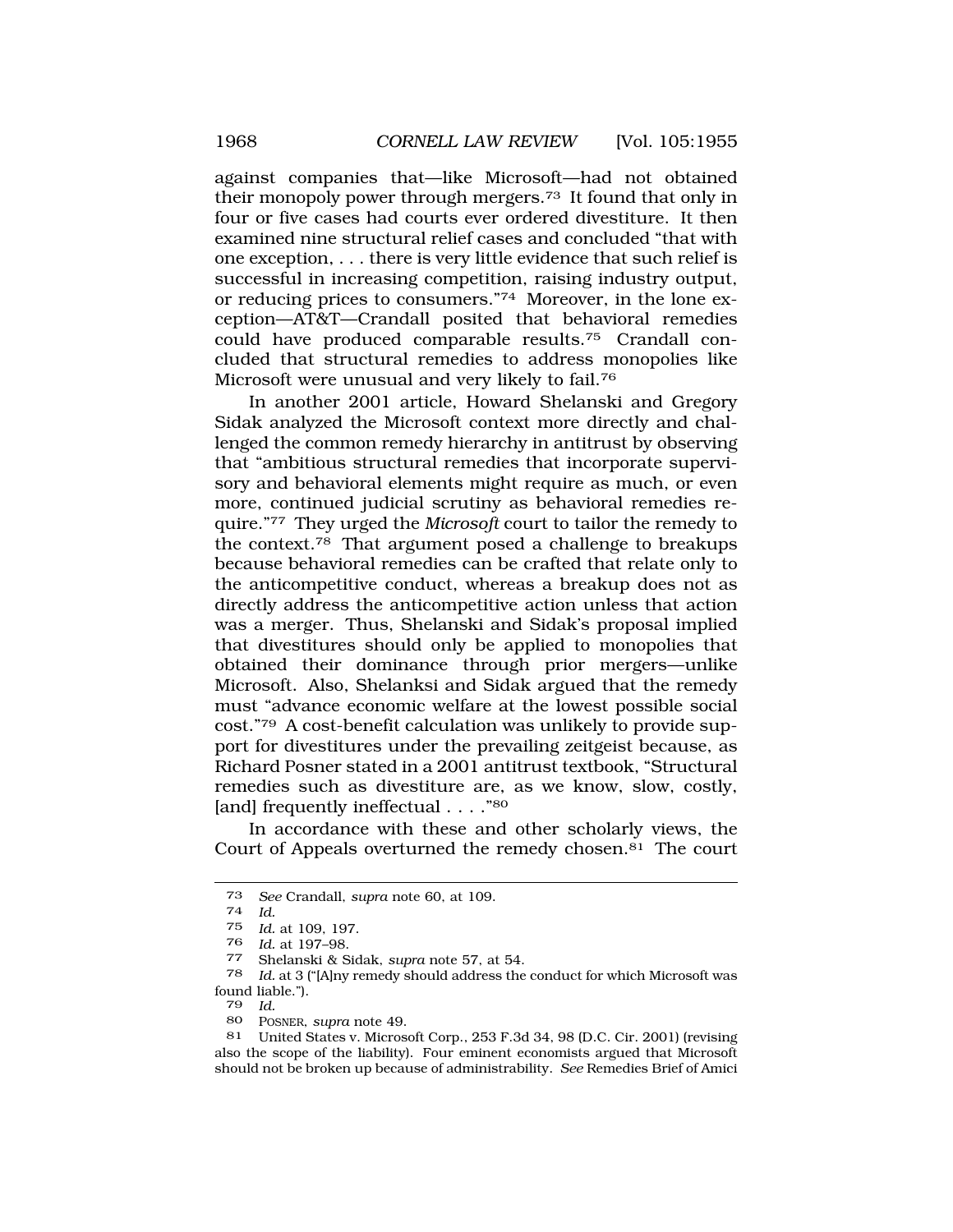acknowledged that divestiture "is indeed 'the most important of antitrust remedies'"82 but noted that, because Microsoft had not obtained its monopoly power through anticompetitive mergers, it was appropriate to proceed cautiously before ordering a [breakup.83](https://breakup.83) 

Several of the opinion's other points signaled a broader decline in the stature of breakups. The court directly dismissed the idea of deferring to the government after it had won its liability case.84 More ominously, it described divestitures as "radical" and argued that because Microsoft had not obtained its monopoly power through mergers, the "logistical difficulty" of splitting the company may weigh against [divestiture.85](https://divestiture.85) From the resistance to breaking up a single shoe production facility, courts had evolved to skepticism about breaking up a company even along two distinct but technologically linked product lines. Finally, the court seemed to adopt the view of prominent antitrust scholars encouraging a close tailoring of the remedy to the anticompetitive behavior.<sup>86</sup>

By emphasizing that breakups' "long-term efficacy is rarely certain,"87 the court painted uncertainty as cause for skepticism about breakups. That emphasis underscores how the cost-benefit formulation weighs against breakups. It is easier to identify the costs of a breakup than the competitive benefits. After a breakup, there will often be clear increases in ongoing operating expenses because, for example, Facebook and Instagram would need to have two headquarters rather than one. Additionally, perhaps the most concrete and unavoidable category of costs in a breakup relates to the transition. Companies cover moving expenses; hire reorganization specialists, such as attorneys, accountants, and consultants; and absorb considerable employee time lost to managing and implementing the reorganization rather than producing the company's core product.88 Courts and enforcers must also devote resources to monitoring and overseeing the [breakup.89](https://breakup.89)

Curiae at 46–49, United States v. Microsoft Corp., 97 F. Supp. 2d 59 (D.D.C. 2000) (No. 98-1232).

<sup>82</sup> *Microsoft Corp.*, 253 F.3d at 105 (quoting United States v. E.I. du Pont de Nemours & Co., 366 U.S. 316, 331 (1961)).

<sup>83</sup> *See id.* 

<sup>84</sup> *Id.* at 80–81.

<sup>85</sup> *Id.* at 80, 106.

<sup>86</sup> *Id.* at 107.

*Id.* at 80.

<sup>88</sup> *See, e.g.*, William M. Landes & Richard A. Posner, *Market Power in Antitrust Cases*, 94 HARV. L. REV. 937, 953 (1981) (describing "heavy administrative" costs). 89 *See* Shelanski & Sidak, *supra* note 57, at 32–34.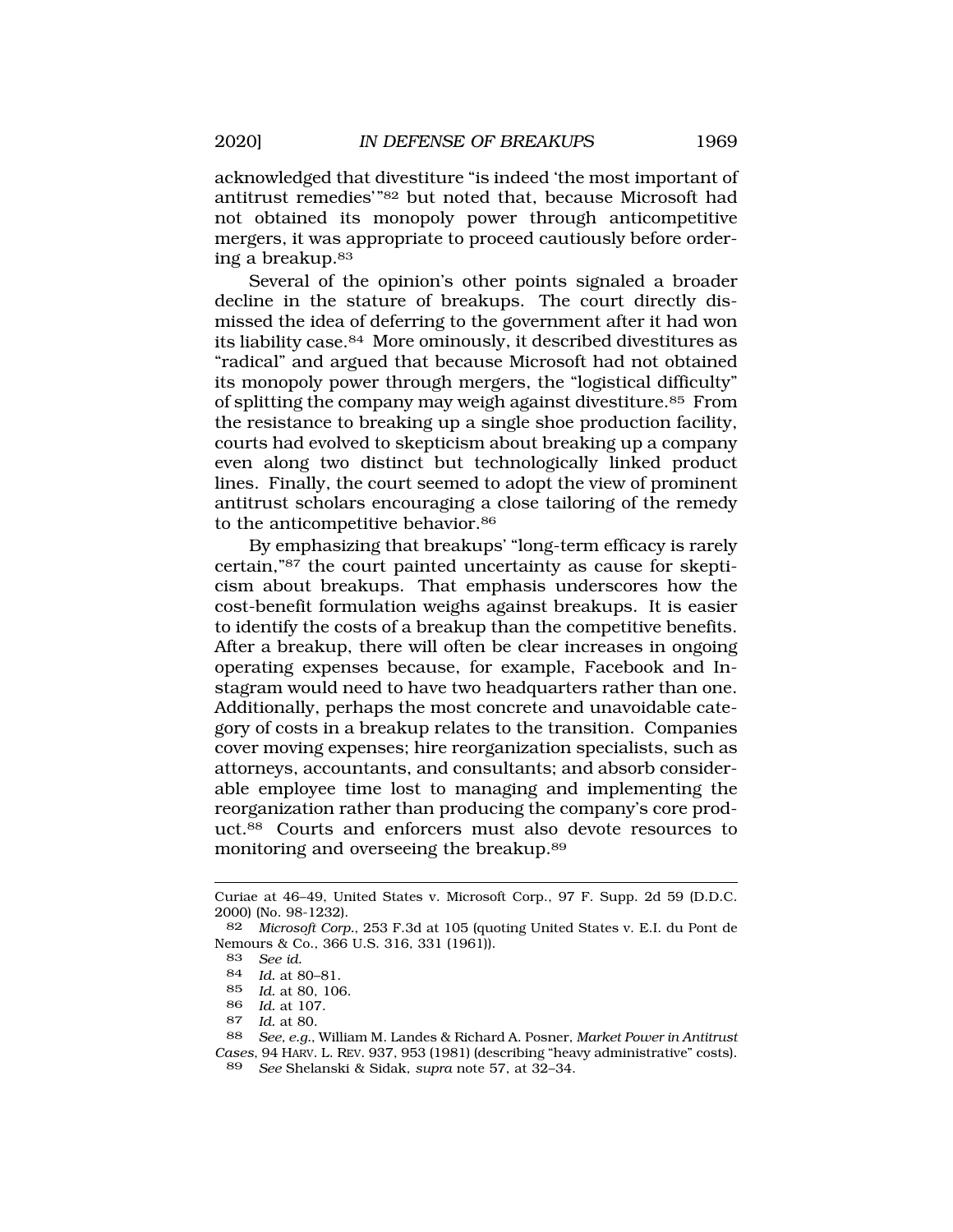In contrast, it is "axiomatic" that the competitive benefits of a breakup are difficult to predict.<sup>90</sup> Relatedly, it is challenging to quantify the innovation and economic gains from two smaller, more nimble companies.<sup>91</sup> Thus, whereas costs of a breakup are undeniable, inevitable, and identifiable, the benefits are inherently uncertain. Given that uncertainty, the *Microsoft* court's urging of "great caution"92 in adopting breakups—if taken literally—could alone make divestitures rare or nonexistent by imposing an impossible evidentiary burden on the government. Whether due to the court's resistance or political changes, the government subsequently decided not to pursue a breakup, instead settling for behavioral remedies.<sup>93</sup>

The shift in thinking about remedies in the early 2000s, albeit limited to merger remedies, can also be seen beyond the courts. In its 2004 *Antitrust Division Policy Guide to Merger Remedies*, the DOJ announced that "[s]tructural remedies are preferred to conduct remedies in merger cases."94 However, in its 2011 policy guidance, the DOJ provided a more measured assessment of remedies in merger cases, declaring that "[i]n certain factual circumstances, structural relief may be the best choice to preserve competition."95 Antitrust enforcers went from viewing behavioral remedies as "more difficult to craft, more cumbersome and costly to administer, and easier than a structural remedy to circumvent"96 in 2004 to seeing them as a "valuable tool" in 2011.97 That shift occurred under the administration of President Barack Obama, who had promised "to reinvigorate antitrust enforcement" by restructuring merger [review.98](https://review.98)

<sup>90</sup> *Cf.* John M. Newman, *Antitrust in Digital Markets*, 72 VAND. L. REV. 1497, 1556 (2019) (describing the difficulty of predicting ex ante the effects of a merger).

<sup>91</sup> *See infra* Part III (discussing possible diseconomies of scale).

<sup>92</sup> *Microsoft Corp.*, 253 F.3d at 80; *see also* Timothy J. Muris & Jonathan E. Nuechterlein, *First Principles for Review of Long-Consummated Mergers*, 5 CRITE-RION J. ON INNOVATION 29, 47 (2020) ("[I]f the government seeks to unwind a consummated merger, it must prove that the *prospective* benefits of that structural remedy outweigh the *prospective* harms, including the costs and unintended consequences that often arise from corporate de-integration and inevitably increase with time.").

<sup>93</sup> *See Microsoft Corp.*, 253 F.3d*.* at 98–103 (vacating the district court's remedies decree); *infra* section IV.B.1 (discussing political factors).

<sup>94 2004</sup> MERGER REMEDY POLICY GUIDE, *supra* note 32.

<sup>95 2011</sup> MERGER REMEDY POLICY GUIDE, *supra* note 27, at 4.

<sup>96 2004</sup> MERGER REMEDY POLICY GUIDE, *supra* note 32, at 7–8.

<sup>97 2011</sup> MERGER REMEDY POLICY GUIDE, *supra* note 27, at 6–7.

<sup>98</sup> William E. Kovacic, *Rating the Competition Agencies: What Constitutes Good Performance?*, 16 GEO. MASON L. REV. 903, 904 (2009) (internal quotation marks omitted).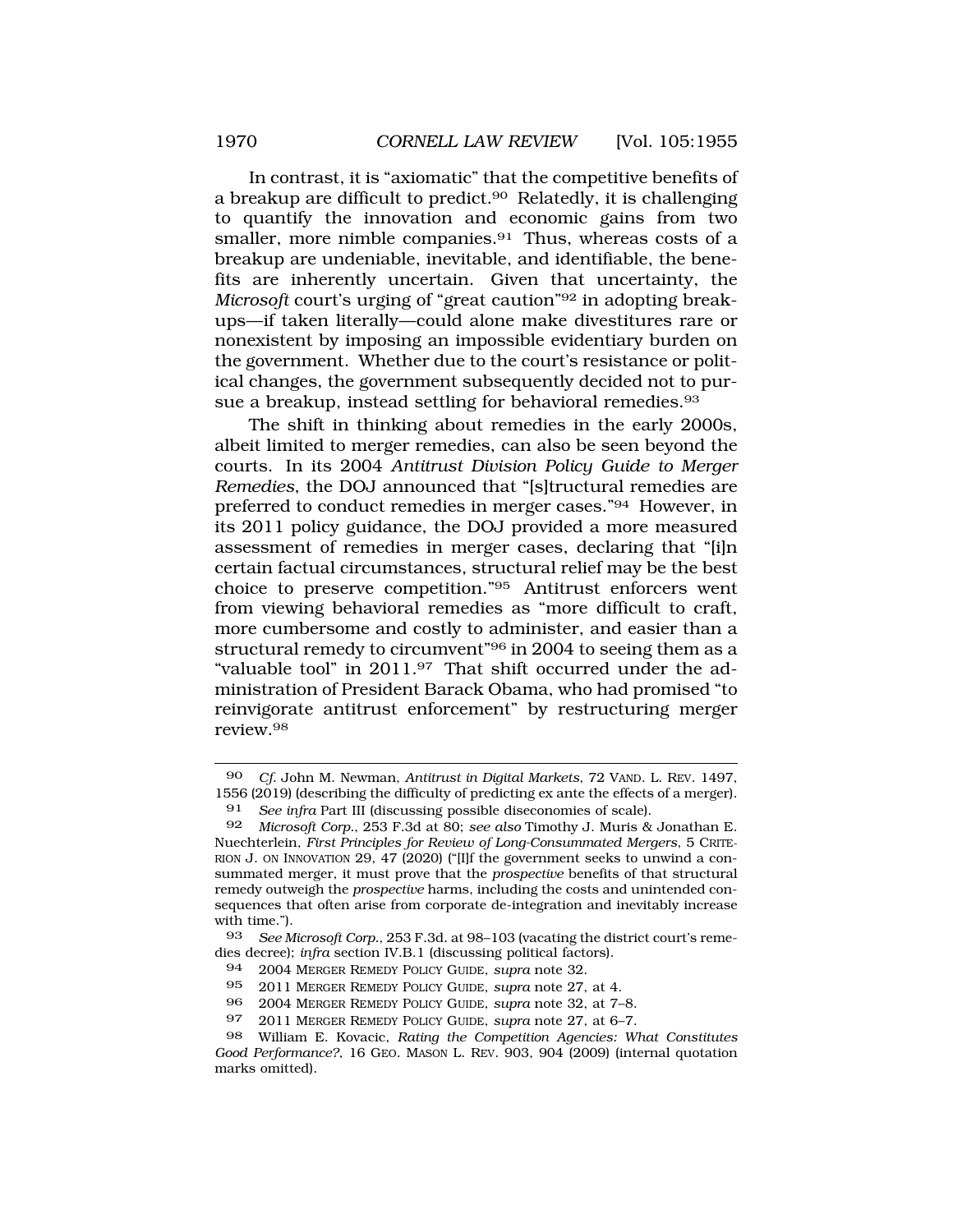A 2007 case illustrates the government's ambivalence regarding breakups. Seven years had passed since the anticompetitive purchase of a hospital, causing the FTC to decide against a divestiture out of concern about the "potentially high costs inherent in the separation."99 In the same opinion, the FTC explained that "[d]ivestiture is the preferred remedy for challenges to unlawful mergers, regardless of whether the challenge occurs before or after consummation."100

Thus, the rhetoric of preferring structural remedies sounds more expansive than it is in practice. Once a few years have passed since a merger, or the entities have integrated, the government is often reluctant to pursue a divestiture. In recent decades, the professed preference for structural remedies should have come with a caveat of "unless it would be costly or messy."101

In short, deploying breakups as a remedy faces a considerable barrier beyond those that have been the focus in the budding literature fueling a revival of interest in antitrust. When observers compare breakups to unscrambling eggs, they are usually referring to the undoing of a consummated merger.<sup>102</sup> Scholars and courts are even more resistant to splitting up companies in other contexts.103

This harsh view of breakups has larger implications for antitrust as an institution. Behavioral remedies are often costly and messy.104 The theoretical preference for structural remedies thus poses a dilemma for antitrust. Enforcers must ask "whether any remedy is sufficiently practicable to yield net benefits" to determine whether a case should be brought at all.105 In other words, the consensus is that if there is no practicable remedy, the government should leave the monopolist alone.

When the most practical remedy available—a breakup—is seen as a "clear[] . . . disaster"<sup>106</sup> and "slow, costly, [and] frequently ineffectual,"107 the Hippocratic oath for antitrust en-

<sup>99</sup> Evanston Nw. Healthcare Corp., 144 F.T.C. 375, 377 (F.T.C. 2007).

<sup>100</sup> *Id.* at 523.

<sup>101</sup> When consummated mergers are more recent in time, the preference may hold.

<sup>102</sup> *See supra* note 9 and accompanying text (discussing the egg metaphor).

<sup>103</sup> *See* HERBERT HOVENKAMP & PHILLIP E. AREEDA, ANTITRUST LAW: AN ANALYSIS OF ANTITRUST PRINCIPLES AND THEIR APPLICATION 156 (2d ed. 1999).

<sup>104</sup> *See infra* subpart IV.B.

<sup>105</sup> Shelanski & Sidak, *supra* note 57, at 36 (emphasis omitted).

<sup>106</sup> Clark, *supra* note 12, at 775.

<sup>107</sup> POSNER, *supra* note 49.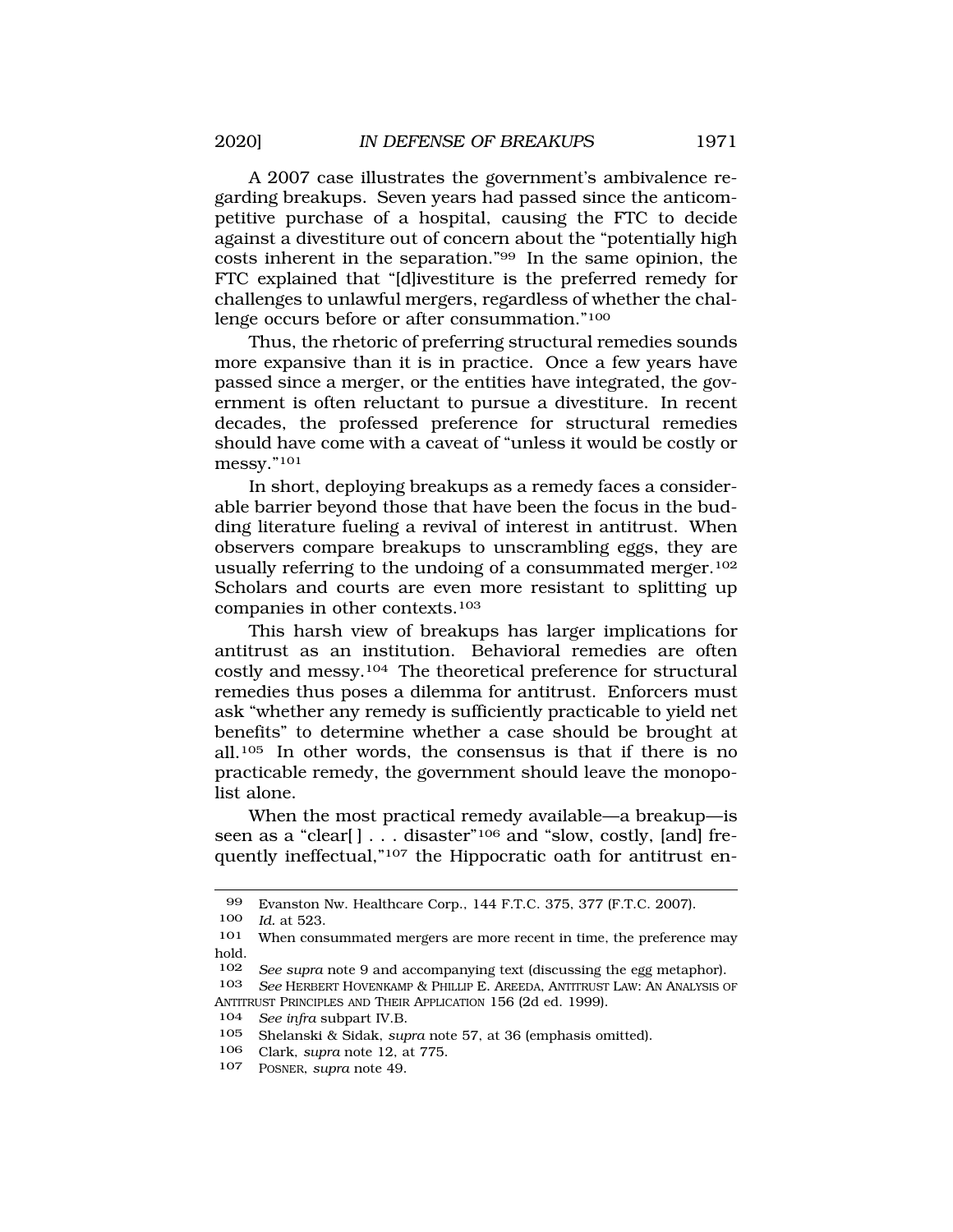forcers would direct authorities not to act.108 The primary scholarly critique of antitrust law is the failure to act.<sup>109</sup> As Chief Justice John Marshall observed in *Marbury v. Madison*, the government cannot be called a "government of laws . . . if the laws furnish no remedy for the violation of a vested legal right."110 The view of breakups as the best remedy, but unworkable, makes it less likely that antitrust authorities will take any action against monopolies.<sup>111</sup>

#### II

### THE WEAK EVIDENCE AGAINST ADMINISTRABILITY

This Part examines the common assumption that breakups are too unwieldy by exploring its evidentiary foundations. The point is not to debate the competitive impact of divestitures. The goal is instead to understand the literature on the administrability of the breakup remedy. Even if we assume breakups would increase competition once implemented, what is the support for arguments that we cannot trust courts and agencies to manage the process effectively?

## A. The Limitation of Case Studies

Narratives hold outsized influence on perceptions and beliefs.112 The narratives that loom largest in antitrust remedies are of the major historical breakups, which caused many observers to sour on divestiture as a remedy.<sup>113</sup> This Section focuses on two of them. As "the mother of all monopolization

<span id="page-17-0"></span>

<sup>108</sup> *See* Shelanski & Sidak, *supra* note 57 (discussing the Hippocratic standard).

<sup>109</sup> *See* JOHN KWOKA, MERGERS, MERGER CONTROL, AND REMEDIES: A RETROSPEC-TIVE ANALYSIS OF U.S. POLICY 158 (2014) (stating that errors in "clearing anticompetitive mergers" are "[f]ar more common" than erroneous "challenges to competitively benign mergers"); Jonathan B. Baker, Jonathan Sallet & Fiona Scott Morton, *Unlocking Antitrust Enforcement*, 127 YALE L.J. 1916, 1919 (2018) ("Concerns about the potential for under-enforcement are growing."); Herbert Hovenkamp, *Post-Chicago Antitrust: A Review and Critique*, 2001 COLUM. BUS. L. REV. 257, 269 ("The biggest danger presented by post-Chicago antitrust economics is . . . . that antitrust tribunals will be confronted with antitrust solutions that they are not capable of administering."); Khan & Vaheesan, *supra* note 24, at 237  $("T]$ he antitrust counterrevolution  $\dots$  has produced monopolistic and oligopolistic markets and contributed to a captured political system . . . .").

<sup>110 5</sup> U.S. (1 Cranch) 137, 163 (1803). 111 *See infra* Part IV (discussing breakups among other remedies).

<sup>112</sup> *See* ROBERT J. SHILLER, IRRATIONAL EXUBERANCE 13 (2d ed. 2005).

<sup>113</sup> William E. Kovacic, *Failed Expectations: The Troubled Past and Uncertain Future of the Sherman Act as a Tool for Deconcentration*, 74 IOWA L. REV. 1105, 1149 (1989) ("Fresh memories of the deconcentration experiences of the 1970s have convinced many that the divestiture suit is a hopelessly flawed instrument of antitrust policy.").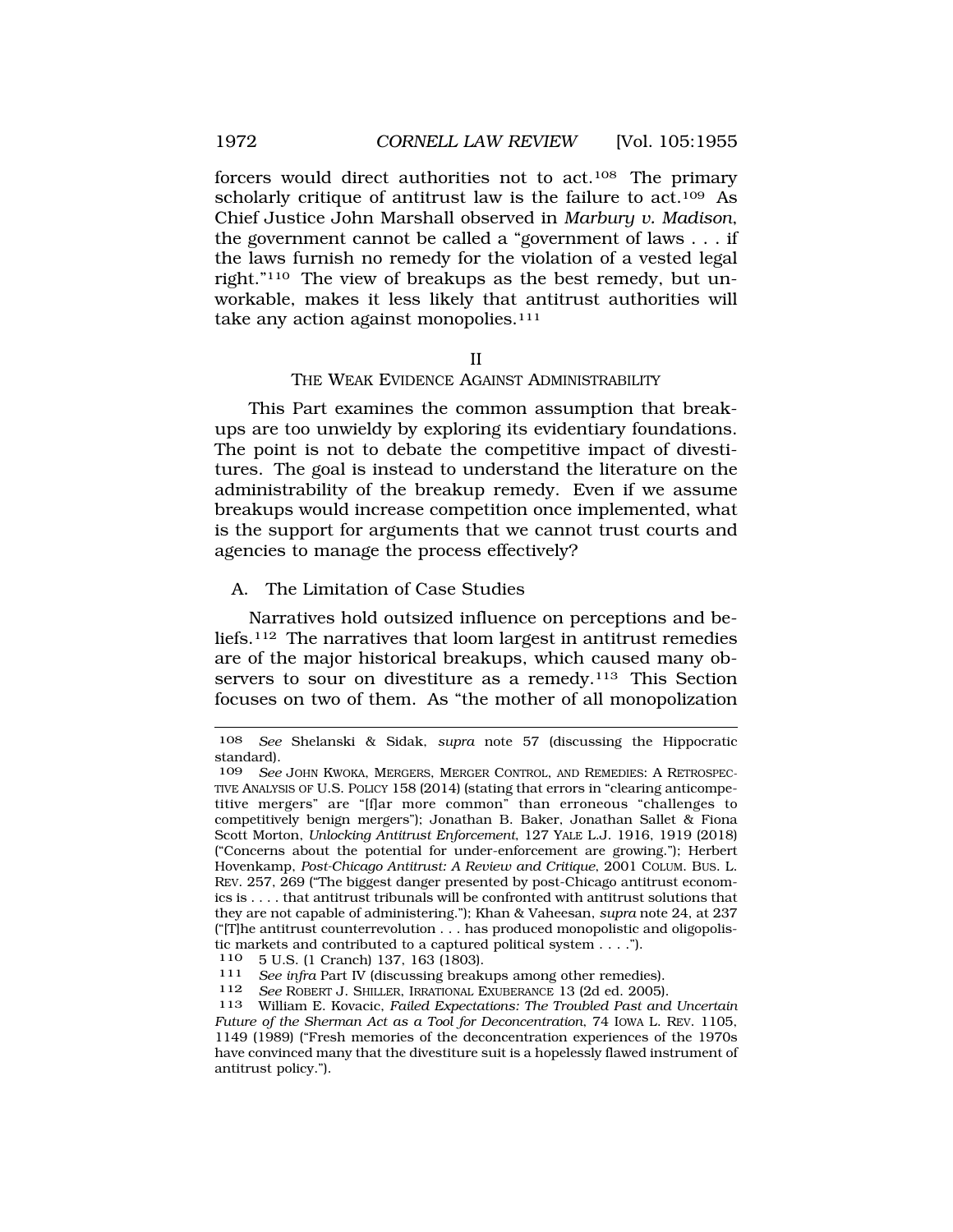cases,"114 *Standard Oil*115 holds sway in scholarly conceptions of divestitures and is still debated.116 *AT&T*,117 as the most recent large breakup and "arguably the most significant antimonopoly case [in] the U.S.,"118 presumably demonstrates the most advanced administration yet to be applied to a major government dissolution. Both of these historical breakups have been mentioned repeatedly in discussions of divestitures, even decades after they occurred.119

The 1911 breakup of Standard Oil remains "iconic because it was the first time antitrust was used to break up a company, and at the time Standard Oil was the largest company in the United States."120 In its appeal to the Supreme Court, the company argued that its unitary nature made a dissolution logistically impractical and dangerous to both the oil industry and the economy more generally.121 "There are many parts, but each part has its place, and if a part is taken out, the whole structure is disintegrated," the company predicted.<sup>122</sup> Those warnings, if believed, would be fatal to breakups because antitrust seeks to increase the number of competitors and overall industry output.123 Divested pieces cannot provide those benefits if they cease to operate.

The company's defense is noteworthy because critics of breakups have long echoed it. Microsoft used similar arguments to overturn the court-ordered dissolution in 2001, citing the impracticability of undoing its "unitary" organization.<sup>124</sup>

<sup>114</sup> Einer Elhauge, *Defining Better Monopolization Standards*, 56 STAN. L. REV. 253, 290 (2003).

<sup>115</sup> Standard Oil Co. v. United States, 221 U.S. 1 (1911).

<sup>116</sup> *See* Kovacic, *supra* note 59, at 1300.

<sup>117</sup> United States v. AT&T, 552 F. Supp. 131 (D.D.C. 1982), *aff'd sub nom.*  Maryland v. United States, 460 U.S. 1001 (1983).

<sup>118</sup> Howard Shelanski, *Antitrust and Deregulation*, 127 YALE L.J. 1922, 1945 (2018).

<sup>119</sup> *See generally, e.g.*, Peter C. Carstensen, *Remedies for Monopolization from*  Standard Oil *to* Microsoft *and* Intel*: The Changing Nature of Monopoly Law from Elimination of Market Power to Regulation of Its Use*, 85 S. CAL. L. REV. 815 (2012) (mentioning "Standard Oil" forty-four times and *AT&T* thirteen times); Kovacic, *supra* note 113 (mentioning "Standard Oil" twenty-one times and "AT&T" thirteen  $\times$  times).

<sup>120</sup> Barak Orbach & D. Daniel Sokol, *Antitrust Energy*, 85 S. CAL. L. REV. 429, 432 (2012).

<sup>121</sup> Brief for Appellant at 191, Standard Oil Co. v. United States, 221 U.S. 1 (1911) (No. 725) [hereinafter Standard Oil Brief].

<sup>122</sup> *Id.* 

<sup>123</sup> *See* John M. Newman, *Procompetitive Justifications in Antitrust Law*, 94 IND. L.J. 501, 517 (2019) (critiquing an "output-only" approach).

<sup>124</sup> Microsoft Corp. Brief at 47, 53, United States v. Microsoft Corp., 253 F.3d 34, 99 (D.C. Cir. 2001) (Nos. 00-5212 and 00-5213), 2001 WL 34153358.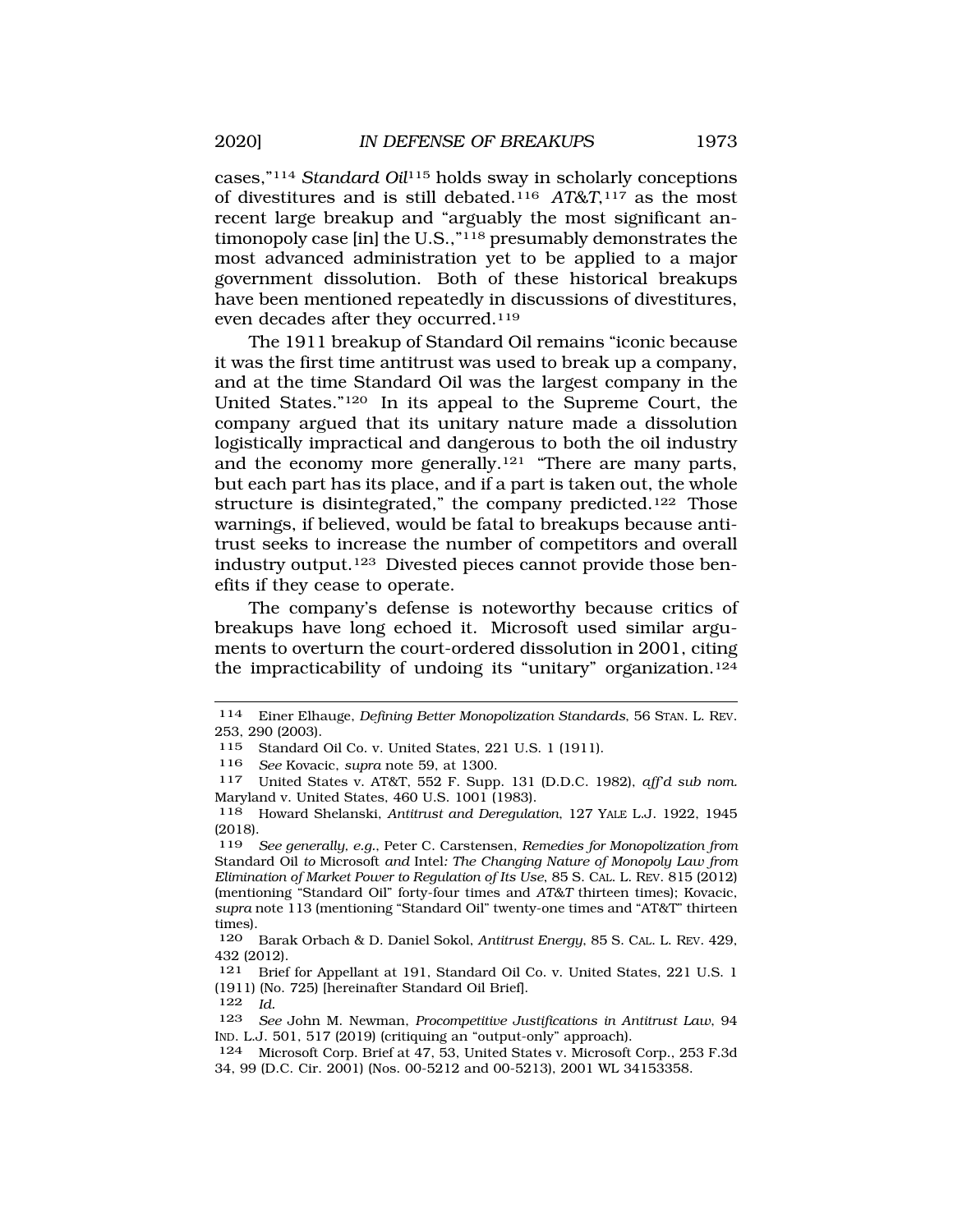The Court of Appeals also referred to that argument in overturning the breakup order.<sup>125</sup> One of today's leading progressive antitrust intellectuals, Fiona Scott Morton, has argued against tech breakups based on integration, saying that "[b]y the time any antitrust verdict is rendered, there will be one coherent Facebook and no divisions to divest."126

Standard Oil was correct that its breakup required "a number of complicated restructurings."127 The court order split the company into "eleven large production and distribution companies" and "forced the spin-off of several smaller refining companies, pipeline companies, and even a tank car company."128 Nonetheless, the dissolution of Standard Oil proceeded "relatively smoothly even though most of the newly independent entities were deprived of the full-scale integration that Standard had argued was vital to their survival."129 Even critics of the breakup agree that the oil industry and the divested pieces of Standard Oil thrived in the years after the breakup.130 We do not know what would have happened otherwise, but Standard Oil's "warnings of industrial apocalypse"131 turned out to be false.

To be clear, scholars still debate the efficiency benefits of the dissolution.132 And the structure of Standard Oil was not the worst-case scenario for divestitures. But the breakup succeeded, despite substantial restructuring challenges, in facilitating "the emergence of a number of substantial independent competitors—including Amoco, Chevron, Exxon, and Mobil where there had been but a single firm before."<sup>133</sup>

Scholars have a more favorable impression of the competitive impact of the AT&T divestiture than that of Standard Oil, with most thinking that AT&T's divestiture was overall beneficial.134 However, its administration came under withering scholarly attack soon after completion. The main critique was

<sup>125</sup> United States v. Microsoft Corp., 253 F.3d 34, 106 (D.C. Cir. 2001).

Scott Morton, *supra* note 7.

<sup>127</sup> Kovacic, *supra* note 59, at 1301.

<sup>128</sup> HOVENKAMP, *supra* note 103, at 300.

<sup>129</sup> Kovacic, *supra* note 59, at 1298.

<sup>130</sup> *See, e.g.*, Crandall, *supra* note 60, at 112 (seeing limited impact).

<sup>131</sup> Kovacic, *supra* note 59, at 1298.

<sup>132</sup> *See* Michael Reksulak & William F. Shughart II, *Tarring the Trust: The Political Economy of* Standard Oil, 85 S. CAL. L. REV. POSTSCRIPT 23, 31–32 (2012).

<sup>133</sup> Kovacic, *supra* note 59, at 1300, 1302.<br>134 *See e a* Crandall *supra* note 60 at 19

<sup>134</sup> *See, e.g.*, Crandall, *supra* note 60, at 186; Kovacic, *supra* note 59.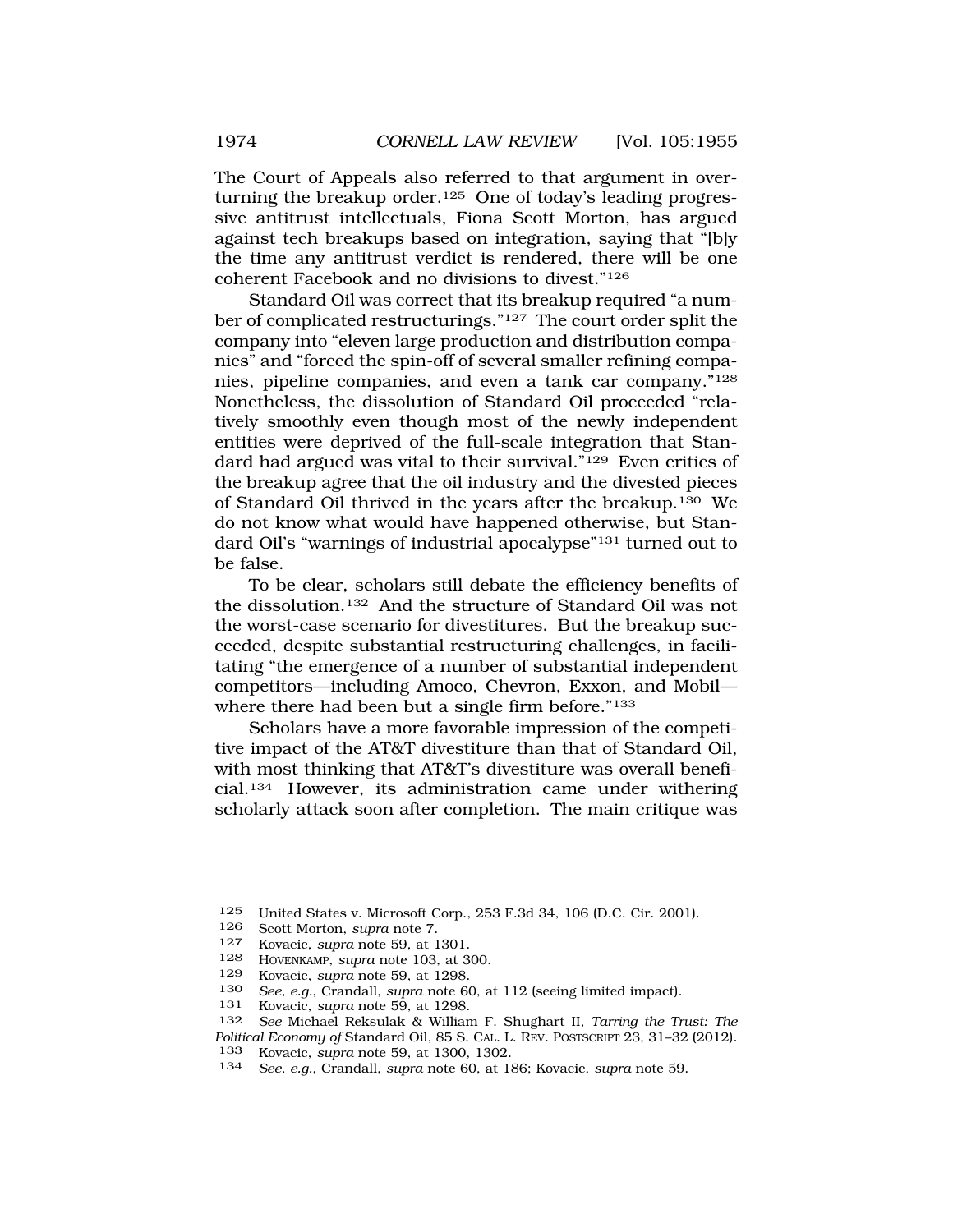targeted at the degree of court involvement.135 It took ten years to get from the government's original filing of the lawsuit to the divestiture order, "spanning four Congresses, three Presidents, and two U.S. district court judges."136 That order then began a period of extensive court monitoring and follow-up legal battles. About "thirty-five to forty separate waiver requests were filed per year in the first eight years of the decree," often taking years to resolve.137 Some scholars have described the AT&T divestiture as a "failure," either because of the extensive costs and delays of relying on the court or due to flawed decision making by government officials who were tasked with running a business.138 Like with Standard Oil, it is also impossible to know what would have happened had the government not broken up AT&T.139

As some perspective on these critiques, *AT&T* involved perhaps the largest set of divestitures in history.<sup>140</sup> It thus provides an extreme example of a large-scale and diffuse breakup. Moreover, as the discussion above illustrates, much of the administrability concerns center on the court's involvement. Thus, to the extent that the case furnishes arguments against breakups, it is against a breakup heavily managed by the courts.

This discussion is not meant to suggest that the Standard Oil, AT&T, or other historical dissolutions were perfect. As with most any large-scale project from long ago, whether in the private or public sector, hindsight enables observers to identify improvements. However, it would be perplexing if these cases continue to shape perceptions of divestitures. They are decades, and in the case of Standard Oil over a century, old. Similarly, to cite the *United Shoe* impracticability of splitting up a single shoe factory as evidence of breakup ineptitude lacks analytic rigor and is anachronistic because today's large shoe companies no longer produce their shoes out of a single factory.141

<sup>135</sup> *See, e.g.*, Paul W. MacAvoy & Kenneth Robinson*, Losing by Judicial Policymaking: The First Year of the AT&T Divestiture*, 2 YALE J. ON REG. 225, 261  $(1985)$ .

*Id.* at 225.

<sup>137</sup> Crandall, *supra* note 60, at 114–15.

<sup>138</sup> *See* MacAvoy & Robinson, *supra* note 135, at 246 (citing judicial judgment mistakes); Shelanski & Sidak, *supra* note 57, at 53 (urging divestiture caution based on AT&T).<br> $\frac{139}{\text{See}}$  e a

<sup>139</sup> *See, e.g.*, Crandall, *supra* note 60, at 115 (exploring alternatives).

<sup>140</sup> Kovacic, *supra* note 59, at 1302. 141 *See* Amit Singh, *Nike Manufacturing and Supply Chain Strategies*, MKT. REALIST (Oct. 17, 2019), [https://marketrealist.com/2019/10/nike-manufactur-](https://marketrealist.com/2019/10/nike-manufactur)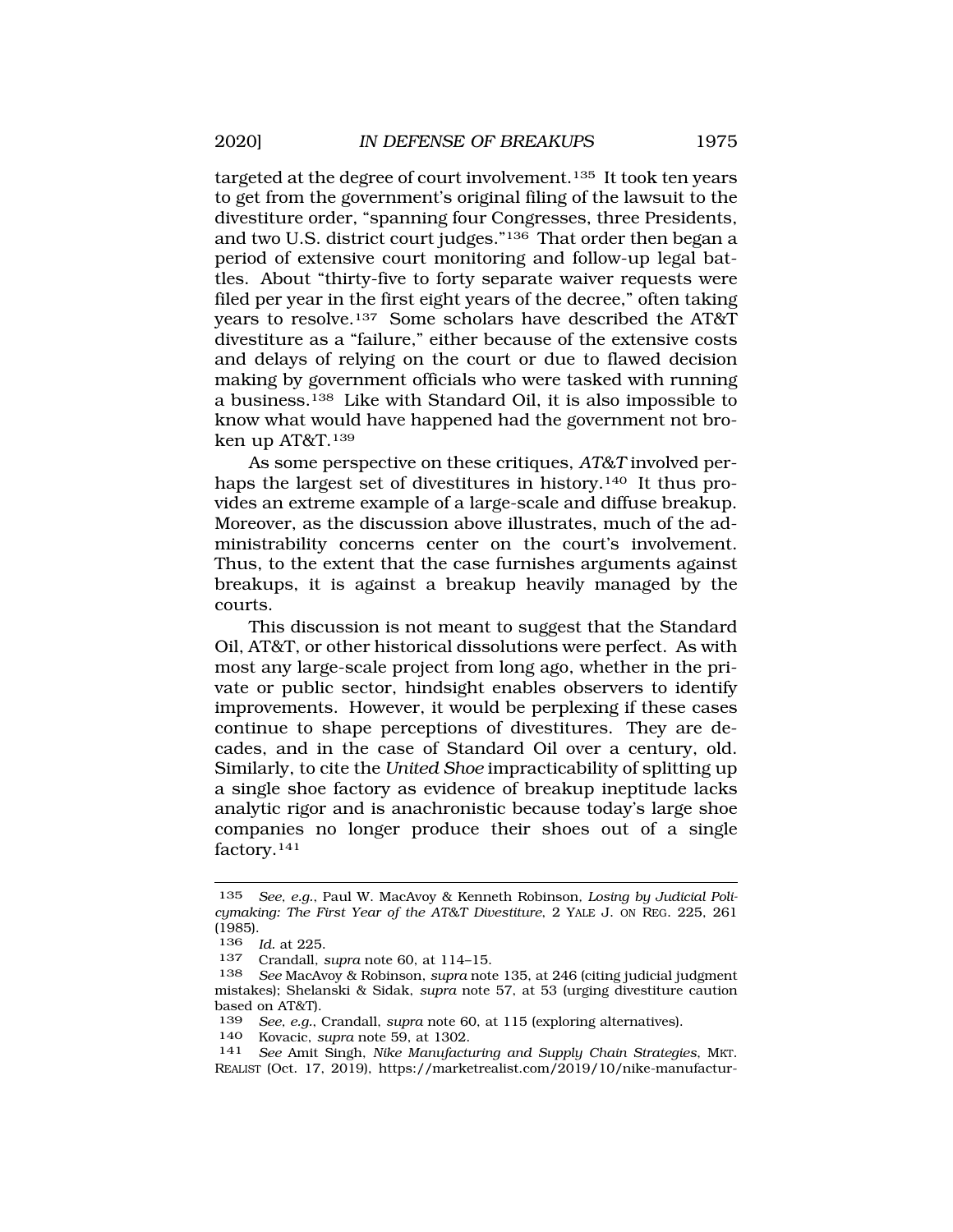<span id="page-21-0"></span>It should also give critics pause that decades after the breakup of AT&T, which by all accounts was followed by innovation, lower prices, and considerable competition, leading antitrust and telecommunications scholars cannot agree on whether the breakup represented "a policy success or a policy failure."142 At a minimum, the subsequent world leadership of U.S. telecommunications companies and the prosperity of oil companies indicates that even lengthy and messy breakups can still be followed by trailblazing innovation and intense competition.143 Especially without considering how better design could address any flaws in past breakup administration, the historical record of prominent divestitures should not be cited as reason to condemn large-scale breakups today.

### B. The Lack of Systemic Evidence

Beyond case studies, several more quantitative examinations from the 1960s through the 1980s influenced observers to see divestitures as "notoriously ineffectual."144 The most recent and comprehensive study during that time period, by Robert Rogowsky, came to similar conclusions as the previous one that had painted a "bleak" picture of antitrust remedies.145 Rogowsky analyzed over one hundred government antitrust cases.146 Like the other early influential empirical studies, Rogowsky's did not analyze market data or consumer welfare. Instead, he identified success as a divestiture that "reestablishes the acquired firm (1) independent of the parent, (2) viable in the long run, and (3) adequately structured to be an effective competitor."147 Based on these characteristics, and other factors such as the length of time of the divestiture, Rogowsky classified seventy-five percent of the divestitures as either defi-

146 *Id.* at 189.

ing-and-supply-chain-strategies/ [[https://perma.cc/5JLH-AL85\]](https://perma.cc/5JLH-AL85) ("Nike's manufacturing network has over 525 factories in 40 countries.").

<sup>142</sup> Christopher S. Yoo, *The Enduring Lessons of the Breakup of AT&T: A Twenty-Five Year Retrospective*, 61 FED. COMM. L.J. 1, 2–3 (2008).

<sup>143</sup> *See* James W. Brock, *Economic Power, Henry Simons, and a Lost Antitrust Vision of Economic Conservatism*, 58 S.D. L. REV. 443, 452 (2013) ("[I]t is well to remember that the telecommunications revolution of recent years—wireless, cell, smartphones, satellite, etc.—exploded *after* the breakup of AT&T's telecommunications monopoly in the 1980s, not before.").

<sup>144</sup> Clark, *supra* note 12, at 774; *see also* David Balto*, Lessons from the Clinton Administration: The Evolving Approach to Merger Remedies*, 69 GEO. WASH. L. REV. 952, 958 (2001).

<sup>145</sup> *See* Robert A. Rogowsky, *The Economic Effectiveness of Section 7 Relief*, 31 ANTITRUST BULL. 187, 212 (1986).

<sup>147</sup> *Id.* at 190.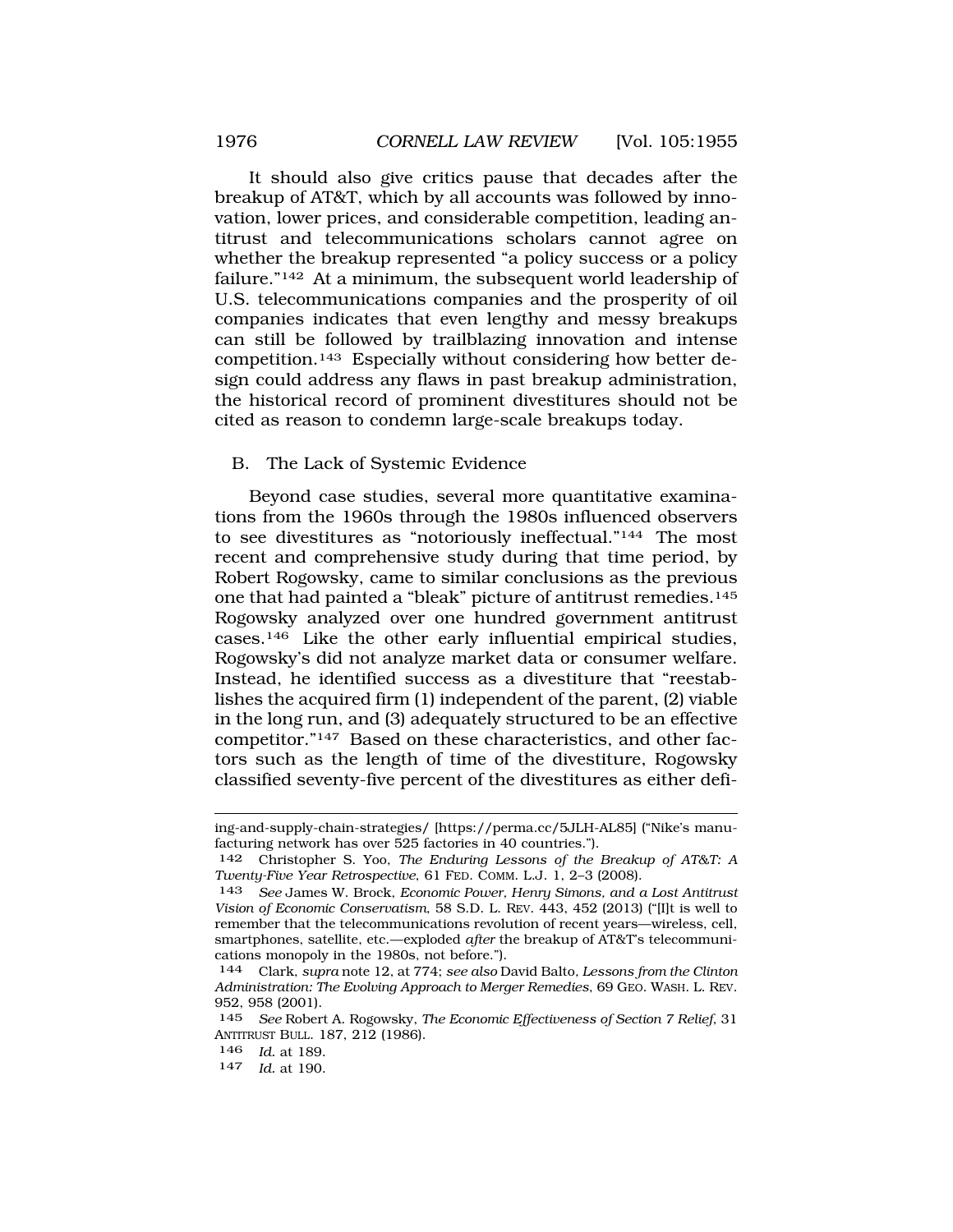cient or unsuccessful, with twenty-eight percent falling into the worst category, unsuccessful.148

Rogowsky's metrics for assessing divestitures merit closer scrutiny. Divestitures were labeled as unsuccessful if the purchaser of the vertically divested assets had over ten percent of the relevant market.149 Not only does owning this much of the market fall far short of proving a monopoly, but this example indicates the study's heavy reliance on industry structure to measure competition. This and other measures of competition used by Rogowsky, such as whether the purchaser was in the Fortune 200,<sup>150</sup> have since been discredited as insufficient bases for establishing a lack of competition.151 Thus, Rogowsky labeled divestitures as unsuccessful for having characteristics that are well-known today to be perfectly consistent with a divestiture that improves competition.

Additionally, Rogowsky labeled as unsuccessful any divestiture that ordered an insufficient size of assets divested—called partial divestitures.152 Also, many cases were classified as unsuccessful because the DOJ or FTC did not order any divestiture, or ordered a token amount.153 In other words, if the enforcers had sought larger-scale divestitures, their success rate would have significantly improved by Rogowsky's metrics. A study that played an important intellectual role in arguments against divestitures instead is perhaps better viewed as indicating that the government should pursue more extensive breakups.

Using a different methodology, the event study, James Ellert's examination of divestitures through the 1970s drew similarly harsh conclusions. Ellert examined the shareholder returns of firms subject to antitrust divestitures before and after those interventions.154 If divestitures were successful, Ellert expected the divesting firms to offer lower stock market returns and dividends after the antitrust intervention relative to other companies not subject to such interventions. However, Ellert found no significant difference in the returns of

<sup>148</sup> *See id.* at 189, 196, 212.

See id. at 189, 196, 218.

<sup>150</sup> *See id.* at 196.

<sup>151</sup> *See generally, e.g.*, Herbert Hovenkamp, *Introduction to The Neal Report and the Crisis in Antitrust*, 5 COMPETITION POL'Y INT'L 219 (2009) (chronicling the structure-conduct-performance paradigm).

<sup>152</sup> Rogowsky, *supra* note 145, at 195.

<sup>153</sup> *Id.* at 209, 228.

<sup>154</sup> James C. Ellert, *Mergers, Antitrust Law Enforcement and Stockholder Returns*, 31 J. FIN. 715, 715 (1976) (examining firms challenged between 1950 and 1972).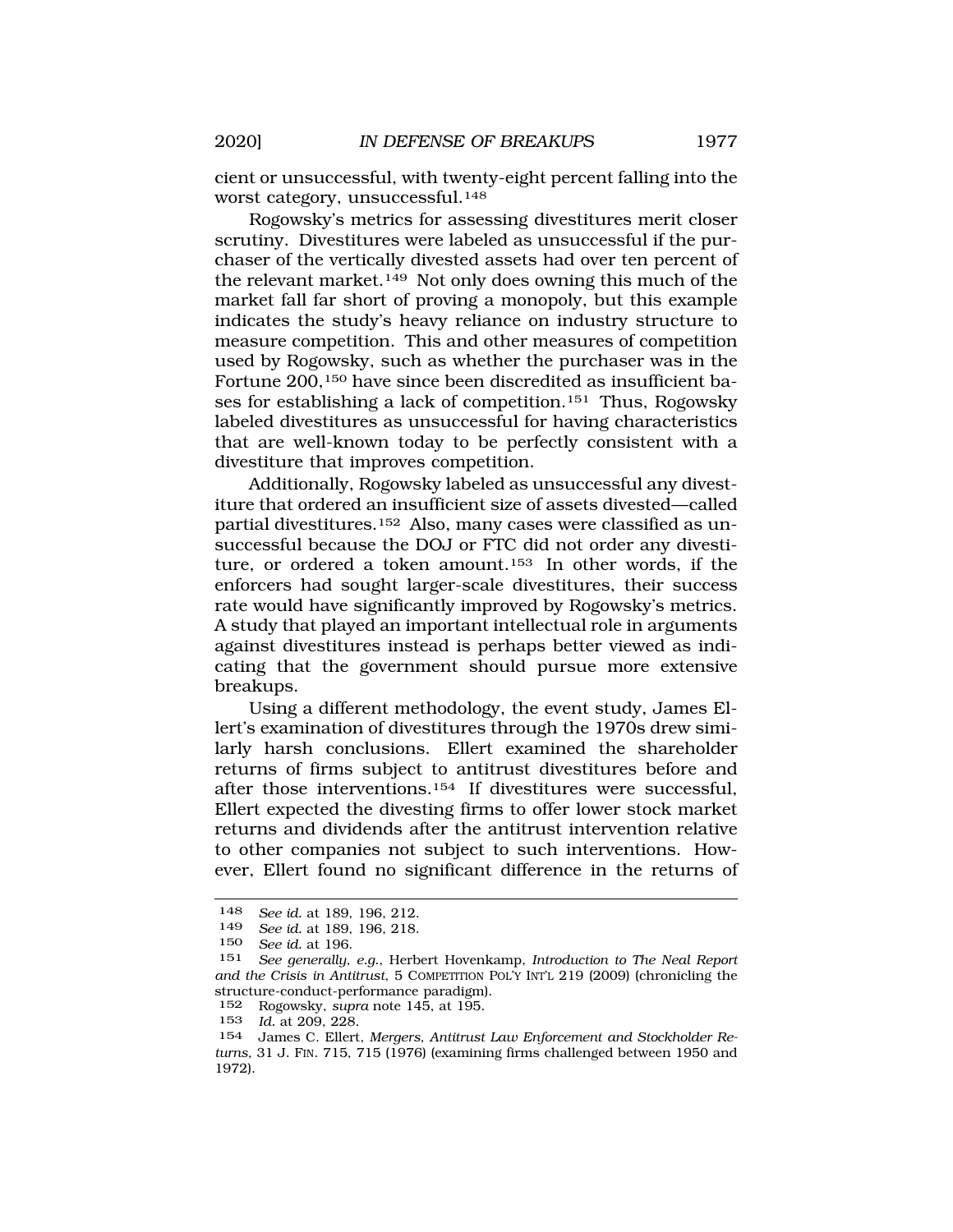divesting companies compared to the returns of companies with different outcomes, such as those whose antitrust cases were dismissed.155 Moreover, Ellert was unconvinced that anything the antitrust authorities did as part of their merger evaluation program effectively reduced any monopoly gains. Although the stock value of companies subject to antitrust suits dipped by 1.6%, Ellert interpreted that drop as resulting from legal and other costs of such actions.156

Rogowsky's study helps clarify Ellert's findings. A large number of divestitures never happened, took many years to implement, or required divestiture of only a small slice of assets.157 Also, Ellert's interpretation of the 1.6% drop as being attributable to the costs of antitrust action is speculative and reflects an average loss.158 Ellert's study is consistent with some subset of more extensive and well-designed divestitures reducing stock market returns.

A final shortcoming in Ellert's methodology is the limited value of stock market returns as a metric of anticompetitive earnings. Anticompetitive activities may not always yield higher profits or increase the value of the firm.<sup>159</sup> As a result, if the antitrust authorities' actions had improved competition, the improvements may not be seen in stock market returns.

Even assuming those earlier studies' methodologies were rigorous, there is further reason to doubt their findings' relevance today. The FTC examined the administration of U.S. divestitures of all merger orders between 2006 and 2012.160 The success rate for structural remedies was eighty percent, with success defined as ultimately at least restoring competition.161 Moreover, the unsuccessful cases resulted from the FTC divesting piecemeal assets.162 When the FTC instead divested an ongoing business operation, all of the divestitures

<sup>155</sup> *Id.* at 715–16, 724.

<sup>156</sup> *Id.* at 724, 729.

<sup>157</sup> Rogowsky, *supra* note 145, at 195.

<sup>158</sup> Ellert, *supra* note 154, at 724–29.

<sup>159</sup> For instance, in theory, the firm may compete away the monopoly rents. Or, if employees (including executives) captured the rents for higher salaries, successful antitrust interventions would not hit shareholder profit. *See* Crane, *supra* note 24, at 1192.

<sup>160</sup> BUREAU OF COMPETITION & BUREAU OF ECON., FED. TRADE COMM'N, THE FTC'S MERGER REMEDIES 2006-2012 (2017).

<sup>161</sup> *Id.* at 18 (horizontal mergers). A minority of cases required over two or three years. *See id.* at 15, 18.

<sup>162</sup> *See id.* at 1–2, 23–24 (including intellectual property, technology, brand names, research and development, and equipment).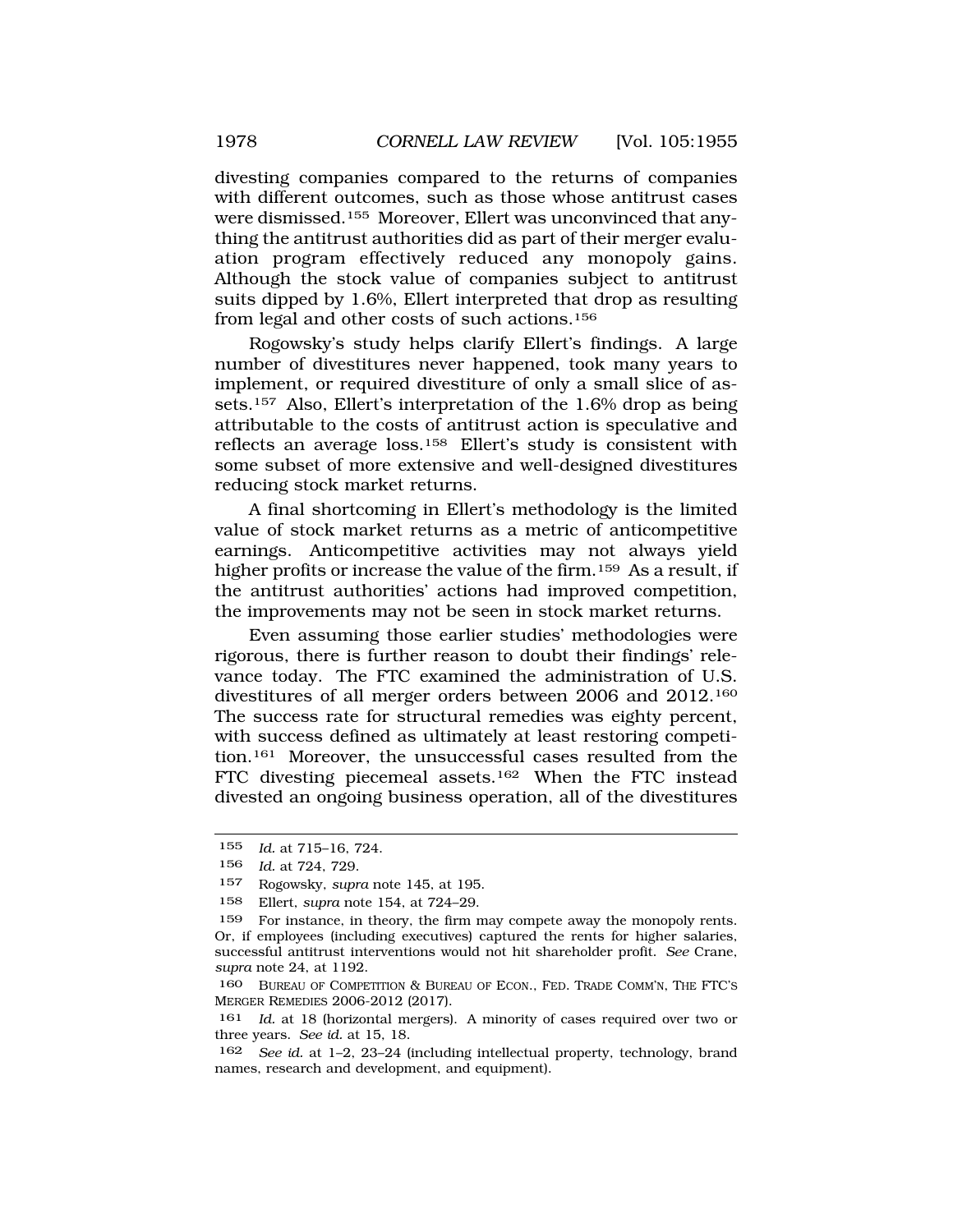succeeded.<sup>163</sup> Therefore, the category of divestitures most relevant to breakups consistently succeeded.

The success rate of pre-merger divestitures is not a perfect comparison in terms of administering breakups, in part because they tend to be smaller scale.164 Regardless, these findings further undermine the prior empirical studies many have cited as evidence that antitrust authorities administer structural remedies poorly. In particular, because they considered a much later timeframe, the FTC's studies appear to reflect enforcers' and courts' improved approaches to administering divestitures by incorporating lessons learned in the intervening decades.165

More recent quantitative studies provide mixed results. Based on stock market returns, an examination of European Union (EU) pre-merger divestitures concluded that divestitures did not lead to significant declines in the stock prices of the firms ordered to divest, but that rivals benefited from those divestitures.166 However, besides the weakness of stock market value as a metric of antitrust effectiveness, the authors' conclusions provide limited evidence for or against breakups as a remedy because they were most critical of the excessive use of partial divestitures as remedies. They believed enforcers should go further by fully blocking mergers,<sup>167</sup> an intervention that is more akin to a large-scale breakup from a competitive perspective. Stock-market-based studies of uninhibited breakups could show a stronger impact on competition.

A central limitation of the above examinations is that they fail to deploy the most respected empirical mechanism for establishing causality: randomization.<sup>168</sup> The difficulty of know-

<sup>163</sup> *Id.* at 1, 5. Success meant competition "remained at its pre-merger level or returned to that level within . . . two to three years." *Id.* at 15.

See supra subpart I.B. Also, for a pre-merger divestiture order, the companies can refrain from pursuing the proposed merger if they think the ordered divestiture would be harmful. This means that the private sector retains a degree of discretion—a check on incompetent administration—that it lacks in the case of other types of antitrust divestitures. However, there is limited evidence that the private sector has rejected government-ordered divestitures, and it would in any case be difficult to know whether a private-sector rejection meant the anticompetitive dimensions of the deal had been removed. Arguably, to the extent the rejection rate is low, it may actually strengthen the case for governmental competence in designing effective divestitures.<br>165 See 1999 DIVESTITURE STUDY, sum

<sup>165</sup> *See* 1999 DIVESTITURE STUDY, *supra* note 43, at 39.

<sup>166</sup> *See* Tomaso Duso, Klaus Gugler & Burcin B. Yurtoglu, *How Effective is European Merger Control?*, 55 EUR. ECON. REV. 980, 995 (2011).

<sup>167</sup> *Id.* at 1002.

<sup>168</sup> Dale L. Moore, *Recurrent Issues in the Review of Medical Research on Human Subjects*, 1 ALB. L.J. SCI. & TECH. 1, 8 (1991) ("[R]andomization is often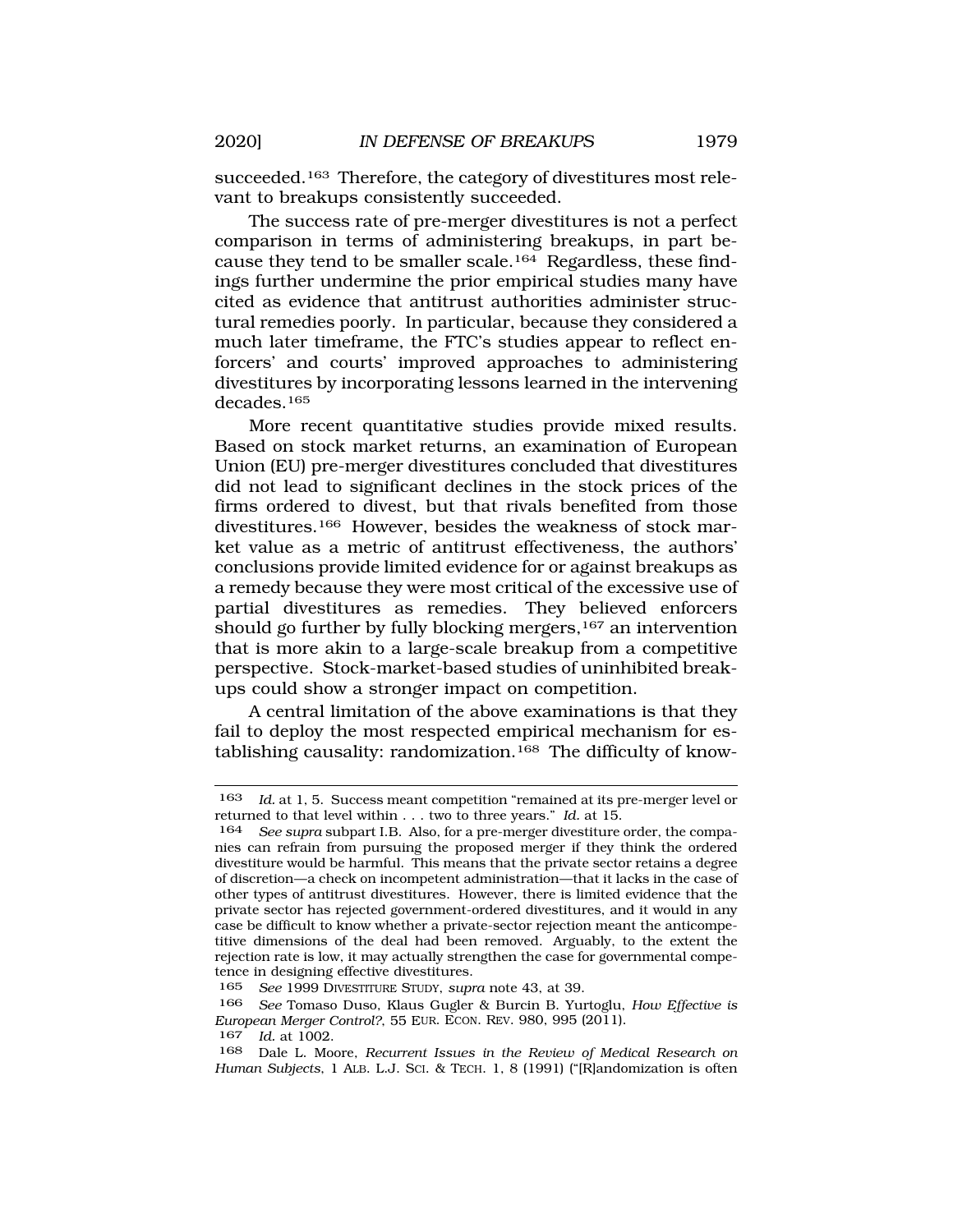ing the counterfactual thus undermines all of these antitrust empirics. One study addresses that methodological shortcoming by considering the Dutch government's use of randomization in ordering divestitures by gasoline companies of stations along major highways.<sup>169</sup> The divested gas stations were found to lower prices by 1.3 to 2.3%.170 The narrow market context, hospitable nature of gas stations to ownership transfer, and foreign jurisdiction heavily limit these findings' relevance to U.S. divestitures. Nonetheless, the most methodologically rigorous study available for determining causality indicates that divestitures can improve competition in some contexts.

Finally, none of this review's empirical studies consider deterrence.171 If breakups deter firms from pursuing monopolistic mergers, they could improve consumer welfare even if the divestiture itself—analyzed narrowly in terms of the immediate price effects in the specific market—did not yield evidence of improved competition. As a result, some of the divestitures labeled "failures" by Rogowsky or found to have had only a minimal impact on stock price by Ellert could—once deterrence is taken into account—be viewed as successful.

In summary, the most influential studies shaping pessimism about governmental administration of breakups relied on questionable methodologies and are outdated. The research is limited by the lack of sophisticated quantification of the effects of divestitures on consumer welfare, the failure to consider deterrence, and the absence of large breakups in the past few decades. More recent studies even provide grounds for cautious optimism that larger, government-ordered divestitures may yield high success rates. Some additional comfort comes from the absence of disaster despite an array of government interventions to separate large firms—including electric companies, railroads, banks, movie theaters, and television companies, among others.172 In addition, bankruptcy courts

absolutely essential to a study's design as a means of ensuring against any bias in treatment assignment.").

<sup>169</sup> Adriaan R. Soetevent, Marco A. Haan & Pim Heijnen, *Do Auctions and Forced Divestitures Increase Competition? Evidence for Retail Gasoline Markets*, 62 J. INDUS. ECON. 467, 467–70 (2014).

<sup>170</sup> *Id.* at 469.

<sup>171</sup> *See, e.g.*, Rogowsky, *supra* note 145, at 189 (empirical study of 104 merger cases did not account for any non-beneficial deterrence caused by antimerger enforcement). Over-deterrence is also problematic.

<sup>172</sup> On these industries, see Roberta S. Karmel, *Is the Public Utility Holding Company Act a Model for Breaking Up the Banks that are Too-Big-to-Fail?*, 62 HASTINGS L.J. 821 (2011); Khan, *supra* note 38, at 1037–51; Barak Orbach, *The*  Paramount *Decrees: Lessons for the Future*, 19 ANTITRUST SOURCE 1, 2–4 (2020).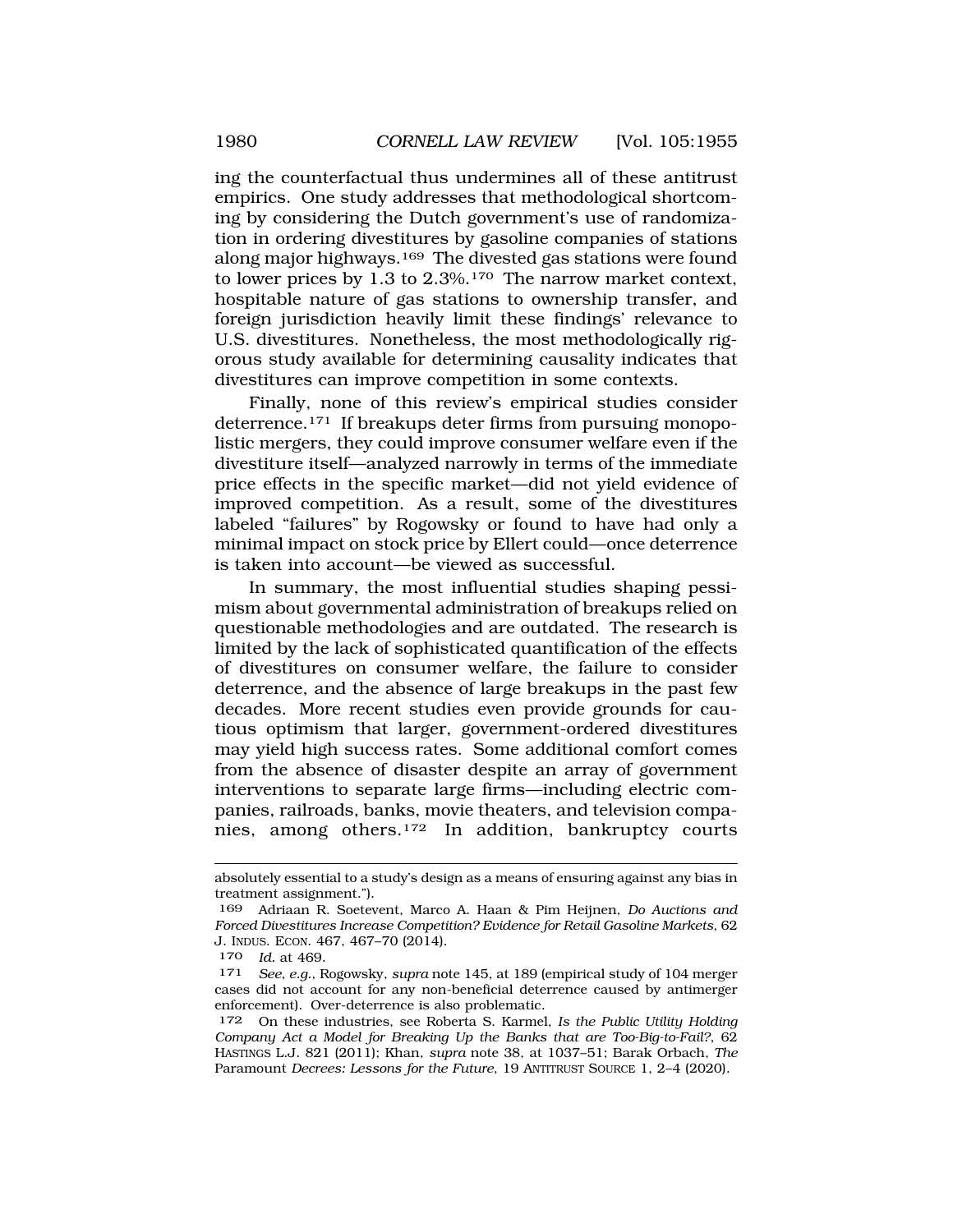<span id="page-26-0"></span>regularly order divestitures. The limitations in evidence despite diverse breakups demonstrate the speculative nature of claims about the government being too incompetent to administer breakups.

## A BALANCED VIEW OF BREAKUPS

Given the limited evidentiary foundations for harsh perceptions of breakup administration, the hostility to that remedy deserves fresh examination. This Part widens the lens on breakups by situating them in their broader business and law enforcement contexts. The literature on private sector divestitures and the goals of antitrust regulation are in tension with core assumptions that breakups are too extreme, complicated, and harmful.

A. Insights from Private Divestitures

Antitrust scholars have largely ignored research concerning an even more numerous category of divestitures: those in the private sector. As a threshold matter, it is helpful to recognize the frequency of private divestitures. In the midst of a growing economy and strong stock market, a 2019 survey of senior corporate and private equity executives found that eighty-four percent of respondent companies were planning a voluntary divestiture within the next two years.<sup>173</sup> Well over three thousand private divestitures occur each year.<sup>174</sup> In contrast, the FTC listed only ten divestiture orders annually to alter proposed or consummated mergers in its latest divestiture study, or less than one percent of all mergers and acquisitions.175 If for no other reason, the universe of private sector divestitures merits attention because of the considerably larger volume of cases to study.

<sup>173</sup> PAUL HAMMES, EY, GLOBAL CORPORATE DIVESTMENT STUDY 2019 2, 4 (2019), [https://assets.ey.com/content/dam/ey-sites/ey-com/en\\_gl/topics/divestment/](https://assets.ey.com/content/dam/ey-sites/ey-com/en_gl/topics/divestment) 2019/global\_divestment\_study\_report.pdf [<https://perma.cc/57PT-ASWF>] (reporting survey results from 930 senior corporate executives and 100 private equity executives).

<sup>174</sup> *See* Paula Loop, *When a Piece of Your Company No Longer Fits: What Boards Need to Know About Divestitures*, HARV. L. SCH. F. CORP. GOVERNANCE (July 27, 2017), <https://corpgov.law.harvard.edu/2017/07/27/when-a-piece-of-your>company-no-longer-fits-what-boards-need-to-know-about-divestitures [https:// perma.cc/Z5AE-NXB5].

<sup>175</sup> *See* 1999 DIVESTITURE STUDY, *supra* note 43, at 9.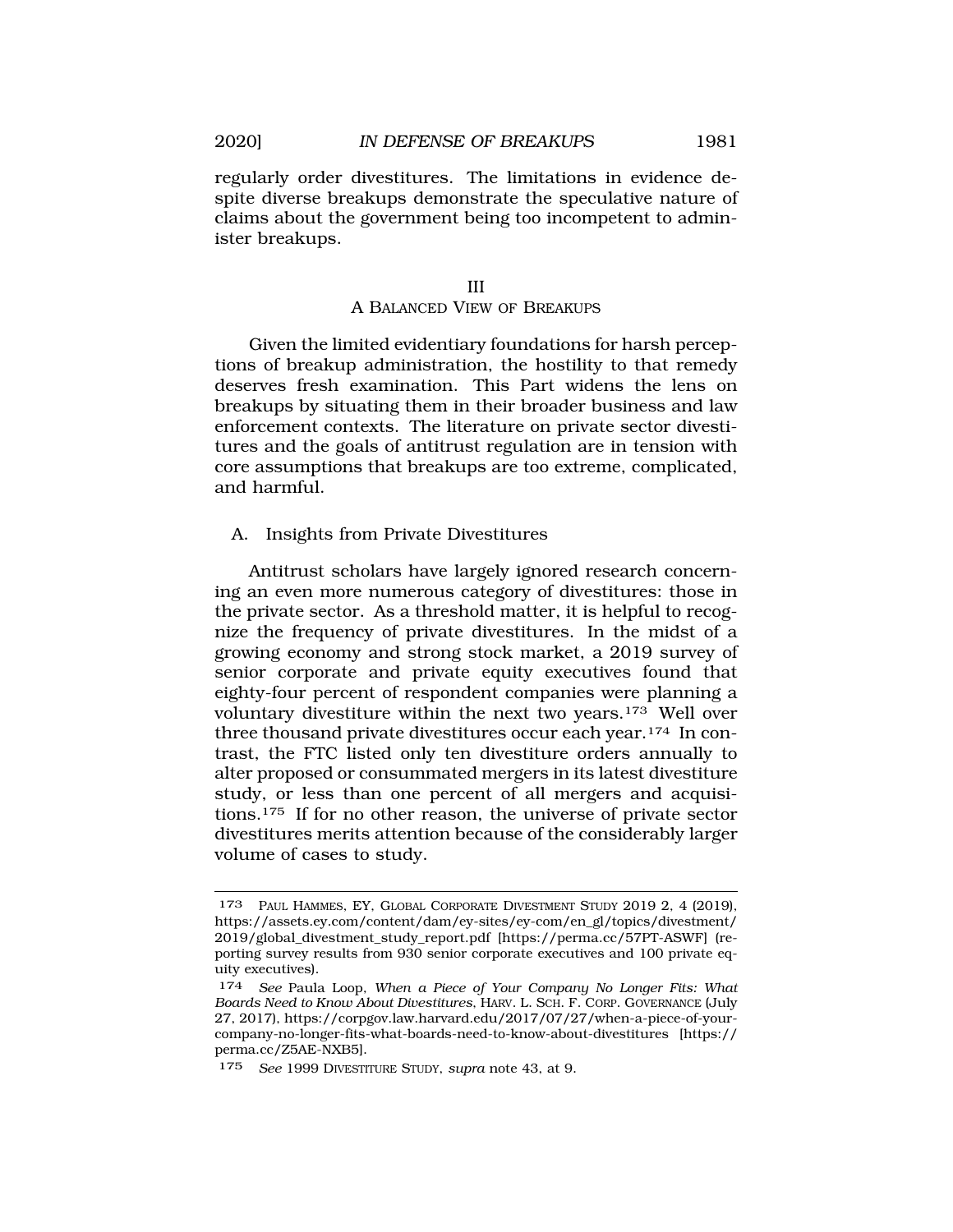### 1. *Are Private Divestitures Too Different To Be Helpful?*

<span id="page-27-0"></span>The antitrust scholarly omission of private divestitures is to some extent understandable. After all, there are many differences between the two types of divestitures. Most importantly, antitrust divestitures aim to lessen a potential source of monopoly profits, whereas private divestitures aim to increase the value (including the long-term profits) of the company.176 Antitrust scholars might resist comparisons due to that distinction—and because it changes the composition of divestitures—making it less likely, for instance, that private divestitures will create two horizontal competitors.177 Additionally, a portion of private sector divestitures are conglomerates selling unconnected businesses. These differences indicate boundaries for finding antitrust lessons in private divestitures.

However, to observe that there are differences between private and public divestitures, and that we must limit inferences accordingly, is to state the obvious. The more challenging question is how much the differences matter in light of the project. Since the project here is to shed greater light on antitrust breakups from a starting point of limited evidence, the existing differences warrant further examination.

Resistance to comparing public and private divestitures due to the prevalence of private equity sales of conglomerate pieces in private divestitures would reflect an outdated view. Even in the 1980s and 1990s, a large portion of private divestitures were not by conglomerates.<sup>178</sup> Since then, the field has shifted considerably. Observers traditionally saw private divestitures as helping bring firms "back to their basics" by shedding peripheral assets, often during times of financial distress.179 Over time, executives have increasingly pursued larger divesti-

<sup>176</sup> Consequently, antitrust breakups may be more likely to destroy shareholder value than strategic reorganizations—a possibility addressed below. *See* 

<sup>&</sup>lt;sup>177</sup> Relatedly, historically many divestitures were of bad assets, which are unlikely to weaken the firm's competitive position. *See* Michael C. Jensen, *Eclipse of the Public Corporation*, 67 HARV. BUS. REV. 61, 63 (1989).

<sup>178</sup> Even in the 1980s and 1990s, a large number of divested units operated in the same industry as the parent. Hsiu-Lang Chen & Re-Jin Guo, *On Corporate Divestiture*, 24 REV. QUANTITATIVE FIN. & ACCT. 399, 411 (2005) (finding that 36% of divestitures between 1985 and 1998 were of assets within the same industry by two-digit SIC code). The percentage of non-conglomerate sales could be higher or lower than this figure, given the limitations of industry codes.

<sup>179</sup> Donald D. Bergh, *Restructuring and Divestitures*, *in* OXFORD RESEARCH ENCY-CLOPEDIA, BUSINESS AND MANAGEMENT 1, 6 (2017). *See generally id.* at 1–29 (summarizing the literature).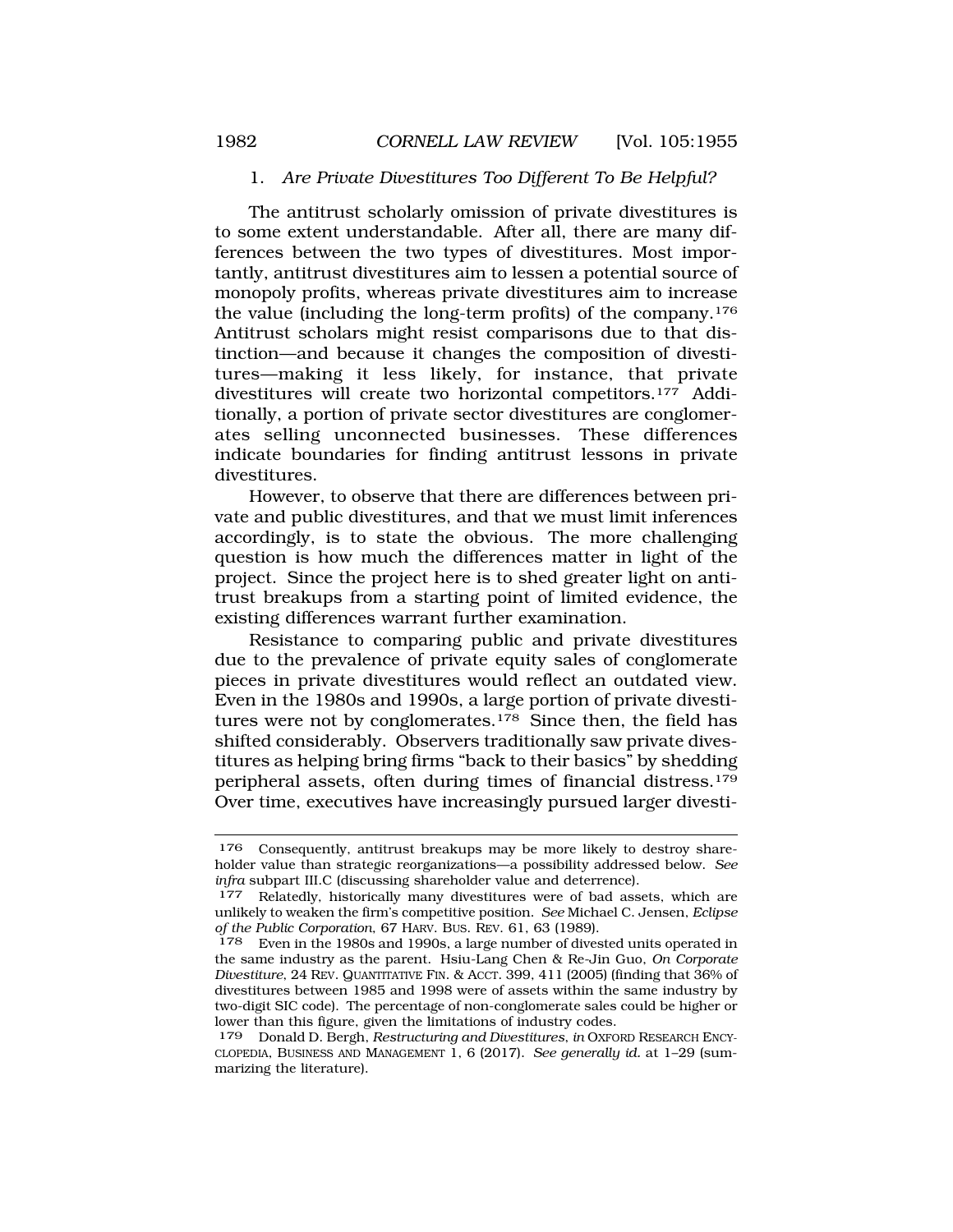tures for strategic reasons rather than to offload unproductive and peripheral parts.180 Strategic motives include cost-cutting, the advantages of a leaner organization for innovation, and long-term growth.181 Some businesses have become so large and unwieldy that they are beyond the point of gaining economies of scale, and their larger size instead creates diseconomies of scale—or increased costs resulting from their size.182

By way of illustration, in 2012 Pfizer announced it would divest about forty percent of its business as part of a refocusing on human medicine development.183 The company proceeded to shed assets that provided synergies in terms of research and distribution. It split off its animal health unit, which develops animal medicines, in a \$13 billion initial public offering (IPO).184 As another example, Hewlett-Packard executives opted for a breakup to respond to the increasing pace of technology-driven markets. CEO Meg Whitman described the strategy by observing, "Being nimble is the only path to winning."185 The expansive motives for pursuing divestitures and the diversity of assets separated mean that private divestitures offer many case studies that are potentially relevant to various antitrust breakup contexts.

As to the observation that private divestitures differ by aiming to increase the firm's value, that distinction speaks more to the goals rather than to the administration. If the private sector demonstrates success splitting up large inte-

<sup>180</sup> Moschieri & Mair, *supra* note 17, at 399 (describing divestiture as "a means to correct or reverse previous strategic decisions [(for example, diversification)], or a proactive strategic option").

<sup>181</sup> Bergh, *supra* note 179, at 7–10 (listing motivations for enterprise-wide reorganizations).

<sup>182</sup> *See* Jesse W. W. Markham, Jr., *Lessons for Competition Law from the Economic Crisis: The Prospect for Antitrust Responses to the "Too-Big-To-Fail" Phenomenon*, 16 FORDHAM J. CORP. & FIN. L. 261, 315 (2011); *see also* Jeremy C. Kress, *Solving Banking's "Too Big to Manage" Problem*, 104 MINN. L. REV. 171, 208–09 (2019) ("A sizeable body of research refutes evidence of economies of scope in financial services.").

<sup>183</sup> *See* Seemantini Pathak, Robert E. Hoskisson & Richard A. Johnson, *Settling Up in CEO Compensation: The Impact of Divestiture Intensity and Contextual Factors in Refocusing Firms*, 35 STRATEGIC MGMT. J. 1124, 1125, 1127 (2014); Michael J. De La Merced, *Pfizer Spins Off Animal Health Unit in \$2.2 Billion I.P.O.*, N.Y. TIMES (Jan. 31, 2013, 5:56 PM), [https://dealbook.nytimes.com/2013/01/](https://dealbook.nytimes.com/2013/01) 31/pfizer-spins-off-animal-health-unit-in-2-2-billion-i-p-o/ [\[https://perma.cc/](https://perma.cc) 8Z4A-5DZV].

<sup>184</sup> De La Merced, *supra* note 183; *see also* Imran Ahmed & Kasra Kasraian, *Pharmaceutical Challenges in Veterinary Product Development*, 54 ADVANCED DRUG DELIVERY REVIEWS 871, 878–79 (2002) (noting some of Pfizer's developments). 185 Ovide, Lublin & Mattioli, *supra* note 16.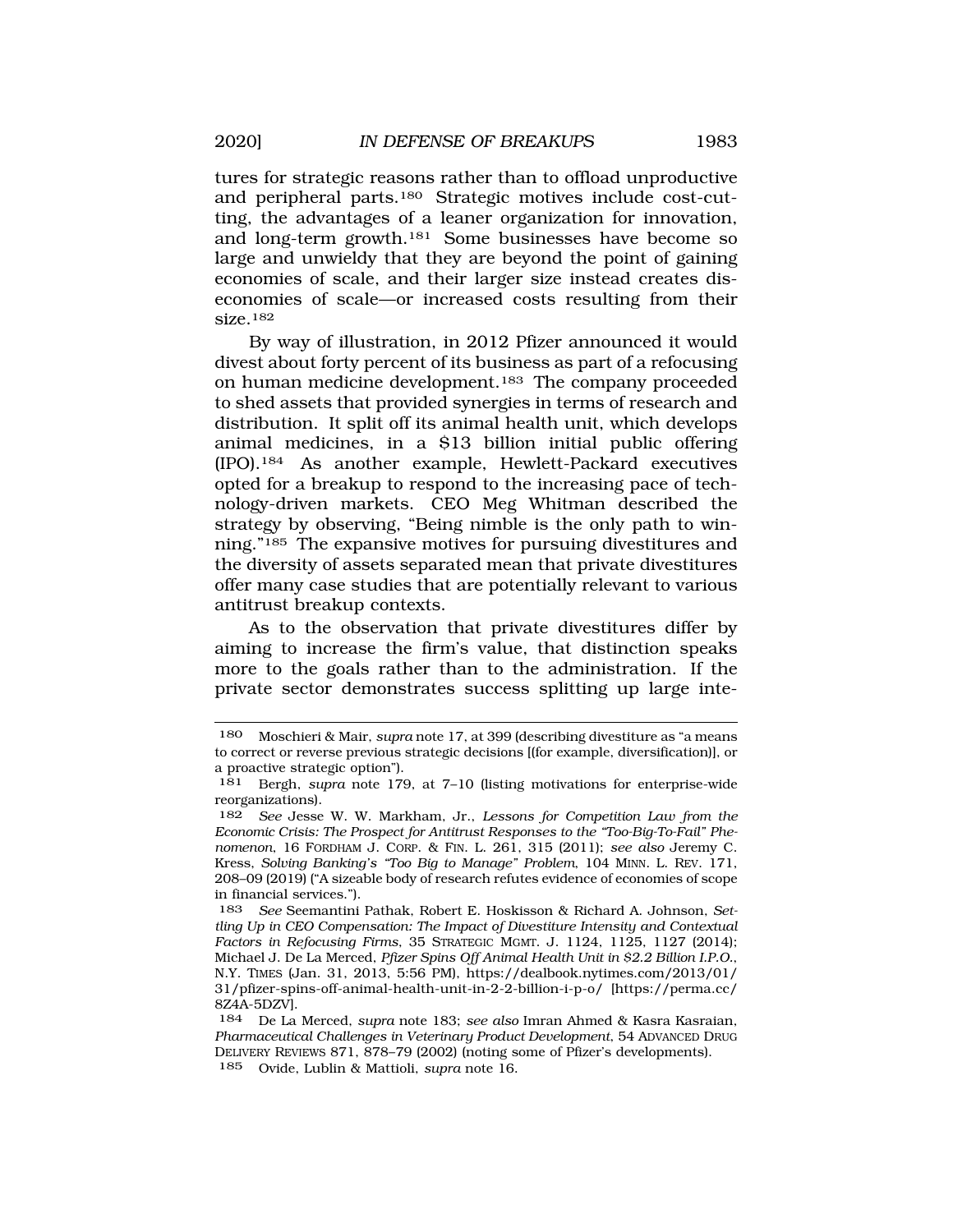grated companies, that experience can provide insights into how or whether antitrust authorities should do something similar, even if the goals for the breakup are different. For instance, Fiona Scott Morton's skepticism about a Facebook-Instagram breakup, based on the observation that those two companies would be integrated by the time the breakup occurred, echoes the view of many antitrust scholars.186 Indeed, following approved mergers, antitrust authorities have only secured two real post-merger divestitures since 2001—and each occurred within three years of the merger.187 If the source of resistance is the degree of integration rather than the particular shape, it is relevant to probe how the private sector has approached the divestiture of companies integrated to a comparable degree.

A note is in order on what is meant by integrated. In the case of Facebook and Instagram, the most compelling integration that gives critics pause is the technical interface of platforms—such as the code that enables users on one platform to message users on another.188 Even if integrated, the two social media platforms would still under normal circumstances operate as distinct business units within the company, supported by common company-wide functions. Also, consumers would continue to be able to interact with the two integrated platforms as distinct products, in the sense of being able to use one and not the other.

If observers are searching for divestiture case studies to understand a given possible antitrust breakup, some of the tens of thousands of private sector breakups in recent years could—from an administration standpoint—offer some appeal. Many involve the separation of horizontal businesses, technology companies, and prior mega-mergers. Especially on the question of splitting up previously integrated digital companies, private divestitures offer arguably more relevant case studies than the AT&T or Standard Oil breakups that tend to dominate antitrust discussions.

The point is not that any particular private sector divestiture is a clear model for any particular proposed breakup, such as the eBay-PayPal merger and subsequent divestiture as a

<sup>186</sup> *See* Scott Morton*, supra* note 7.

<sup>187</sup> *See* Patel, *supra* note 8, at 16, 19–20.

<sup>188</sup> *See Facebook to Integrate WhatsApp, Instagram and Messenger*, BBC (Jan. 25, 2019), <https://www.bbc.com/news/technology-47001460>[https:// perma.cc/5DGR-VZJV].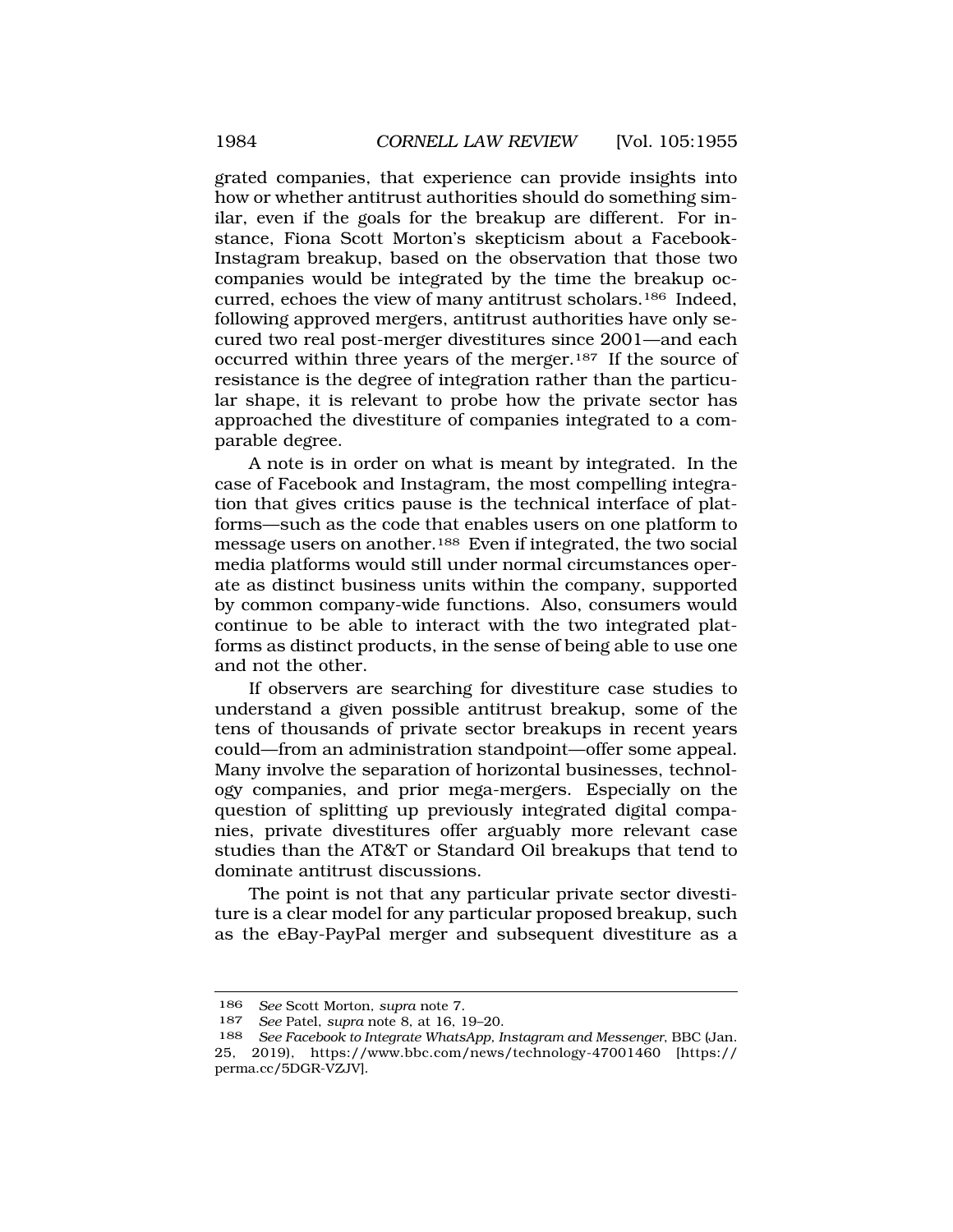<span id="page-30-0"></span>roadmap for Facebook-Instagram.189 Large divestitures, public or private, tend towards uniqueness. Observing that a given proposed private sector breakup is different from any given public sector breakup misses the point.

The point in discussing the integration-related resistance to the Facebook-Instagram breakup is to diagnose the type of concern that is prevalent in antitrust discussions of breakups. A big part of that broader resistance is not about the particularity of the proposed breakup at hand. Instead, many observers demonstrate an abstract and generalized concern about breaking up consummated mergers—or breaking up the company once it is integrated.190 Those concerns should be informed by a set of *business* questions about how costly, lengthy, and difficult it would be to break the particular company up—not the extent to which a prior merger is consummated or integrated.

In other words, for antitrust scholars to recognize what the field can gain from a more interdisciplinary perspective on breakups, it is necessary to exit the antitrust silo that inclines toward labeling private sector divestitures as different. A more productive approach is to examine whether the points of commonality yield insights. Although the differences are real, it would be misguided to use them as a justification for ignoring private divestitures altogether. Since the private sector has undertaken divestitures of integrated companies with great frequency, study of those undertakings can speak to key business assumptions that have implicitly shaped breakup skepticism.

## 2. *What Insights Might Private Divestitures Offer?*

One key difference between private sector and antitrust views of divestitures is how to view the downsides of splitting up an integrated company. Executives who are deciding whether to divest—and business scholars who study those divestitures—are less deterred by the associated risks and costs than observers of antitrust breakups. For instance, while the private sector also prefers to sell a separate business unit rather than one that is heavily intertwined,<sup>191</sup> many strategic divestitures split integrated businesses whose information

<sup>189</sup> *See* Bergh, *supra* note 179.

<sup>190</sup> *See supra* subpart I.B.

<sup>191</sup> *See* Irene M. Duhaime & John H. Grant, *Factors Influencing Divestment Decision-Making: Evidence from a Field Study*, 5 STRATEGIC MGMT. J. 301, 302 (1984).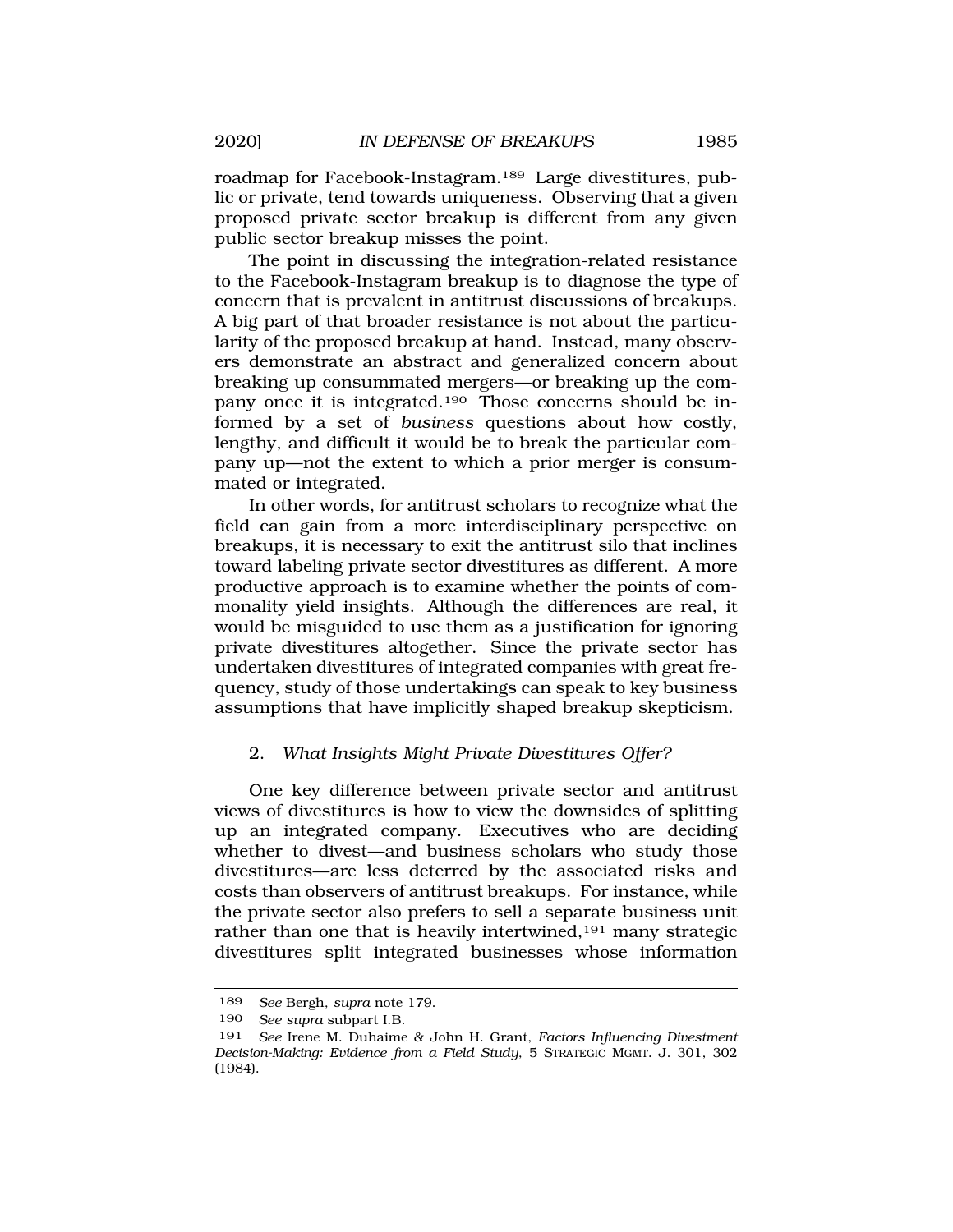technology systems have been intertwined for decades.192 Hewlett-Packard was a fully integrated company—the type of unitary company that deters courts and enforcers from breakups—when it decided to split into two roughly equal halves.193

Executives pursue such strategic breakups despite awareness of the expenses and complexity.194 Again, Hewlett-Packard executives predicted that the divestiture would take several years to complete, cost \$1.8 billion, require extensive administrative management, and cause great internal upheaval.195 They proceeded despite that awareness and produced two highly profitable companies.196

What about in the context of technology-heavy deals? Antitrust scholars have urged particular caution in pursuing postmerger breakups in that space.197 The private sector has no such reservations, pursuing a number of divestitures years after consummation. Examples include PayPal and eBay, which had technologically integrated their platforms by the time the combined company decided to split, and AOL-Time Warner.198

Shareholders provide another perspective because they also demonstrate relative comfort with divestitures. Following unprofitable mergers and acquisitions, shareholders regularly pressure their managers to undo those consummated mergers

<sup>192</sup> *See, e.g.*, Stephanie Overby, *How CIOs Unravel IT Systems After a Business Divestiture*, CIO (Feb. 25, 2014, 7:00AM), [https://www.cio.com/article/](https://www.cio.com/article) 2378617/how-cios-unravel-it-systems-after-a-business-divestiture.html [https:/ /perma.cc/8W5Z-M3NJ] (describing the Hess integration).

<sup>193</sup> *See* Ovide, Lublin & Mattioli, *supra* note 16 (describing the divestiture).

<sup>194</sup> *See* Rui J. P. de Figueiredo Jr., Emilie R. Feldman & Evan Rawley, *The Costs of Refocusing: Evidence from Hedge Fund Closures During the Financial Crisis,* 40 STRATEGIC MGMT. J. 1268, 1271, 1287 (2019) (summarizing prior research on the well-known costs of reorganizing).

<sup>195</sup> *See* Chris Matthews, *Here's How Much HP's Split is Going to Cost*, FORTUNE (May 22, 2015, 8:05AM), <https://fortune.com/2015/05/22/hp-split-cost> [[https://perma.cc/KL53-JQQY\]](https://perma.cc/KL53-JQQY); Robert McMillan, *Hewlett-Packard Officially Files to Split*, WALL STREET J. (July 1, 2015, 7:06 PM), [https://www.wsj.com/](https://www.wsj.com) articles/hewlett-packard-officially-files-to-split-1435783640 [\[https://perma.cc/](https://perma.cc)  $Q3MK-T4Z5$ .<br>196 See Ov

<sup>196</sup> *See* Ovide, Lublin & Mattioli, *supra* note 16.

See, e.g., Patel, *supra* note 8, at 63 (concluding that technology mergers may be extremely difficult to separate after a significant amount of time from consummation); Scott A. Sher, *Closed But Not Forgotten: Government Review of Consummated Mergers Under Section 7 of the Clayton Act*, 45 SANTA CLARA L. REV. 41, 90 (2004) (explaining how in "high-tech markets, it is often impossible to separate out the assets of the merged parties following close").

<sup>198</sup> On these mergers, see Bergh, *supra* note 179, at 1–2; Richard Pérez-Peña, *Time Warner Board Backs AOL Spinoff*, N.Y. TIMES, (May 28, 2009), https:// <www.nytimes.com/2009/05/29/business/media/29warner.html>[https:// perma.cc/2GUW-HRQB].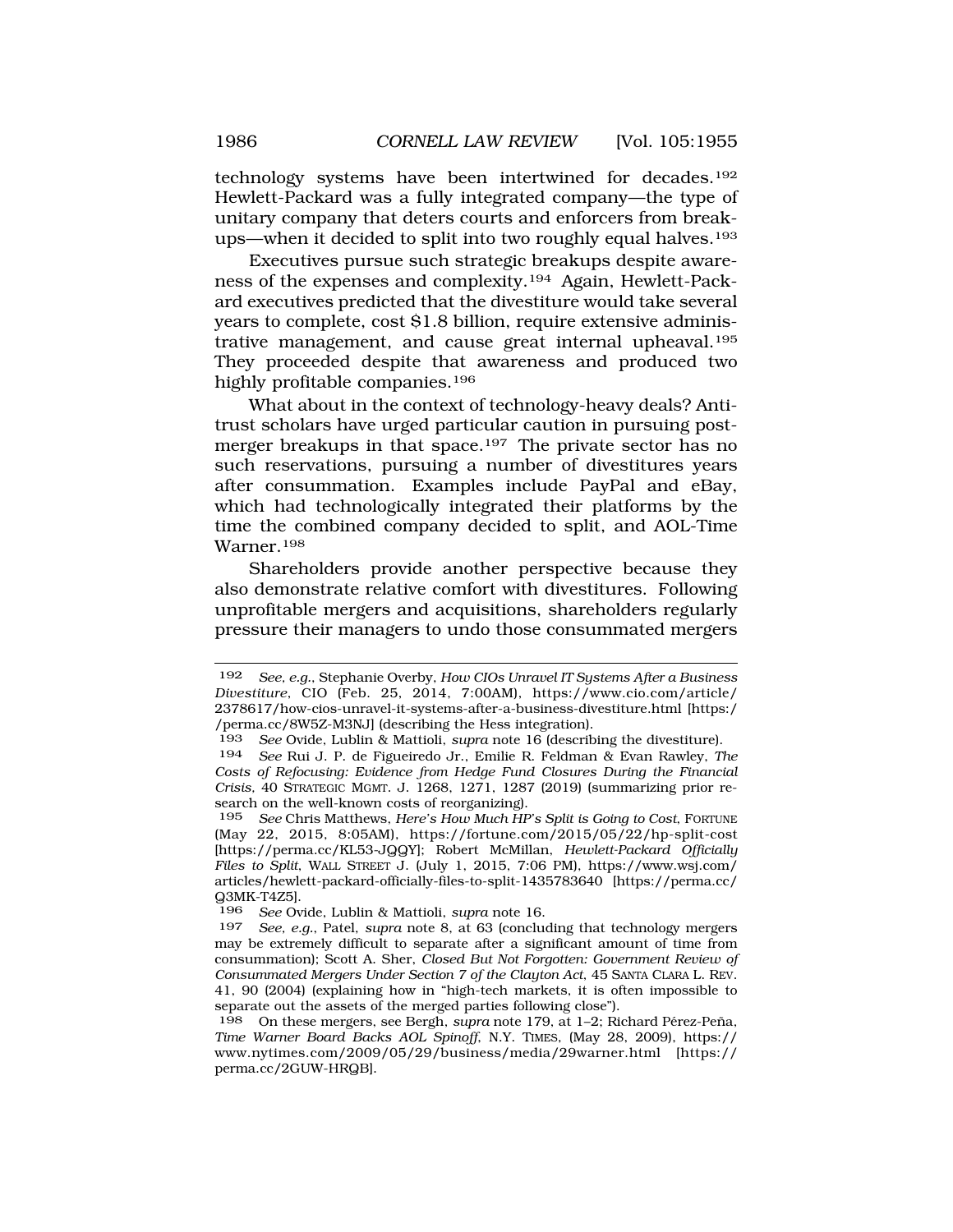even years later.199 In contrast, as described above, antitrust authorities have consistently declined to undo an anticompetitive merger mistakenly approved, even though they acknowledge—as have many scholars—that such mistakes have occurred.200 In other words, antitrust enforcers almost never fix their prior mistakes by breaking up a company, but shareholders regularly fix their managers' mistakes by forcing a breakup.

Administrative costs may be systematically higher in forced divestitures, which are inherently adversarial. Higher administrative costs would be expected, particularly if the parties frequently argue over details, requiring more court interventions and likely slowing the breakup down. These differences are real, but some context for them is helpful. Studies have found that private acquisitions are often subject to litigation—by one estimate, over ninety percent.<sup>201</sup> Thus, private divestitures are subject to court delays. They also tend to last years and take longer than executives expect.202

The point here is not that private and public divestitures involve the same costs. Ignoring for the moment the possibility that higher antitrust breakup costs may be avoidable with effective regulatory design,203 large-scale breakups will inevitably be complex, expensive, and lengthy. Rather, the point is that the private sector perspective indicates that many antitrust observers may have inflated negative perceptions of the administrative costs by attributing what is unavoidable—or at least what also occurs in the private sector—to government incompetence. The real question should be whether the inescapably high costs of the breakup are worth the benefits.

The current antitrust analysis may underestimate those benefits. Some, if not most, breakups would be expected to create non-antitrust-related value through the types of efficiency and nimbleness that motivate private sector divestitures. To elaborate, non-antitrust benefits may remain unrealized due to factors such as agency costs, emotional bar-

<sup>199</sup> *See* Donald D. Bergh & Barton M. Sharp, *How Far Do Owners Reach into the Divestiture Process? Blockholders and the Choice Between Spin-Off and Sell-Off*, 41 J. MGMT. 1155, 1156 (2015).<br>200 *See* KWOKA *sunta* note 109: 5

<sup>200</sup> *See* KWOKA, *supra* note 109; *supra* subpart I.A.

<sup>201</sup> *See* Matthew D. Cain & Steven Davidoff Solomon, *A Great Game: The Dynamics of State Competition and Litigation*, 100 IOWA L. REV. 465, 469 (2015).

<sup>202</sup> *See, e.g.*, Stephen Heidari-Robinson & Suzanne Heywood, *Getting Reorgs Right*, HARV. BUS. REV., Nov. 2016, at 84, 86 (reporting that eighty percent of executives thought the deal did not achieve success on time); *supra* note 195 and accompanying text (describing HP's lengthy divestiture).

<sup>203</sup> *See infra* subpart IV.A (discussing breakup design).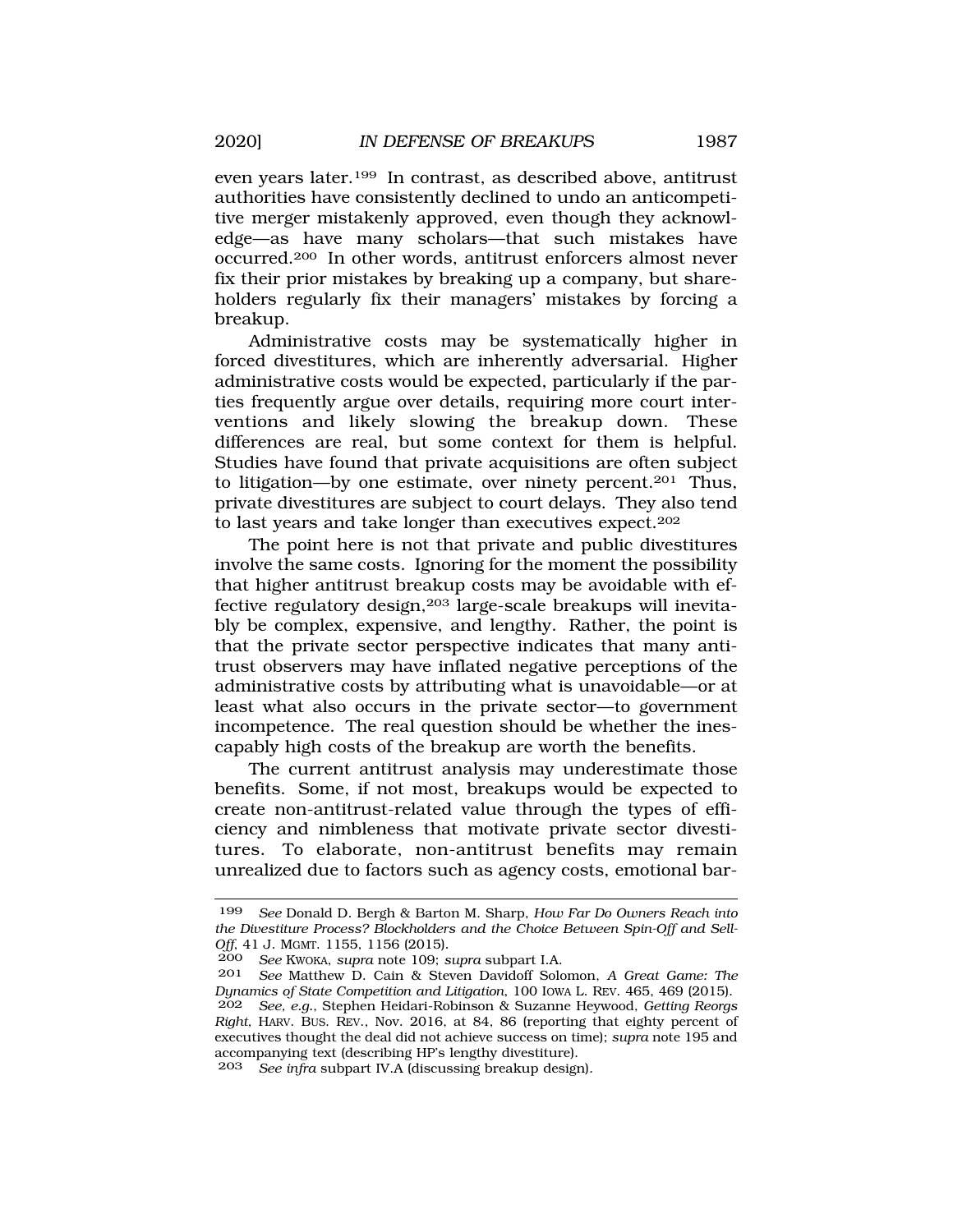riers, or monopoly rents that outweigh the divestiture gains.204 Independent of those considerations, however, any number of current companies might benefit from divestitures without those benefits being sufficient to justify the costs of the divestiture. If it would cost a company \$500 million to implement a private divestiture, and the efficiency and innovation gains of the divestiture amount to \$400 million, that company will not rationally choose to divest. However, if the government were to break up that company for independent antitrust reasons, the (non-antitrust) \$400 million in efficiency gains would need to be added to the benefits side of the breakup—even though those gains would not be the motivating factor.

Whether or not that \$400 million would rightly be seen as lowering the costs of a breakup's administration is debatable but ultimately unimportant. In some contexts, those side benefits of breakups could offset even higher governmental costs of administering breakups. More importantly, current antitrust cost-benefit analysis could significantly underestimate the benefits of breakups because it pays so little attention to the gains illuminated by private sector divestitures.

Private sector divestitures also inform the high "failure" rate of antitrust divestitures in the 1950s through 1970s that tainted observers' assessments of the remedy.<sup>205</sup> By most accounts, a large portion of all M&A transactions have questionable value, with a representative study putting the failure rate at almost half of all deals.206 Scholars similarly conclude that private sector divestitures have "mixed results."207

Of course, the different metrics do not allow straight comparisons of success rates across antitrust and the private sector.208 However, both large private and antitrust divestitures are, at their core, about dividing a company into pieces. Thus, private sector success rates can provide perspective on overlapping issues faced in antitrust breakups. For example, when private divestiture failure rates are compared to evidence interpreted as proof that government breakups are costly, messy, and potentially failing, it may suggest that legal scholars un-

<sup>204</sup> These topics are developed further *infra* subparts III.B. and IV.B. 205 *See supra* subpart II.B.

<sup>206</sup> *See* Nicole Zadrazil, Othmar Lehner & Heimo Losbichler, *The Crucial Role of Time in M&A Activities: An Inductive Exploration*, 13 J. MOD. ACCT. & AUDITING 350, 350–51 (2017) (reviewing the literature).<br>207 See Duhaime & Grant, supra note 191

<sup>207</sup> *See* Duhaime & Grant, *supra* note 191, at 313.

<sup>208</sup> *See supra* section III.A.1. Thus, one cannot conclude from private divestiture rates that antitrust breakups should occur with a particular frequency or success rate.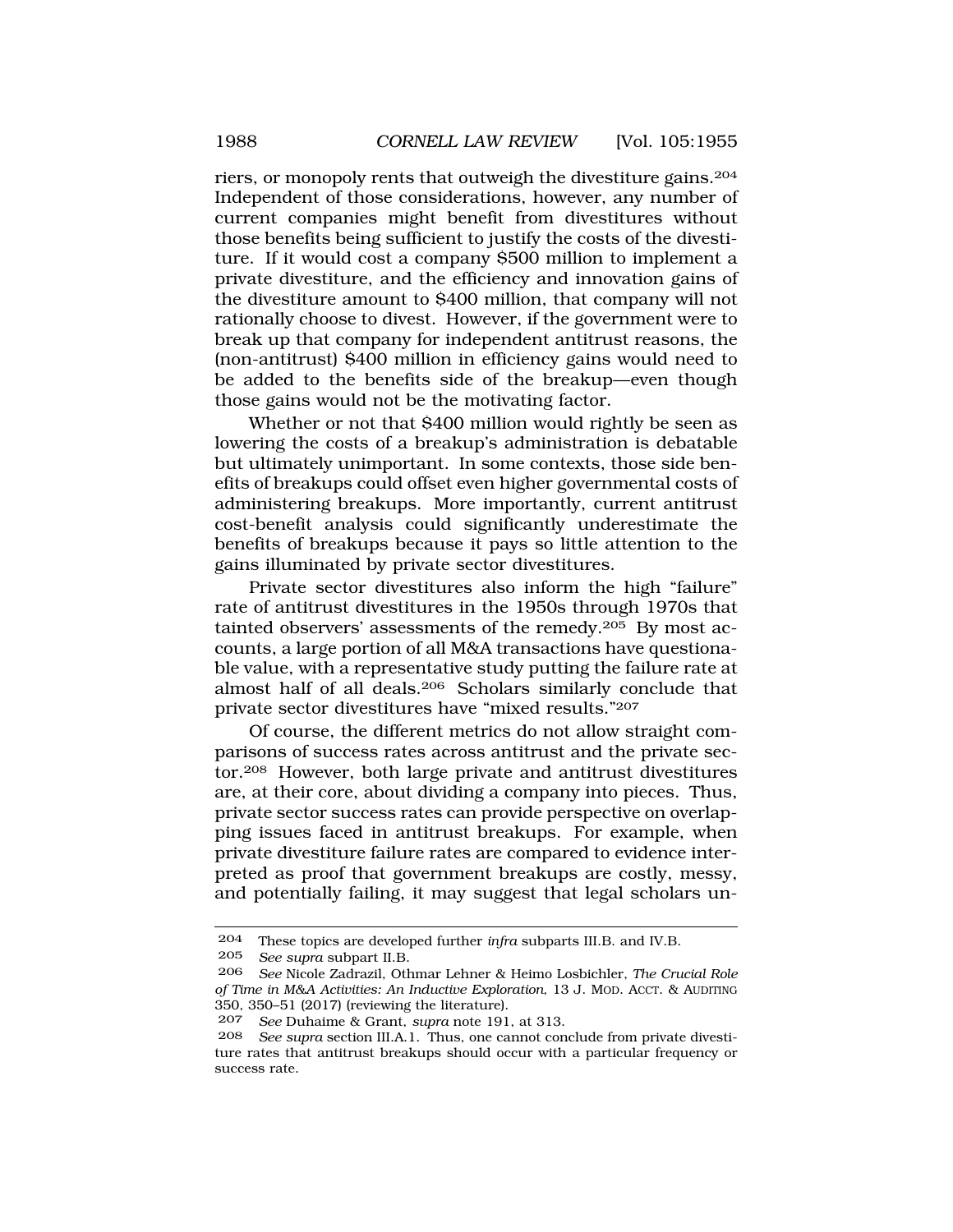fairly blamed unavoidable challenges on government incompetence. Business scholars who have described over seventy percent of private sector deals as "abysmal failures" do not recommend that executives abandon them.209 Instead, they view failures as opportunities to improve.210

The business sector's persistence in the face of many failed reorganizations has brought benefits in the case of divestitures. Studies have consistently concluded that divestitures overall increase shareholder value.211 The data also indicates that certain types of divestitures add significantly more value, particularly larger divestitures.212 If intellectuals had convinced business leaders to abandon large private divestitures based on the high failure rates evident in the 1980s, it would have hurt the economy on a large scale. Yet around that time intellectuals used flawed evidence of antitrust breakup failure to convince authorities to abandon that remedy. Consequently, competition may have suffered due to that faulty evidentiary interpretation.

Although differences must be considered in comparing corporate divestitures to antitrust divestitures, such comparisons should be made rather than ignored. Many important questions still remain unanswered in the business literature on divestitures.213 Still, the private divestiture literature is far more expansive, recent, and rigorous than the corresponding antitrust literature.

Situating antitrust remedies in the broader context of private sector reorganizations shows how the picture painted of breakups has become distorted. The costs of breakups are not as high as antitrust scholars and judges commonly assume. Businesses regularly expend considerable funds on organizational streamlining and system updating. To estimate the accurate costs for an antitrust breakup, it would be necessary to count only those expenses that would not have otherwise been incurred. It would also be necessary to lower the estimated "cost" of administering breakups by the gains from efficiency and nimbleness, which are currently omitted from relevant antitrust remedy analyses.

<sup>209</sup> *See* Roger L. Martin, *M&A: The One Thing You Need to Get Right*, HARV. BUS. REV., June 2016, 42, 44 (providing M&A advice despite high failure rates).

<sup>210</sup> *See, e.g.*, *id.* (recommending better oversight and skill transfer).

<sup>211</sup> *See* Chris Veld & Yulia V. Veld-Merkoulova, *Value Creation Through Spin-Offs: A Review of the Empirical Evidence*, 11 INT'L J. MGMT. REVIEWS 407, 409  $(2009)$ .<br>212

<sup>212</sup> *See id.* 

See Bergh, *supra* note 179 (reviewing the business literature).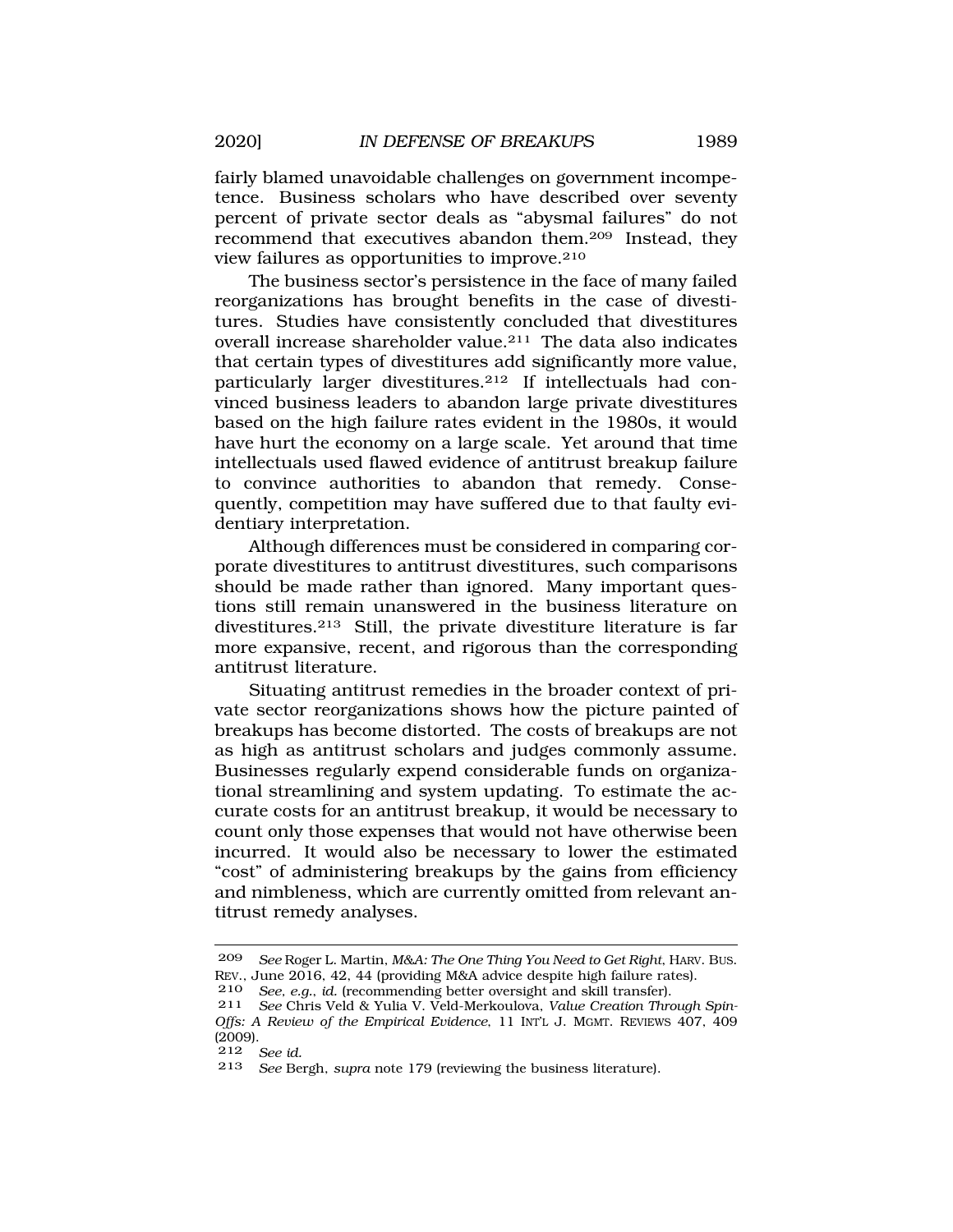<span id="page-35-0"></span>An isolated analysis also risks implying that complications and delays are the fault of courts and enforcers, rather than features of divestitures. Indeed, one of the factors driving some CEOs to pursue a reorganization is the belief that the company "needs to be shaken up."214 Executives are even willing to divide a company up along new lines that do not reflect a prior merger.

That private sector mindset sits in stark contrast to the widespread conception of antitrust breakups of consummated mergers as "unscrambling the eggs."215 Whereas nobody tries to unscramble eggs, sophisticated and successful business leaders routinely carve up their own integrated companies despite inevitable transaction costs and decades of evidence that many fail. The hostility to breakups is partly born of the disciplinary and academic silo in which breakup conversations have persisted.

B. Shareholder Harm Is Not an Obstacle

The Supreme Court has historically emphasized that "the Government cannot be denied the [divestiture] remedy because economic hardship, however severe, may result."216 Nonetheless, concerns about shareholders have persisted as a factor influencing the remedy choice.217 Indeed, in fighting the government's proposal of a breakup, Microsoft wanted the court to consider "[t]estimony from Goldman, Sachs & Co. and from Morgan Stanley Dean Witter that dissolution would adversely affect shareholder value."218 The district court declined to do so. However, in overturning the breakup order, the Court of Appeals mentioned the value of hearing such testimony about shareholder value.<sup>219</sup> The rest of this Part shows why significant shareholder harm is unlikely to happen and may be economically desirable if it does.

If the concern about shareholders comes from fear of harm to people's retirement and savings, the evolving structure of equity ownership is relevant. Most publicly traded shares of

218 United States v. Microsoft Corp., 253 F.3d 34, 99 (D.C. Cir. 2001).

<sup>214</sup> *See* Heidari-Robinson & Heywood, *supra* note 202.

See supra note 9 and accompanying text.

<sup>216</sup> *See* United States v. E.I. du Pont de Nemours & Co., 366 U.S. 316, 327 (1961). Because it predates the Chicago School's ascendancy, this language does not reflect today's Court.

<sup>217</sup> *See* United States v. Int'l Tel. & Tel. Corp., 349 F. Supp. 22, 29–30 (D. Conn. 1972), *aff'd sub nom.*, Nader v. United States, 410 U.S. 919 (1973).

<sup>219</sup> *Id.* at 98–99 (listing various sources of testimony that were improperly not heard).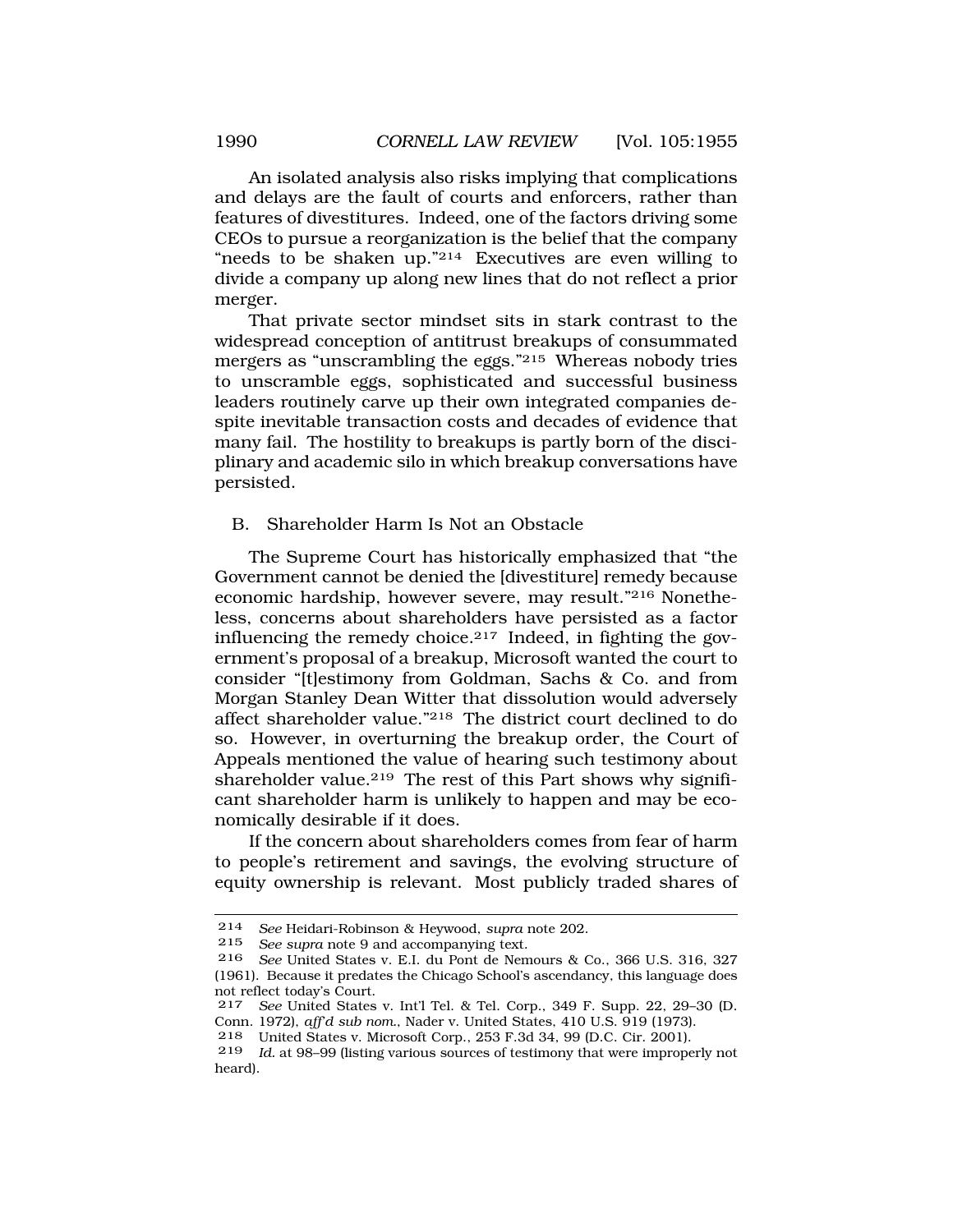large companies now are owned by mutual funds and other institutional owners holding diverse stocks. As a result, the impact of any given breakup would be diluted for most shareholders. Additionally, if a breakup improved long-term market health—or immediately helped the monopoly's competitors most of a given monopoly's shareholders could benefit from a breakup even if the broken-up company's stock was hurt. Indeed, one of the leading studies found that although the prosecuted company's stock went down, its rivals' stock went up.220

Even if the concern is solely about an individual company's shareholders, a breakup does not mean that a portion of the company is eliminated. If Google is forced to sell YouTube or Facebook is required to divest Instagram, shareholders would receive a massive payment for that sale.221 Overall, the literature consistently shows that private divestitures "have a positive impact on the divesting parent's share price."222

There has been limited direct study of the effects on shareholders of breakups. Moreover, what few studies exist did not examine the ultimate question of how breakups would compare to other antitrust remedies. Nonetheless, the leading quantitative research into stock value following antitrust divestitures suggests that the organizational reconfiguration does not significantly drive the stock value down.223

Nor have the most far-reaching antitrust breakups necessarily hurt shareholders. In its failed Supreme Court appeal of dissolution, Standard Oil warned that dissolution would be calamitous to shareholders—a possibility that could not be ruled out with confidence at the time because such a case was unprecedented.224 But within a year of the court order to dissolve Standard Oil, the company's total stock value had increased.225 Within two years of the court-ordered divestiture, founder John D. Rockefeller's wealth tripled.226 It is impossible to know the counterfactual, but the breakup was not—as predicted by Standard Oil's lawyers—calamitous to shareholders.

<sup>220</sup> Duso, Gugler & Yurtoglu, *supra* note 166 (finding a transfer of monopoly rents).

<sup>221</sup> *See* Sharfman, *supra* note 44.

<sup>222</sup> Moschieri & Mair, *supra* note 17, at 399.

See supra subpart II.B. (reviewing the literature).

<sup>224</sup> *See* Kovacic, *supra* note 59, at 1301.

<sup>225</sup> Malcolm R. Burns, *The Competitive Effects of Trust-Busting: A Portfolio Analysis*, 85 J. POL. ECON. 717, 732 (1977).

<sup>226</sup> *See* Michael Reksulak, William F. Shughart II, Robert D. Tollison, & Atin Basuchoudhary, *Titan Agonistes: The Wealth Effects of the* Standard Oil *(N. J.) Case*, 21 RES. L. & ECON. 63, 64 (2004).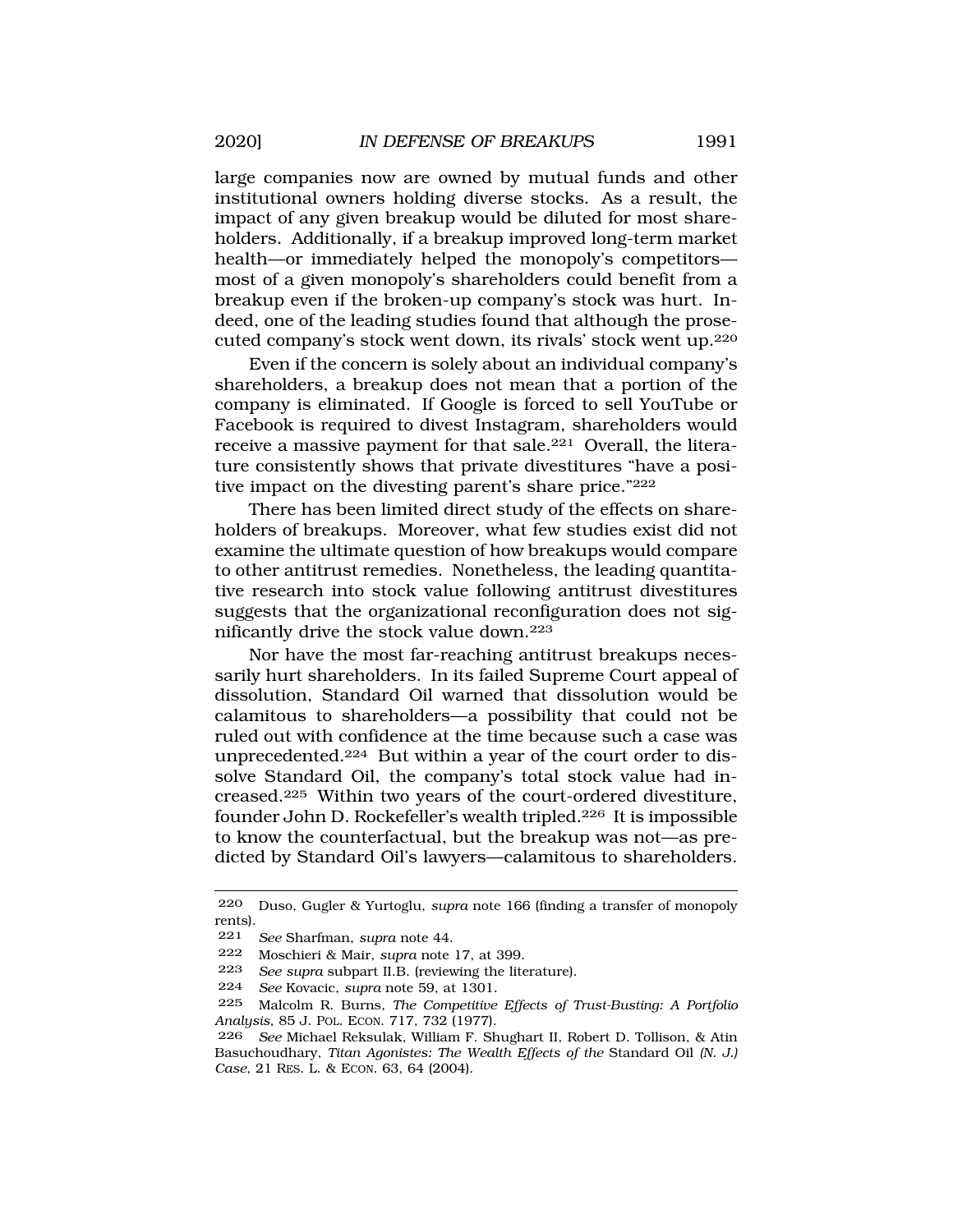Of course, because historical antitrust breakups were often poorly designed, more powerful antitrust divestitures may lead to different results. If most scholars are correct that the AT&T breakup overall increased competition,<sup>227</sup> that case study is illustrative. Despite the government's concern about shareholder hardship,<sup>228</sup> AT&T shareholders benefitted substantially following the breakup.229

How might breakups fail to harm shareholders even while improving competition? Maintaining a monopoly can be expensive.230 Instead of focusing on defensive protection of a dominant market position, firms in a competitive industry pursue greater adaptability and innovation.<sup>231</sup> That renewal has the potential to grow the industry at a faster rate than in an industry dominated by a monopolist. Faster-moving companies may be even more important in light of the increasing pace with which technologies are requiring companies to adapt.<sup>232</sup>

Agency theory and organizational psychology help to explain this conundrum of effective antitrust breakups still increasing shareholder value. Senior managers have often pursued growth, especially through mergers and acquisitions, even when growth would not improve the company's value.233 Yet many companies hold those acquisitions even after it is clear that they were failures, only divesting them when forced to do so by shareholders.234 Agency theory helps explain how these divestitures demonstrate a misalignment of incentives: managers' compensation may depend on the size of the company, whereas owners care more about profit.235 Or executives may direct a large share of the monopoly rents toward salaries

<sup>227</sup> Kovacic, *supra* note 59(describing scholars' perspectives).

<sup>228</sup> United States v. Microsoft Corp., 253 F.3d 34, 102 (D.C. Cir. 2001).

<sup>229</sup> Kovacic, *supra* note 59.

<sup>230</sup> *See, e.g.*, Crane, *supra* note 24, at 1188 ("Monopoly is not free money to corporations—it has to be purchased.").

<sup>231</sup> *See* Robert E. Hoskisson, Albert A. Cannella, Jr., Laszlo Tihanyi & Rosario Faraci, *Asset Restructuring and Business Group Affiliation in French Civil Law Countries*, 25 STRATEGIC MGMT. J. 525, 527, 532 (2004).

<sup>232</sup> *Cf.* Eric D. Beinhocker, *The Adaptable Corporation*, MCKINSEY Q. 77, 82 (Apr. 2006) (describing how large companies "can sometimes become so complex that they go into gridlock and change becomes impossible").

<sup>233</sup> *Cf.* Jensen, *supra* note 177, at 61 (noting owner-manager conflicts).

<sup>234</sup> *See* Jennifer E. Bethel & Julia Liebeskind, *The Effects of Ownership Structure on Corporate Restructuring*, 14 STRATEGIC MGMT. J. 15, 15 (1993).

<sup>235</sup> Robert E. Hoskisson, Richard A. Johnson & Douglas D. Moesel, *Corporate Divestiture Intensity in Restructuring Firms: Effects of Governance, Strategy, and Performance*, 37 ACAD. MGMT. J. 1207, 1208–09 (1994).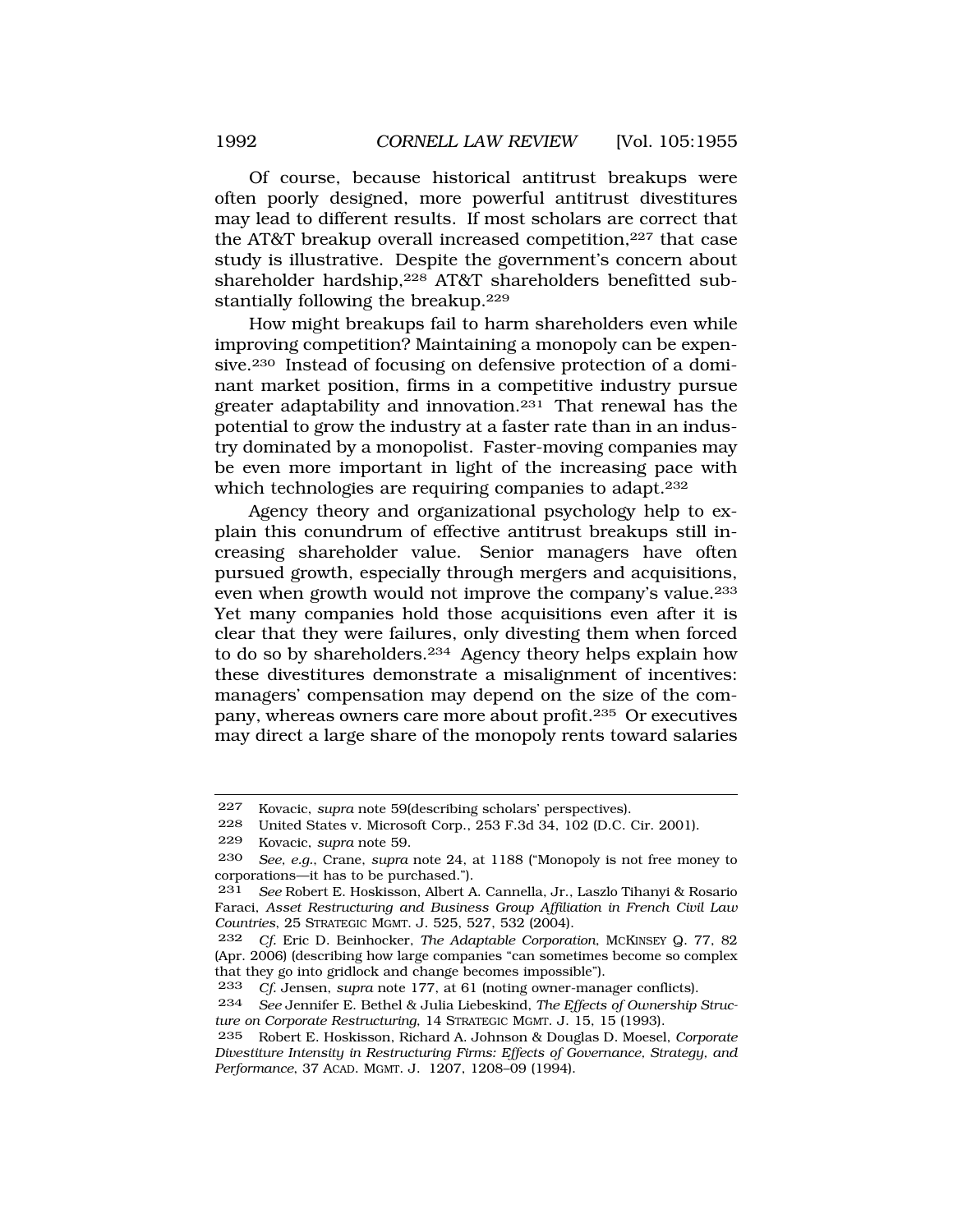while the shareholders' portion does not offset the corresponding costs.236

Because the design of executive compensation structures has improved, CEOs' motivation to grow counterproductively is presumably lessened today compared to decades ago.237 Moreover, increasing external pressures on managers—including from activist shareholders<sup>238</sup>—have presumably made it more likely managers will pursue value-creating divestitures. Nonetheless, the agency problem persists.239 There is also some evidence that organizational inertia and emotional factors may cause companies to hold onto assets that they would economically benefit from divesting.240

Another way of conceptualizing the potential benefits to shareholders is to view antitrust breakups as a tool of corporate governance to push executives away from self-serving acquisitions.241 A primary goal of corporate law is to align the incentives of shareholders and managers by, for instance, imposing a fiduciary duty on managers.242 Yet it is costly for shareholders to monitor and influence their agents in the firm—managers and directors—which helps explain why "[t]he problem of managerial agency costs dominates debates in corporate law."243 By discouraging managers from pursuing growth that harms shareholders, or by encouraging beneficial divestitures, antitrust enforcers may benefit shareholders by addressing some harmful effects of high agency costs.

It is unclear what percentage of breakups would add value to shareholders by solving agency costs or otherwise improving the firm's performance. But recent empirical evidence indicates that when CEOs propose mergers, "there is a very large

<sup>236</sup> *See supra* note 159 and accompanying text.

<sup>237</sup> *See* David I. Walker, *The Way We Pay Now: Understanding and Evaluating Performance-Based Executive Pay* 8 (Bos. Univ. Sch. Law, Law & Economics Working Paper No. 15–34, 2015) (describing how an upsurge in relative performance evaluation in executive pay arrangements focuses compensation on firmspecific performance).

<sup>238</sup> On activists and management, see Elisabeth de Fontenay, *Private Equity's Governance Advantage: A Requiem*, 99 B.U. L. REV. 1095, 1097 (2019).

<sup>239</sup> *See* Lucian A. Bebchuk, Alma Cohen & Scott Hirst, *The Agency Problems of Institutional Investors*, 31 J. ECON. PERSP. 89, 90 (2017).

<sup>240</sup> *See* Bergh, *supra* note 179 (reviewing the literature).

<sup>241</sup> *See* Spencer Weber Waller, *Corporate Governance and Competition Policy*, 18 GEO. MASON L. REV. 833, 873–74 (2011) (discussing the relationship between antitrust and shareholder value).

<sup>242</sup> *See* Megan Wischmeier Shaner, *Officer Accountability*, 32 GA. ST. U. L. REV. 357, 360–63 (2016).

<sup>243</sup> Zohar Goshen & Richard Squire, *Principal Costs: A New Theory for Corporate Law and Governance*, 117 COLUM. L. REV. 767, 767 (2017).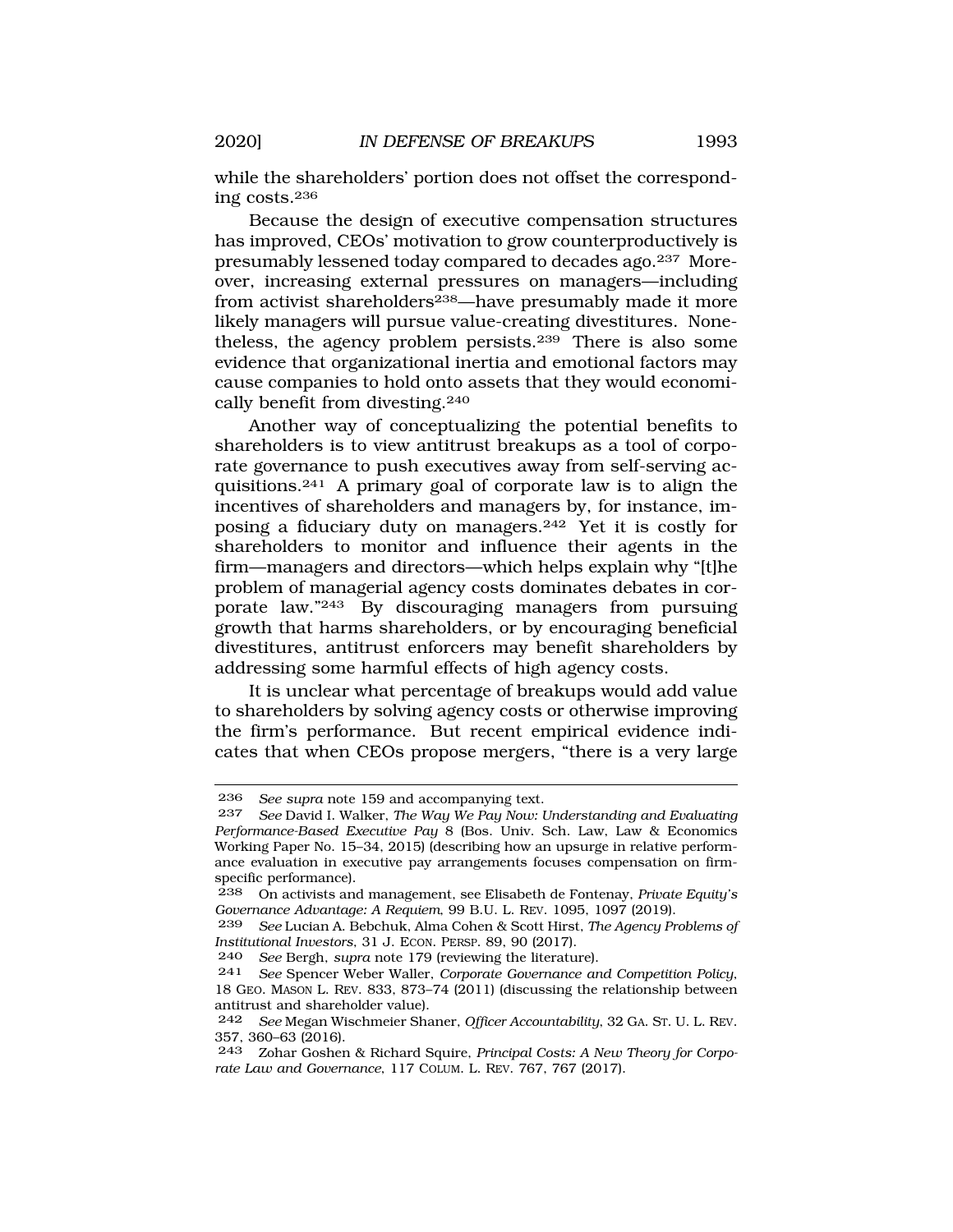thumb on the scale that pushes all deals toward approval."244 It is plausible that a substantial portion of antitrust breakups would not harm shareholders, and many may even benefit them. Of course, it is not, and should not be, the goal of antitrust to break up a company to bring shareholders unrealized gains. Still, the evidence available suggests that any resistance to breakups out of concern for significant harm to shareholders rests on weak foundations.

Despite the absence of evidence of extreme harm to shareholders in the past, to the extent that a monopoly is earning considerable profits from its market dominance, lower stock value would be expected following at least some effective breakups. Putting aside for now the questions surrounding deterrence and fairness,245 what does the private sector literature on divestitures add to this issue?

As the primary tool for assessing corporate law and antitrust, efficiency would presumably weigh heavily in the comparison of shareholder interests to consumer welfare.<sup>246</sup> Antitrust laws arguably already prioritize consumer welfare over the monopoly owners' interests.247 To that preexisting hierarchy, this Article has illuminated another efficiency contributor omitted from those analyses: Breakups can help ensure that managers only retain "assets for which [their firms] have a comparative advantage and sell assets as soon as another party can manage them more efficiently."248 That additional efficiency consideration further weakens the argument for letting shareholder harm obstruct breakups.

In summary, substantial valuation drops as a result of breakups are uncertain to happen and of little societal concern if they do. Indeed, as the next subpart shows, even if every future breakup harms monopolies' shareholders that result may be desirable for addressing monopolies.

<sup>244</sup> James D. Cox, Tomas J. Mondino & Randall S. Thomas, *Understanding the (Ir)relevance of Shareholder Votes on M&A Deals*, 69 DUKE L.J. 503, 504 (2019).

<sup>245</sup> Deterrence is discussed *infra* in subpart III.C. Those hit hardest would be concentrated shareholders, such as executives and founders of a given large firm, many of whom would have directly benefited from the antitrust violations or have the ability to monitor anticompetitive wrongdoing. Thus, disgorgement of their prior anticompetitive profits would be appropriate to better align incentives and beneficial from a fairness perspective.

<sup>246</sup> *See* Jill E. Fisch, *Measuring Efficiency in Corporate Law: The Role of Shareholder Primacy*, 31 J. CORP. L. 637, 637–39 (2006).

<sup>247</sup> *See* Ramsi A. Woodcock, *The Antitrust Case for Consumer Primacy in Corporate Governance*, 10 U.C. IRVINE L. REV. 1395, 1400 (2020).

<sup>248</sup> Larry Lang, Annette Poulsen & Ren´e M. Stulz, *Asset Sales, Firm Performance, and the Agency Costs of Managerial Discretion*, 37 J. FIN. ECON. 3, 4 (1995).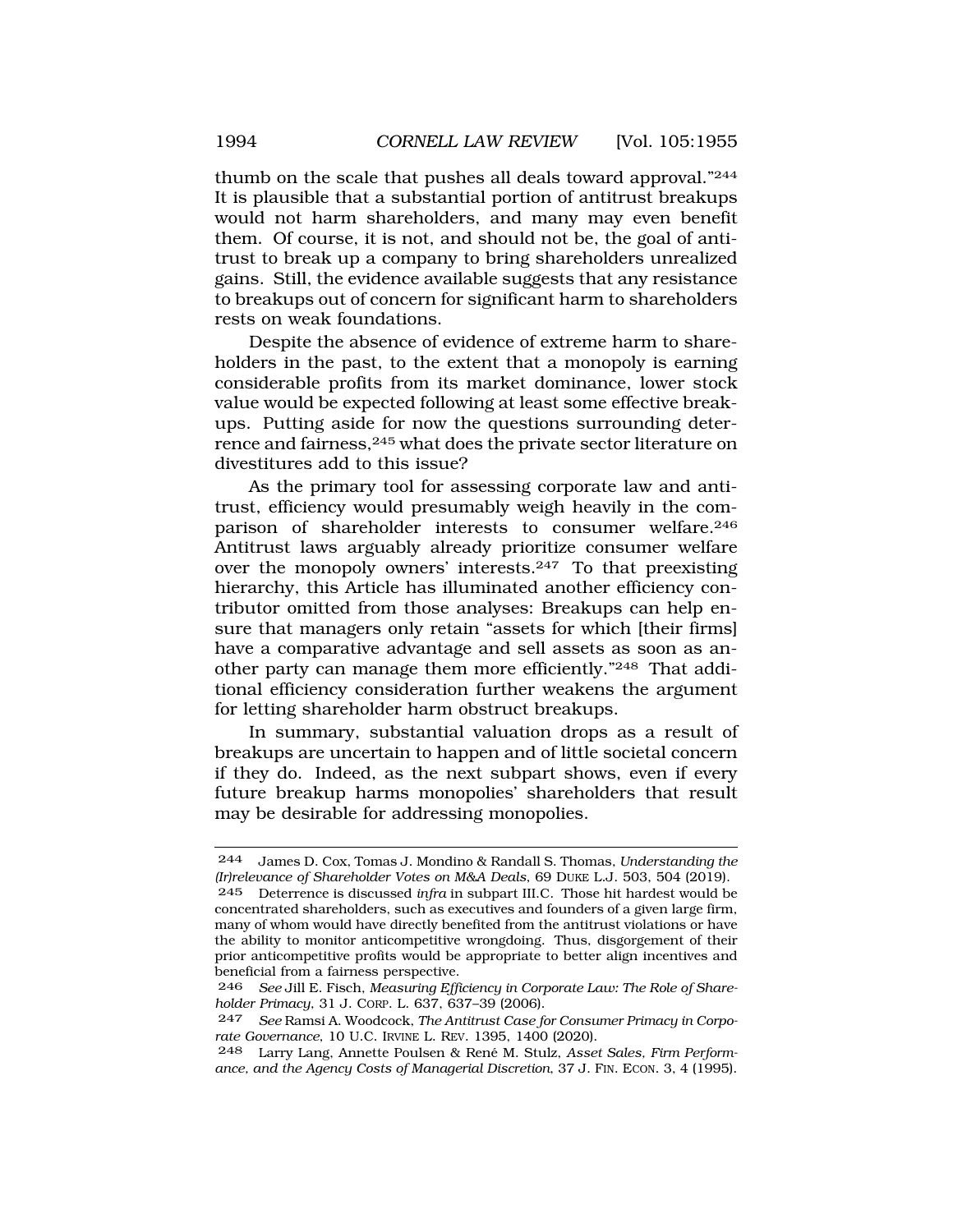### <span id="page-40-0"></span>C. Costly Breakups May Increase Deterrence

The discussion so far has questioned whether breakup costs are prohibitively high, especially viewed through the private sector lens on such costs. But the argument has yet to examine the predominant assumption in the literature that high breakup costs are unequivocally bad.<sup>249</sup> Upon closer examination, that assumption is incomplete.

Of course, holding all else equal, it is desirable to expend fewer public resources and seek minimal waste to achieve the same antitrust goal. Nonetheless, to be effective, antitrust remedies must prevent companies from seeking to abuse monopoly power in the future.250 As mentioned above, however, the existing empirical critiques that labeled breakups a failure did not consider deterrence.251 In other words, the indictment of breakups is uninformed by what is arguably the field's main function, because "U.S. antitrust policy is primarily a *deterrence* system."252

One reason for that omission is that the difficulty in measuring deterrence makes it impossible to draw firm conclusions.253 However, breakups must play a central role in the architecture of antitrust. Unlike in Europe, where "the civil fine is the tool of choice,"254 U.S. "antitrust laws do not now provide for a 'civil penalty' for monopolization."255 Nor do antitrust enforcers exercise their ability to pursue disgorgement, which requires a monopoly firm to forfeit its illegal profits.<sup>256</sup> The costs imposed by a breakup are thus a potential substitute for the deterrent effects of disgorgement and civil penalties.257

<sup>249</sup> *See supra subpart I.B. (reviewing the hostility to breakups).*<br>250 *George J. Stigler, The Economic Effects of the Antitrust Laus* 

<sup>250</sup> George J. Stigler, *The Economic Effects of the Antitrust Laws*. 9 J.L. & ECON. 225, 227 (1966).

<sup>251</sup> *See supra* subpart II.B. Nor do leading examinations of antitrust deterrence necessarily consider breakups of existing monopolies.

<sup>252</sup> Paul L. Joskow, *Transaction Cost Economics*, *Antitrust Rules, and Remedies*, 18 J.L. ECON. & ORG. 95, 98 (2002).

<sup>253</sup> Jo Seldeslachts, Joseph A. Clougherty & Pedro Pita Barros, *Settle for Now but Block for Tomorrow: The Deterrence Effects of Merger Policy Tools*, 52 J.L. & ECON. 607, 608 (2009).

<sup>254</sup> Stephen Calkins, *Civil Monetary Remedies Available to Federal Antitrust Enforcers*, 40 U.S.F. L. REV. 567, 570 (2006).

<sup>255</sup> Harry First, *The Case for Antitrust Civil Penalties*, 76 ANTITRUST L.J. 127, 127 (2009).

<sup>256</sup> *See* Einer Elhauge, *Disgorgement as an Antitrust Remedy*, 76 ANTITRUST L.J. 79, 79 (2009). Private parties could bring follow-on lawsuits for damages, if judges allow. *See* John M. Newman, *The Antitrust Jurisprudence of Neil Gorsuch*, 45 FLA. ST. U. L. REV. 225, 242–48 (2017).

<sup>257</sup> The substitute has the disadvantage of not being well calibrated in terms of the total amount and ability to affect executives personally.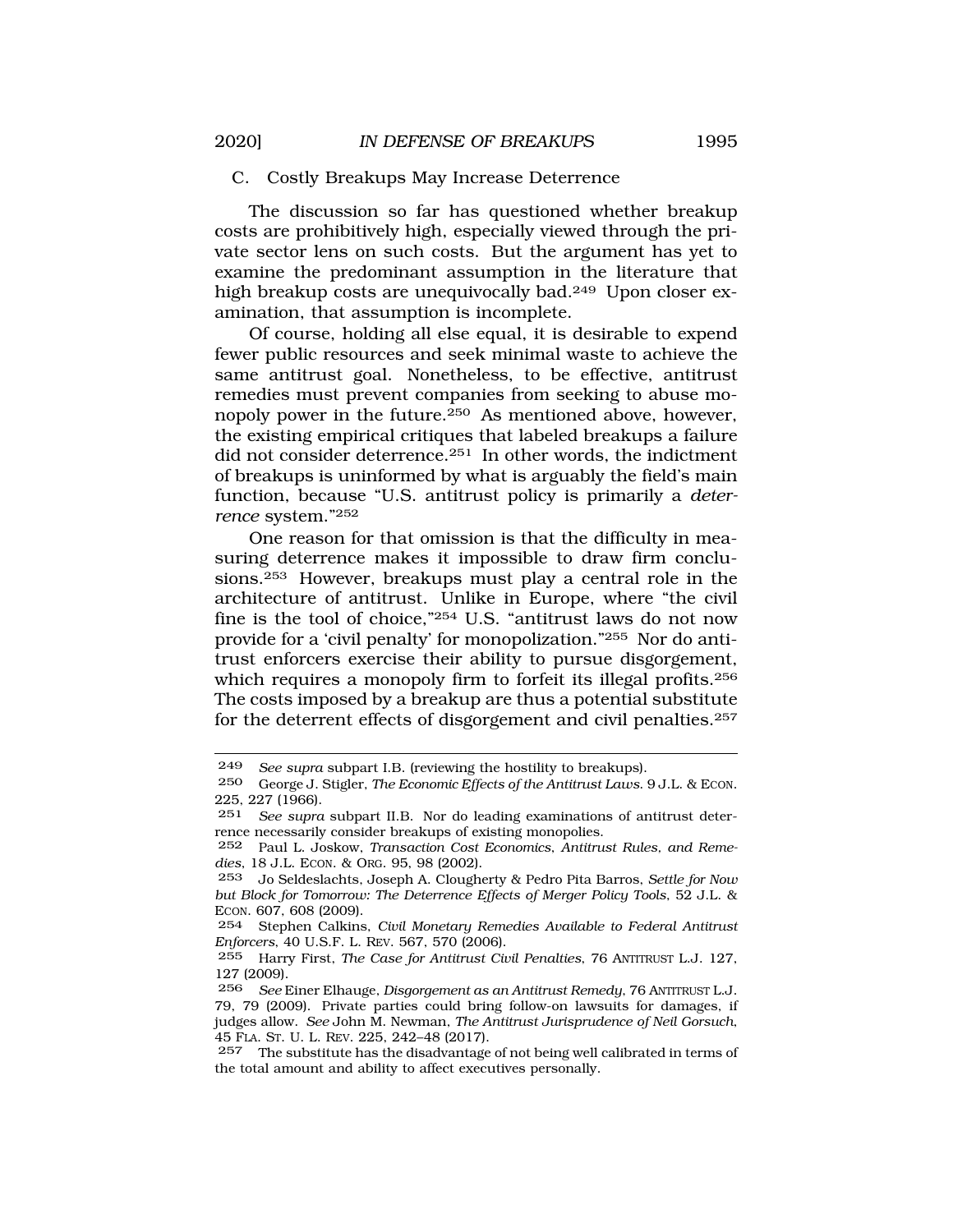If remedies were only pursued when they imposed minimal burdens on companies, then there would be few downsides for companies pursuing anticompetitive mergers: in the worst case scenario they still gain because they keep the monopoly profits earned prior to the low-cost breakup.258

The current breakup paradigm also gives businesses a blueprint for strategically positioning themselves to avoid breakups. Scholars and courts have emphasized that although it is relatively easy to split a company up when it has merged but kept its operations separate, it would be unwise to break up those same companies once integrated.259 In 2012, an FTC Bureau of Competition director clarified in an official statement that the agency "is most likely to . . . divest an autonomous, ongoing business unit that comprises at least one party's entire business in the relevant market."260 That policy seeks to ensure that the divested "business unit contains all components necessary to operate autonomously, that it has operated autonomously, that it is segregable from the parent, and that the unit's buyer will be able to maintain or restore competition almost immediately."261

Courts have offered related details for merging companies wishing to avoid a later breakup. If a business that merged illegally has been together for some length of time, the court will look at investments made after the merger that may be diminished by a breakup. In the case of two hospitals that merged seven years earlier in violation of antitrust law, for instance, the FTC found divestiture too costly because the combined company had invested in improvements to a cardiac surgery program and computer systems.262 A divestiture could cause delays in the surgery program and glitches in the computer systems.263

The implication from these guidance statements and court orders is that executives running a monopoly—whether built organically or through illicit mergers—can improve their chances of avoiding being broken up by integrating all business

263 *Id.* at 522.

<sup>258</sup> *Cf.* Steven C. Salop, *Merger Settlement and Enforcement Policy for Optimal Deterrence and Maximum Welfare*, 81 FORDHAM L. REV. 2647, 2652 (2013) (applying decision theory to merger review).

<sup>259</sup> *See supra* note 197 and accompanying text.

RICHARD FEINSTEIN, FED. TRADE COMM'N, NEGOTIATING MERGER REMEDIES: STATEMENT OF THE BUREAU OF COMPETITION OF THE FEDERAL TRADE COMMISSION 5 (2012), <https://www.ftc.gov/system/files/attachments/negotiating-merger-rem>edies/merger-remediesstmt.pdf [[https://perma.cc/XLT4-CZBJ\]](https://perma.cc/XLT4-CZBJ).

 $\frac{261}{262}$  *Id.* 

<sup>262</sup> Evanston Nw. Healthcare Corp., 144 F.T.C. 375, 449 (F.T.C. 2007).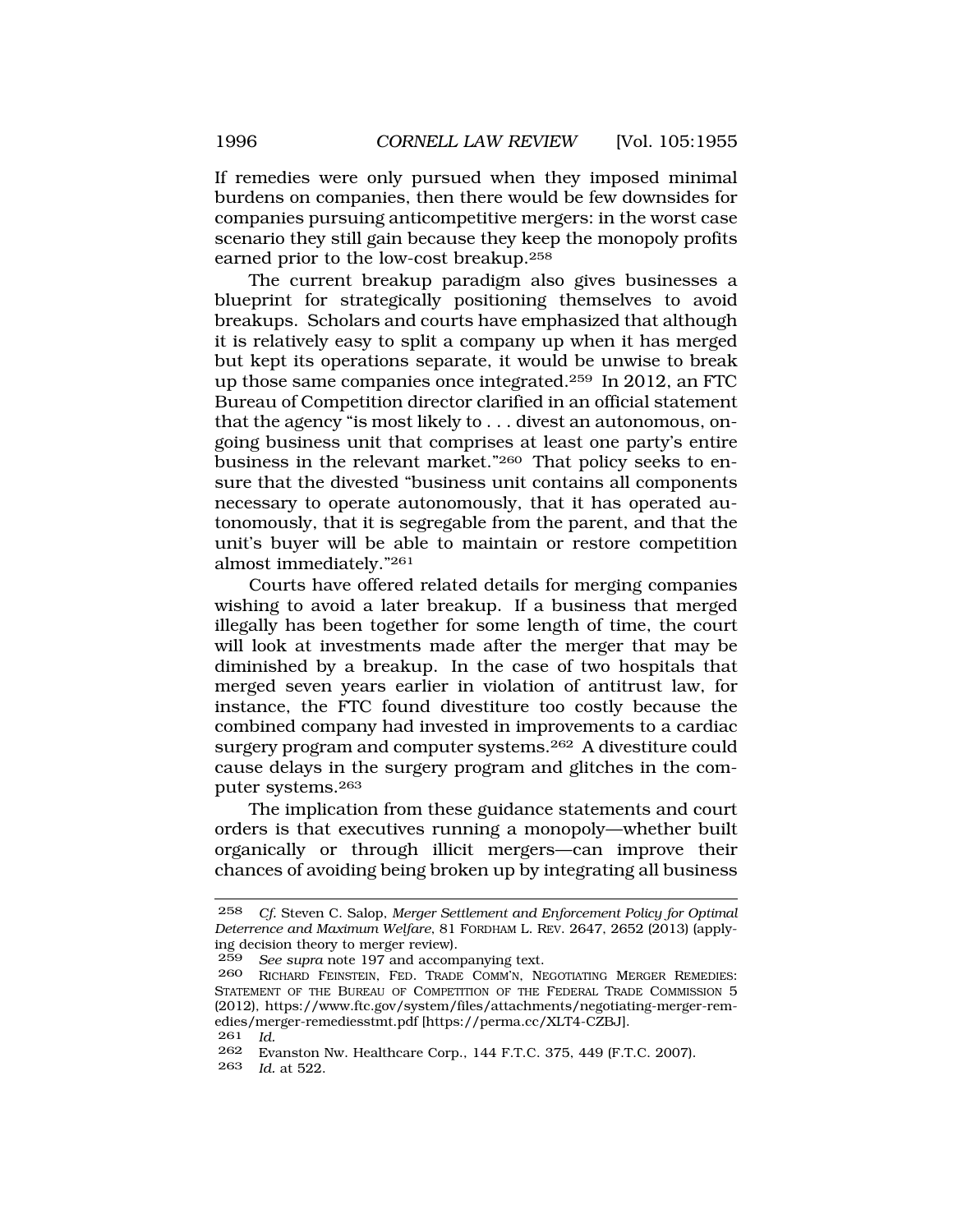units. The current framework incentivizes executives to make rapid investments, such as in common technological interfaces that link different parts of the company and ensure that no significant piece operates autonomously.

Anecdotal evidence points to such strategic positioning. In 2018, after a wave of calls to break up Facebook took particular aim at its acquisition of Instagram and WhatsApp,264 CEO Mark Zuckerberg announced plans to connect these platforms more closely.265 More generally, executives dislike breakups and often take steps to grow their companies even when it is unprofitable to do so.266 This aversion to breakups suggests that business leaders would take steps to prevent breakups.

Thus, there is reason to believe that companies strategically take steps post-merger to lessen the likelihood of authorities breaking them up in the future.<sup>267</sup> Such maneuvering may help explain the dearth of breakups, particularly if savvy businesses are able to integrate more quickly than antitrust authorities can learn that a merger was anticompetitive. Although other reasons to integrate exist, excess integration motivated by breakup avoidance is wasteful. Excess integration is thus doubly harmful, through both short-term higher costs and long-term thwarting of antitrust. Yet these skewed incentives are omitted from the recent literature on breakups.268

Additionally, it is difficult, if not impossible, for executives to rigorously identify harms to the company caused by excess integration, such as making the business "too big to manage."269 While identifying the more concrete potential benefits of avoiding a breakup and costly reorganization is easier, the indeterminacy of estimating breakup effects makes it impossible to know whether antitrust currently over-deters or underdeters.270 There is a risk of over-deterring, which could prevent

<sup>264</sup> *See, e.g.*, John Micklethwait, Margaret Talev & Jennifer Jacobs, *Trump Says Google, Facebook, Amazon May Be 'Antitrust Situation'*, BLOOMBERG (Aug. 30, 2018, 9:56 PM), [https://www.bloomberg.com/news/articles/2018-08-30/](https://www.bloomberg.com/news/articles/2018-08-30) google-under-fire-again-on-search-as-hatch-calls-for-ftc-probe [https:// perma.cc/SA2Y-AEBM].

<sup>265</sup> BBC, *supra* note 188.

<sup>266</sup> *See supra* note 233.

<sup>267</sup> For an application of decision theory to antitrust remedies, see Salop, *supra* note 258.

<sup>268</sup> *See, e.g.*, Patel, *supra* note 8, at 44 (expressing only the opposite concern of disincentivizing prompt or complete integration for fear of the costs of a mandatory breakup).

<sup>269</sup> *Cf.* Kress, *supra* note 182, at 195–200, 203 (discussing the managerial problems caused by size in several major financial firms).

<sup>270</sup> *See* Calkins, *supra* note 254, at 568 & n.4; Salop, *supra* note 258, at 2649.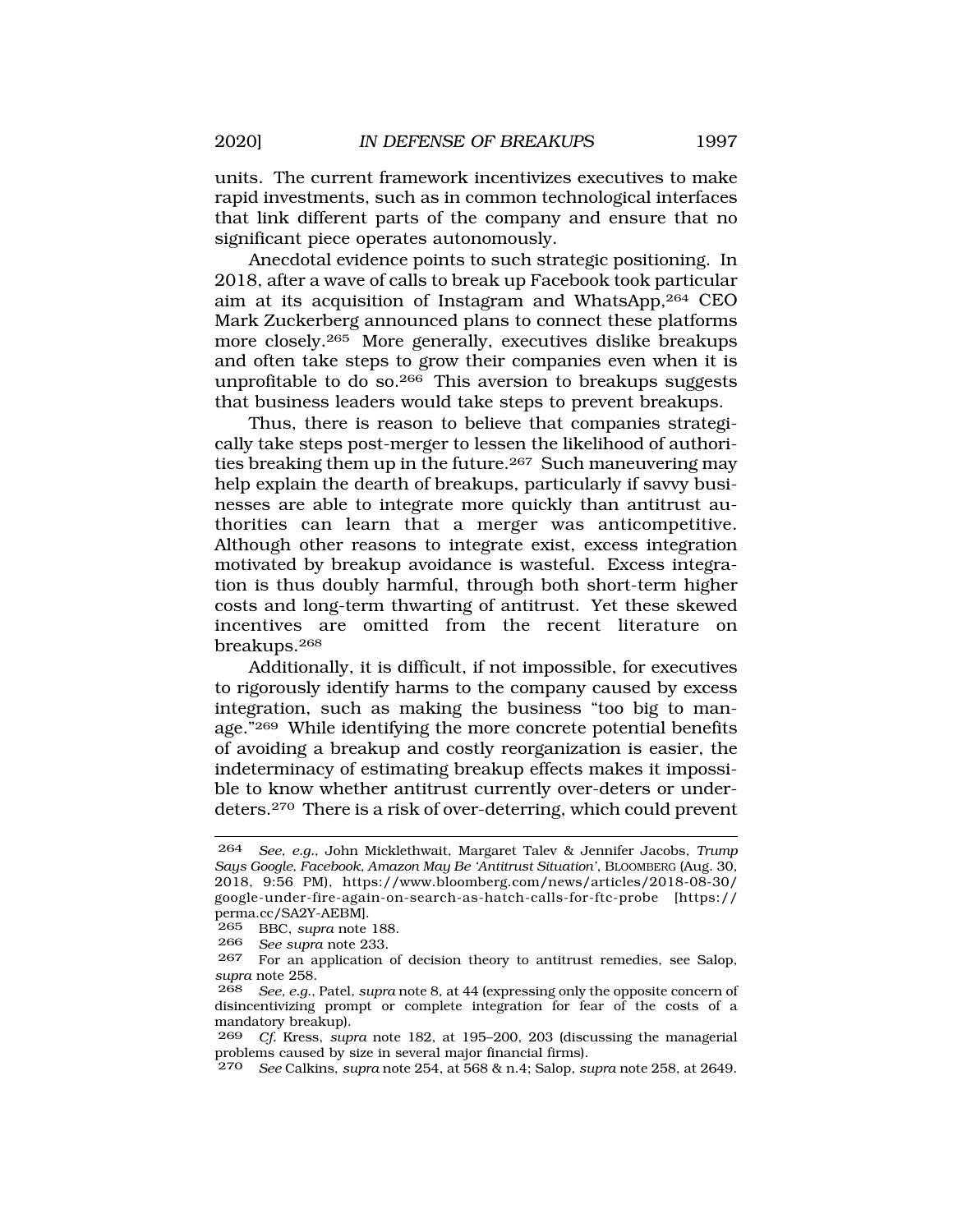some beneficial mergers or investment in innovation. However, the weight of the evidence suggests that antitrust enforcers have been more likely to err on the side of underenforcement.271 This Article's demonstration of the underappreciated analytic and institutional resistance to breakups strengthens the case for concluding that the current antitrust framework under-deters.272

In the extreme, in theory costly breakups could be preferable to low-cost breakups if the benefits of improving deterrence outweigh the administrative waste. From a more realistic perspective, the implication is that the unavoidable costs of breakups can provide societal benefits by discouraging anticompetitive mergers and inefficient integration. To be clear, enforcers should not purposefully make breakups extra costly.273 But understood as a byproduct of improving firmlevel efficiency, deterrence, and competition, substantial breakup administration costs can contribute to an optimal antitrust policy.

#### IV

### IMPLICATIONS

The statutory root of antitrust authority, the Sherman Act, did not specify divestiture as a remedy.274 Instead, that authority flows from courts' equity powers, and "is flexible and capable of nice 'adjustment and reconciliation between the public interest and private needs as well as between competing private claims.'"275 As a result, a shift toward viewing breakups as administrable can immediately improve antitrust without changing statutes or upending doctrine. Breakup administration also speaks to possible legislative reforms to antitrust that could better address monopolies.

### A. Administering Breakups

In assessing breakups as a remedy, the question is how the government might perform today rather than how it performed decades ago. The literature on private sector breakups emphasizes that divestitures' success varies depending on the design

<span id="page-43-0"></span>

<sup>271</sup> *See* KWOKA, *supra* note 109; Shapiro, *supra* note 22.

On the broader topic of deterrence inconsistencies, see Ramsi A. Woodcock, *Inconsistency in Antitrust*, 68 U. MIAMI L. REV. 105, 159 (2013).

<sup>273</sup> A monetary penalty would be preferable for adding deterrence to breakups.<br>274 Sherman Antitrust Act of 1890, 26 Stat, 209 (codified as amended at 15 Sherman Antitrust Act of 1890, 26 Stat. 209 (codified as amended at 15 U.S.C. §§ 1–38).

<sup>275</sup> Zenith Radio Corp. v. Hazeltine Research, Inc., 395 U.S. 100, 131 (1969) (quoting Hecht Co. v. Bowles, 321 U.S. 321, 329–30 (1944)).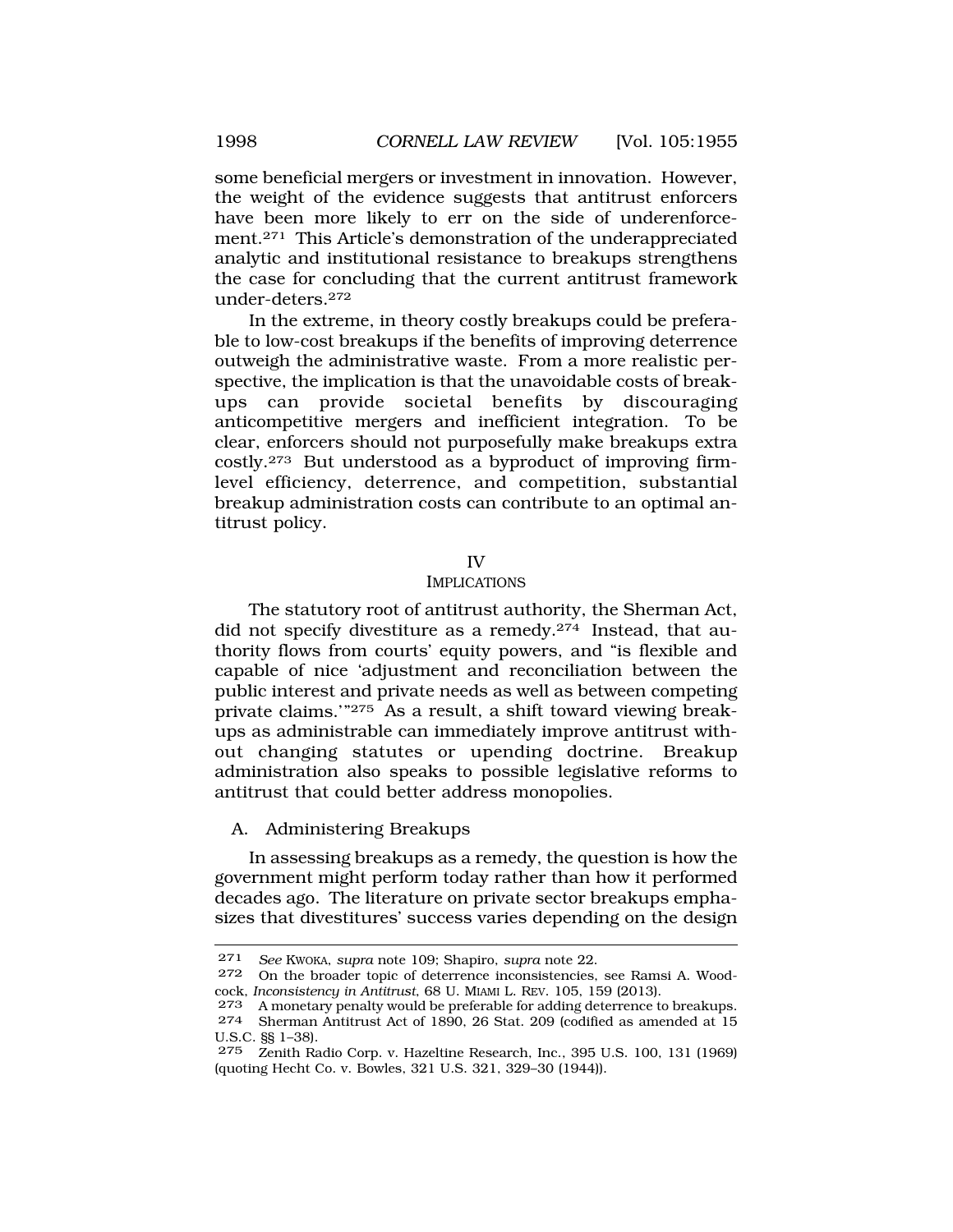and management of the process.276 Three principles are important for designing the administration of antitrust breakups: leveraging business sector expertise, streamlining court involvement, and remaining open to large breakups.

The first of these principles, business expertise, is important in light of perhaps the primary source of resistance to breakups: "Judges aren't good at breaking up companies."277 Observers are right to doubt courts' competence in administering such day-to-day business decisions. However, that critique of breakups reflects an antiquated understanding of governance.

Since the last large-scale breakup, many agencies have evolved toward what scholars have described as "new governance" and "collaborative" methods of regulation.278 These and related concepts speak to regulatory process design and are most closely associated among legal scholars with administrative law.279 In the context of breakup administration, this model of governance would encourage the regulator to leverage private-sector expertise and knowledge rather than recreating it.280 The Environmental Protection Agency (EPA), Consumer Financial Protection Bureau (CFPB), and other agencies now pervasively rely on large businesses to develop internal selfregulatory processes, often through a compliance department or third-party inspectors. The agencies then monitor or manage the firm's internal self-policing infrastructure.<sup>281</sup>

These new governance models allow the agency to benefit from the firm's skill in designing the best path to achieving a regulatory goal.282 A key design feature is establishing a regular dialogue with regulated entities, in which the regulator learns about and assesses the process and outputs.283 Viewed through this more expansive new governance lens, the government's competence in designing and managing breakups

279 *See supra* note 21 and accompanying text.

<sup>276</sup> Christian Thywissen, Ulrich Pidun & Dodo zu Knyphausen-Aufseb, *Process Matters—The Relevance of the Decision Making Process for Divestiture Outcomes*, 51 LONG RANGE PLANNING 267, 278–79 (2018).

<sup>277</sup> Spangler, *supra* note 6.

<sup>278</sup> *See* Freeman, *supra* note 21 (discussing collaborative governance).

<sup>280</sup> *See* Jody Freeman, *The Private Role in Public Governance*, 75 N.Y.U. L. REV. 543, 549 (2000).

<sup>281</sup> *See* Van Loo, *supra* note 20, at 401 ("[T]he firm's compliance team essentially serves as the regulatory monitors' agents.").

<sup>282</sup> *See* Rory Van Loo, *The Missing Regulatory State: Monitoring Businesses in an Age of Surveillance*, 72 VAND. L. REV. 1563, 1603–04 (2019). 283 *Id.*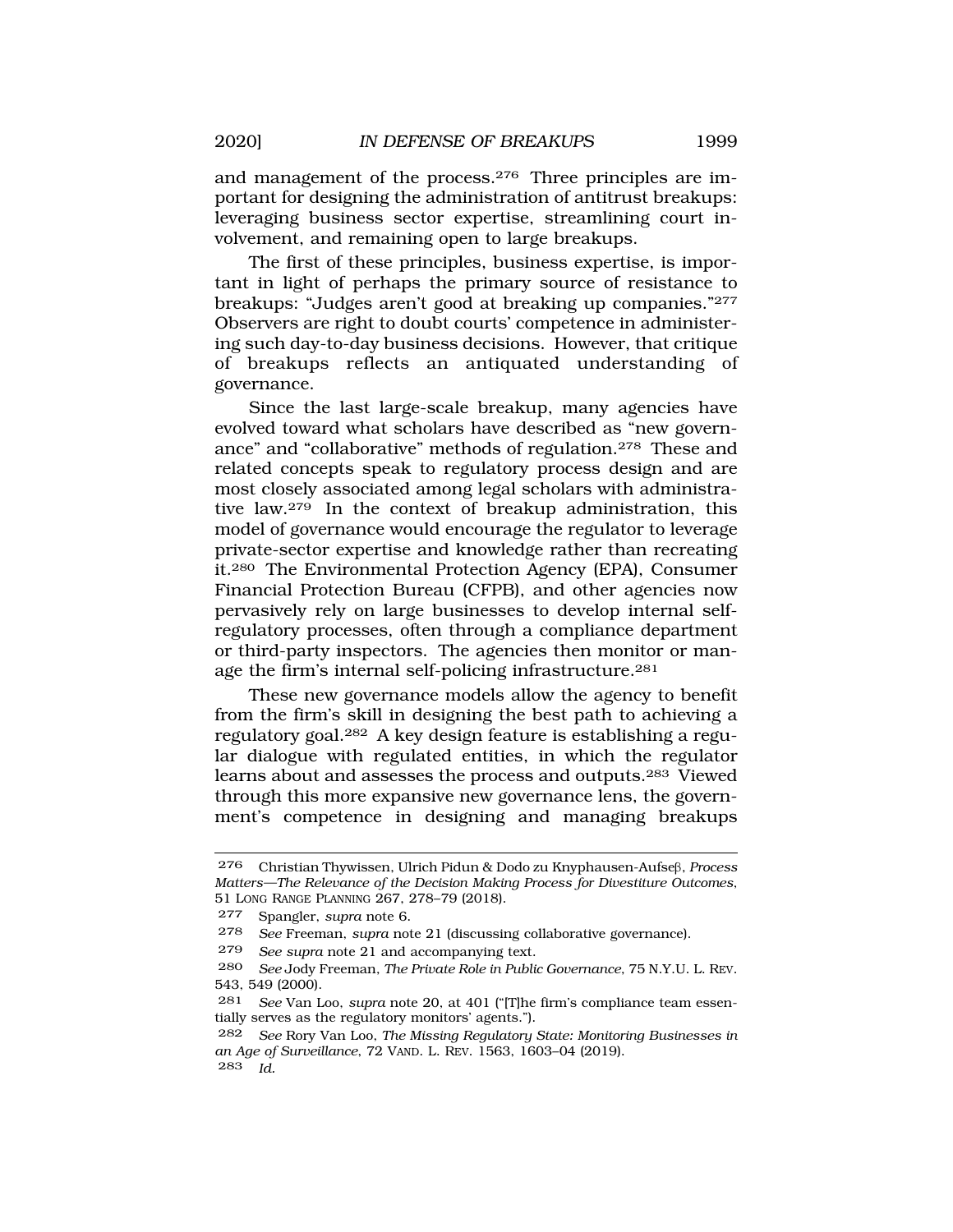should not be the determinative factor in assessing whether breakups are administrable.

By some measures, the FTC has been slower than other agencies in shifting toward new governance. For instance, whereas the CFPB and EPA have about as many lawyers as monitors (which are called examiners or inspectors), the FTC enforces the law almost entirely through lawyers.284 However, the FTC appears open to relying on private parties, such as independent third-party monitors in divestitures.285 Assuming a large gap exists between the FTC's tactics and regulatory best practices, the differences should lend further confidence that improvements in its historic approach to breakups are possible by moving closer to administrative best practices.

How would these principles translate into administering breakups? Space constraints do not allow for a comprehensive sketch of the process, but the literature in finance, strategy management, and business organization provides insights into how to administer breakups more effectively. Success factors include involving middle managers in implementation<sup>286</sup> and adopting an effective communication campaign with employees.287

Antitrust enforcers should not be expected to become experts on these various details, although hiring industry divestiture experts as antitrust agency employees would help. Enforcers can to some extent leverage the monopoly's internal reorganization capabilities, but relying on a self-serving firm's workforce as the main source of business expertise would be a mistake. Thus, enforcers can increase the chances that the breakup benefits consumers by requiring the firm to pay for outside reorganization experts.

Hiring outside experts to run the breakup is essential because research into private, voluntary divestitures supports the commonsense notion that "serial divesters," or firms that regularly divest, perform far better at divestitures.288 Yet the dearth of large-scale antitrust breakups means that antitrust enforcers lack such experience, including the ability to identify

<sup>284</sup> *See* Van Loo, *supra* note 20, at 410–411.

<sup>285 1999</sup> DIVESTITURE STUDY, *supra* note 43, at 29.

<sup>286</sup> *See generally* Danielle Nees, *Increase Your Divestment Effectiveness*, 2 STRATEGIC MGMT. J. 119, 120–21 (1981).

<sup>287</sup> C. Gopinath & Thomas E. Becker, *Communication, Procedural Justice, and Employee Attitudes: Relationships Under Conditions of Divestiture*, 26 J. MGMT. 63, 63 (2000).

<sup>288</sup> Mark Humphery-Jenner, Ronan Powell & Emma Jincheng Zhang, *Practice Makes Progress: Evidence from Divestitures*, 105 J. BANKING & FIN. 1, 15 (2019).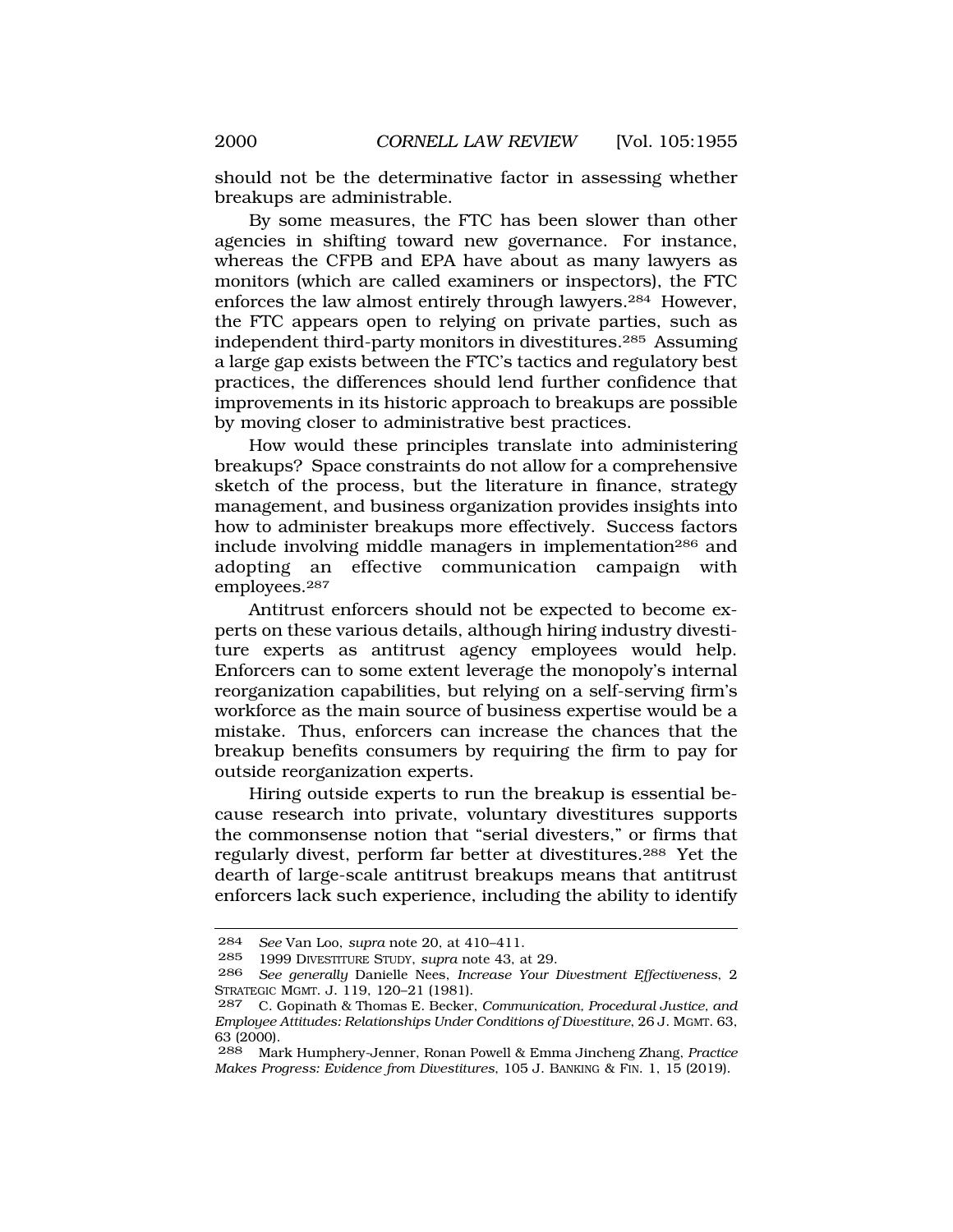what key information the firm may be hiding that is crucial to a successful divestiture.289 Nor are monopolies themselves likely to be serial divesters even if their advice could be trusted. Hiring outside experts brings serial divestiture expertise into the process because those entities have experience in designing effective reorganizations and knowing what information they must request from a firm to make effective decisions.

An inevitable challenge is that reorganization experts specialize in adding value to the firm rather than promoting competition. Again, the literature on new governance proves instructive. To some extent, a similar argument could be made about other industries—that firms specialize in making profits, not in enforcing the law—so why situate compliance within the firm? Part of the answer is that the goal is to build on as much private sector expertise as possible before adding the public regulatory layer. Another way of thinking about this is that a reorganization is difficult enough; whether the third-party consultants can help with 10 percent or 90 percent of the process, leveraging business knowledge is better than ignoring it.

Moreover, the enforcer and trustee would still be involved in managing the plan's design in an iterative process. There would thus ideally be a team component to the breakup administration process that weighs various options from both perspectives. The enforcer brings the deeper understanding of what would improve competition that the private sector consultants may lack.

That reporting structure speaks to a related concern. The close working relationship with the monopoly in developing the breakup plan risks industry capture of the process. A captured third-party expert or regulator could encourage breakups that place excess weight on increasing the value of the firm. To address that risk, the monopoly should be required to pay for the third-party experts, but not be allowed to choose them—or at least it should not have the final word. Moreover, the thirdparty experts should agree not to serve the firms involved in the divestiture for a certain number of years afterwards to avoid conflicts of interest. Additionally, it would reduce capture potential that the consultant would report to and need to have its breakup plan approved by the FTC, DOJ, or other government representative. These and other adjustments would need to be implemented into the design of breakup administration to ad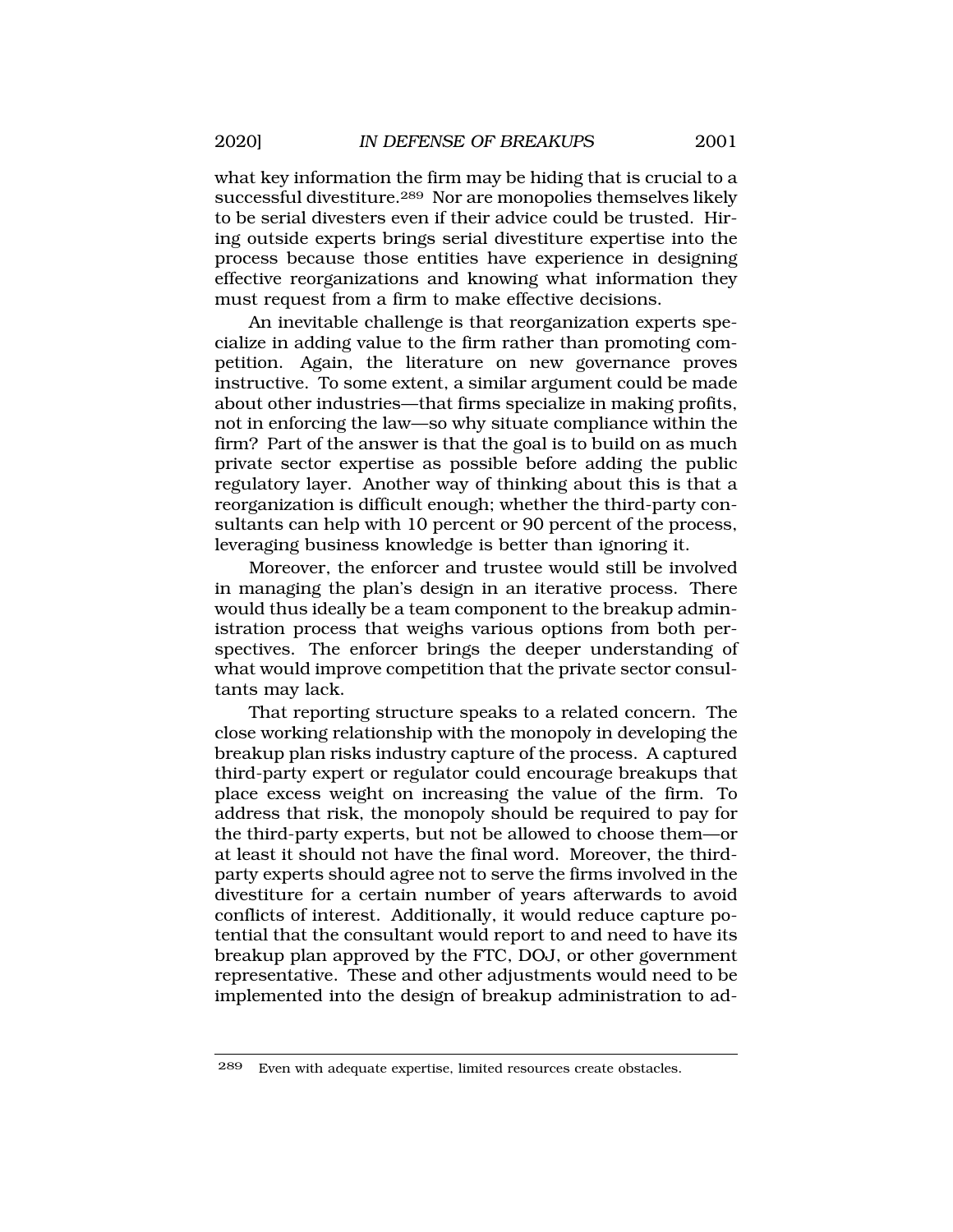dress the unavoidable challenges in such a large-scale publicprivate undertaking.

Although third-party reorganization services can cost millions of dollars, firms often hire such experts when they voluntarily merge and reorganize.290 Regardless, imposing additional expenses alongside the breakup could help fill the gap of civil penalties in addressing monopolies, thereby making divestitures more deterrent.291 The purpose is not to increase the breakup's costs, but the deterrence upside potentially makes such administration-improving costs more acceptable.

To some, a privatized breakup process will seem suboptimal. Whether it would be preferable for administrative agencies to have the capabilities to design and oversee the day-today details of breakups is debatable. Similarly, judges would benefit from having the resources and competence to swiftly rule on objections from the monopolist along the way. But that world does not exist and creating it would require massive government overhauls and increases in public expenditures.

The more relevant question is whether the addition of third-party reorganization expertise—which can be implemented without doctrinal, organizational, or expenditure changes—is a substantial improvement over breakups run by government authorities with limited expertise and resources. More generally, to reject breakups based on either an assumption that the government must do everything or a mistrust of collaborative governance would be to hold antitrust to a different standard than other regulators face.292

The second principle is to streamline the court's involvement in designing and implementing the breakup as much as possible. Avoiding protracted legal wrangling about the details is important because one of the biggest administrability critiques of breakups is excess delay.293 A similar problem has motivated new governance models that aim to move from an adversarial to a cooperative relationship.294 Rather than the agency and firm fighting through court orders to hand over

291 *See supra* subpart III.C.

294 *See* Freeman, *supra* note 21, at 22.

<sup>290</sup> *See* Kenton Kivestu, *The Unit Economics of Consulting: How Much Do McKinsey, BCG and Bain Charge Clients*, ROCKETBLOCKS (June 16, 2020), https:// <www.rocketblocks.me/guide/business-model.php> [<https://perma.cc/FU63>- 92D6] (noting that a typical twelve-week strategy case can cost upwards of \$1.25 million for consulting firms such as McKinsey or BCG).

<sup>292</sup> *See generally, e.g.*, Freeman, *supra* note 21, at 33–66 (providing regulatory examples).

<sup>293</sup> *See supra* notes 135–39 and accompanying text (discussing delay concerns).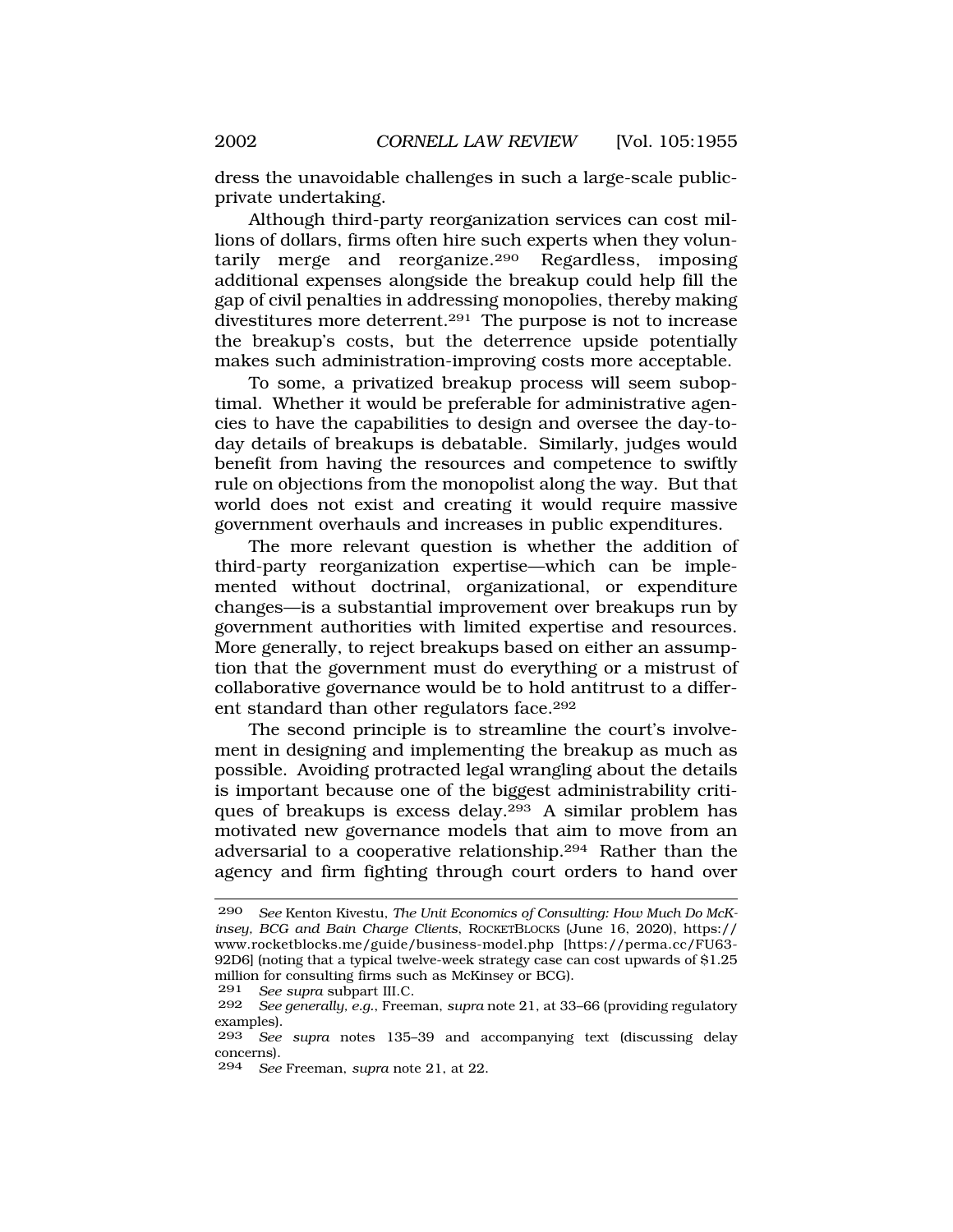information, the goal is a problem-solving approach in which the firm and the regulator work together towards a common compliance goal.295

Both the regulator's authority and its approach are relevant when it seeks to avoid repeatedly going to court over many details of the breakup. Of course, the monopoly should have a means of weighing in on and submitting evidence about the choice of remedy and the shape of the breakup. At the same time, courts should exercise their discretion to avoid what Microsoft had requested: "substantial discovery, adequate time for preparation and a full trial on relief."296 When courts grant such broad requests by deep-pocketed companies, they greatly increase the costs of pursuing a breakup. The monopoly thus succeeds in making that particular case more difficult for resource-strapped enforcers and in weakening the intellectual argument for breakups by providing yet another example of a bogged down, expensive case.

Although many approaches might streamline court involvement, a straightforward path would be to return to the long-established tendency to defer to the enforcers' remedy design.297 That approach makes more sense in light of what Rebecca Haw Allensworth has identified as the "adversarial economics" problem in antitrust, in which courts struggle to determine the winner of the "battle of the experts" hired by each party.298 One of Allensworth's solutions is to provide courts with access to third-party expert testimony.299 Another way of conceptualizing the hiring of third-party reorganization experts is as addressing this dueling economists problem, but outside of the delay-filled court process.

To further improve expediency and expertise, the court should also delegate considerable process administration to a court-appointed trustee, ideally one with deep antitrust and private sector divestiture experience. In recent years, courts have increasingly relied on these parties—sometimes called a

<sup>295</sup> *Id.* 

<sup>296</sup> United States v. Microsoft Corp., 253 F.3d 34, 103 (D.C. Cir. 2001). Prior to *Microsoft*, after finding antitrust liability, courts were more willing to defer to agencies on the question of remedy. *See id.* 

<sup>297</sup> *See* United States v. E.I. du Pont de Nemours & Co., 366 U.S. 316, 334 (1961).

<sup>298</sup> *See* Rebecca Haw, *Adversarial Economics in Antitrust Litigation: Losing Academic Consensus in the Battle of the Experts*, 106 NW. U. L. REV. 1261, 1299 (2012).

<sup>299</sup> *Id.* at 1293.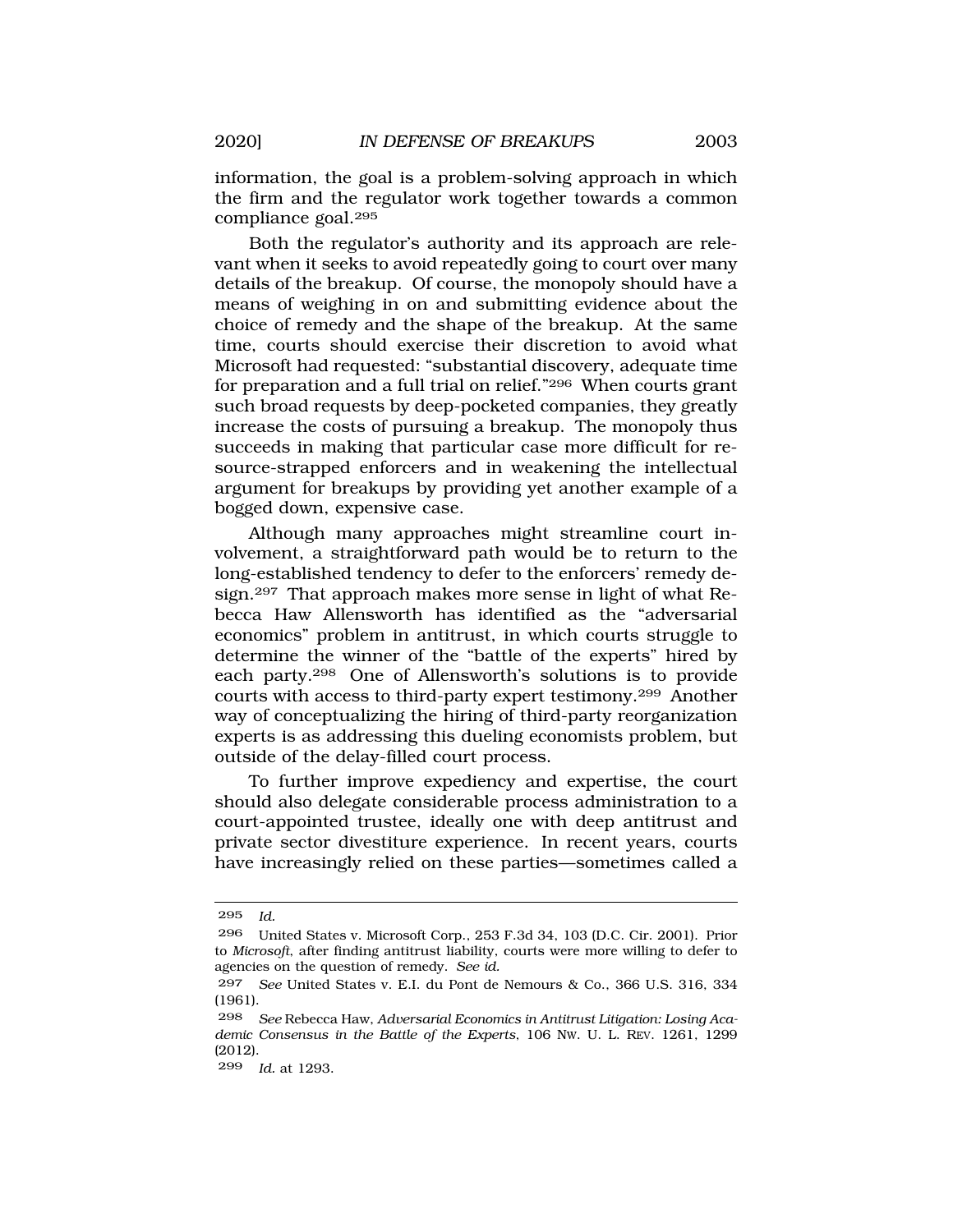special master or monitor—to oversee antitrust remedies.300 The trustee has unrestricted access to the monopoly and communicates to the DOJ or FTC any anticompetitive conduct observed.<sup>301</sup> These court-appointed monitors have in many fields become a standard means to "police the firm" following court orders.302

The regulatory structure for breakups would thus be best understood as the trustee running the day-to-day process, subject to veto by the antitrust enforcer. The trustee and enforcer would oversee a private sector workforce of third-party reorganization experts paid for by the monopoly, in addition to the monopoly's internal experts who inform the breakup plan. Courts would provide a check on the process but should only become involved in unusual circumstances once the breakup process is underway, with heavy deference to the enforcer and trustee-run plan. Perhaps court involvement would be mostly limited to situations in which the enforcer disagreed with the trustee, or some high bar such as abuse of discretion. Those limits are important to ensure that the breakup process stays streamlined.

A third principle for effective administration is removing the government inhibition about pursuing far-reaching breakups. One of the most consistent findings in the empirical literatures on both private and antitrust divestitures is that smaller divestitures leave the separated assets with insufficient resources to compete.<sup>303</sup> Additionally, smaller divestitures may leave the monopoly too large and fail to produce a sufficiently fragmented industry.304

Antitrust authorities appear to have internalized some of those lessons in the past few years. Aside from speeches proclaiming as much,305 enforcers in 2018 required the largest

<sup>300</sup> *See* D. Daniel Sokol, *Policing the Firm*, 89 NOTRE DAME L. REV. 785, 835–36 (2013).

<sup>301 1999</sup> DIVESTITURE STUDY, *supra* note 43, at 29–30.

<sup>302</sup> Veronica Root, *The Monitor-"Client" Relationship*, 100 VA. L. REV. 523, 527 (2014).

<sup>303</sup> *See* Duso, Gugler & Yurtoglu, *supra* note 166, at 1002; Rogowsky, *supra*  note 145, at 209.

<sup>304</sup> The FTC's own study of merger approvals concluded as much, since all of its divestitures of ongoing businesses succeeded, "suggesting that the more limited scope of the asset package increases the risk that a remedy will not succeed." FED. TRADE COMM'N, *supra* note 160, at 5.

<sup>305</sup> *See* Makan Delrahim, Assistant Attorney Gen., U.S. Dep't of Just., Keynote Address at American Bar Association Antitrust Fall Forum (Nov. 16, 2017), <https://www.justice.gov/opa/speech/assistant-attorney-general-makan>-

delrahim-delivers-keynote-address-american-bar [<https://perma.cc/6QLY>-CYU2].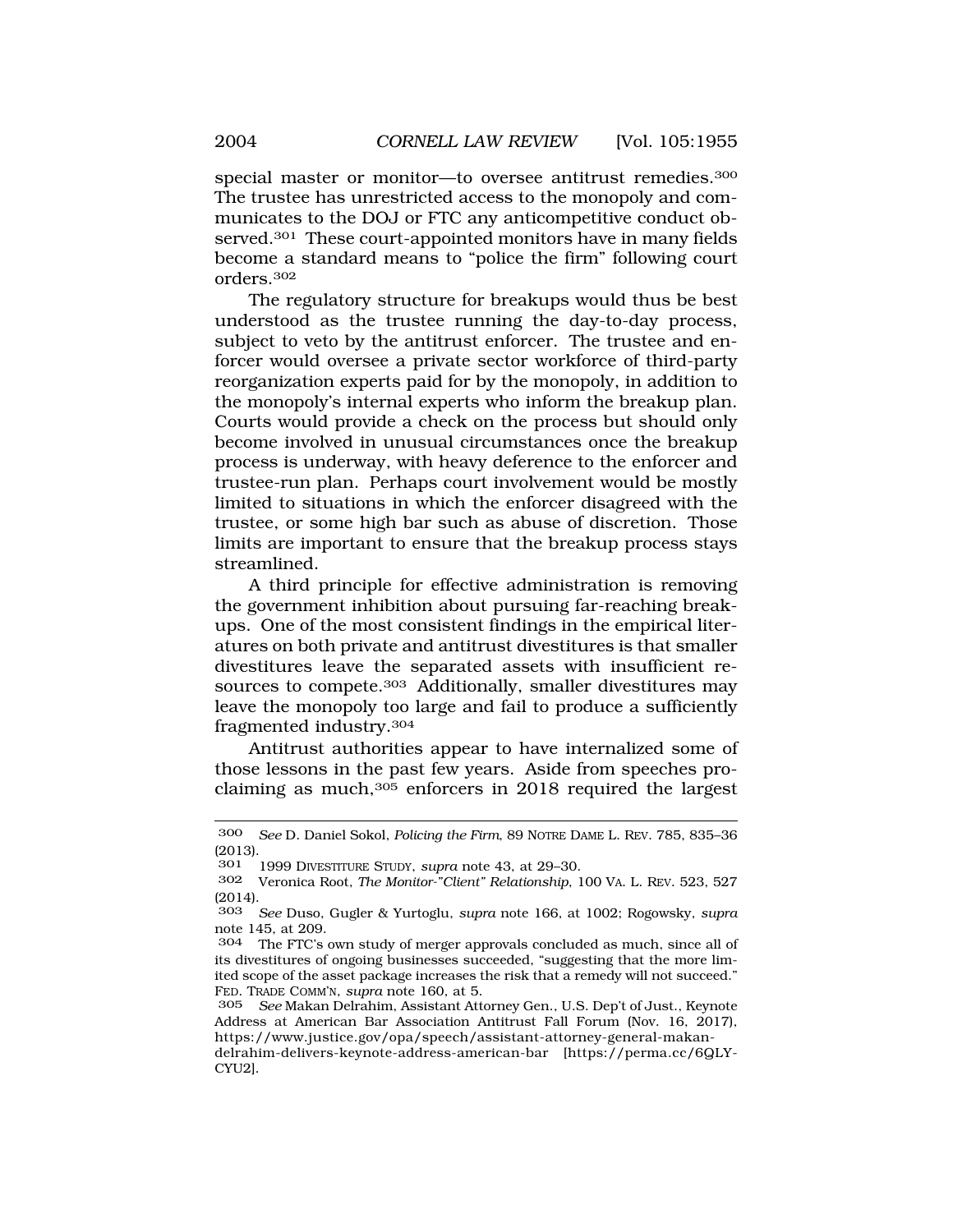divestiture ever, a \$9 billion divestiture as a condition for approving the Bayer/Monsanto merger, and negotiated another sizeable divestiture to DISH as part of the Sprint/T-Mobile deal.306 Granted, those large merger-approval divestitures are few and amount to a fraction of the size of what the sale of Instagram would be.307 Thus, those deals are of limited relevance to the debates about breaking up some of today's largest companies. Nonetheless, the trend toward larger pre-merger divestitures indicates that antitrust enforcers may recognize the benefits to competition of larger divestitures.

Ironically, the reluctance since the 1980s to push for large breakups stems in part from a fear of messing something up.308 But by holding back out of fear of mistakes, enforcers make it less probable that those divestitures will succeed as ongoing businesses. Rather than avoiding damage, the antitrust Hippocratic Oath can sometimes cause harm.309 Courts and enforcers must be willing not only to pursue breakups, but also to design them to fully address the problem—by analogy, to remove the entire cancerous tumor rather than only part of it.

This discussion is not meant to provide an exhaustive list of administrative best practices. For instance, it would also be ideal to consider accompanying breakups with penalties, to the extent that the costs of a breakup are deemed insufficient for optimal deterrence. Nor should the discussion be taken as suggesting that antitrust breakups as described here would be a straightforward undertaking. Like any private reorganization and any government intervention in private affairs, they would often prove messy and imperfect.

Nonetheless, there is no doubt that the historical approach to administering breakups can be meaningfully improved upon—a process that has already begun. Moreover, as antitrust enforcers gain experience administering breakups, they will become better process supervisors.<sup>310</sup> In addition to lever-

<sup>306</sup> Recent Proposed Judgment, *DOJ Approves T-Mobile/Spring Merger Under Dish Network-Entry Theory—Proposed Final Judgment,* United States v. Deutsche Telekom AG, No. 19-cv-02232 (D.D.C. July 26, 2019), 133 HARV. L. REV. 739, 741 (2019); Arthur J. Burke, Ronan P. Harty, Jon Leibowitz, Howard Shelanski & Jesse Solomon, *Davis Polk Discusses Largest U.S. Antitrust Divestiture in Bayer-Monsanto Deal*, CLS BLUE SKY BLOG (June 13, 2018), <https://clsbluesky>. [law.columbia.edu/2018/06/13/davis-polk-discusses-largest-u-s-antitrust](https://law.columbia.edu/2018/06/13/davis-polk-discusses-largest-u-s-antitrust)divestiture-in-bayer-monsanto-deal/ [<https://perma.cc/33HY-YUH7>].<br>307 See sunra note 44 and accompanying text

<sup>307</sup> *See supra* note 44 and accompanying text.

<sup>308</sup> *See supra* subpart I.B (explaining the origins of hostility to breakups).

<sup>309</sup> On the Hippocratic Oath, see Shelanski & Sidak, *supra* note 57, at 2.

<sup>310</sup> *Cf.* Humphery-Jenner, Powell & Zhang, *supra* note 288.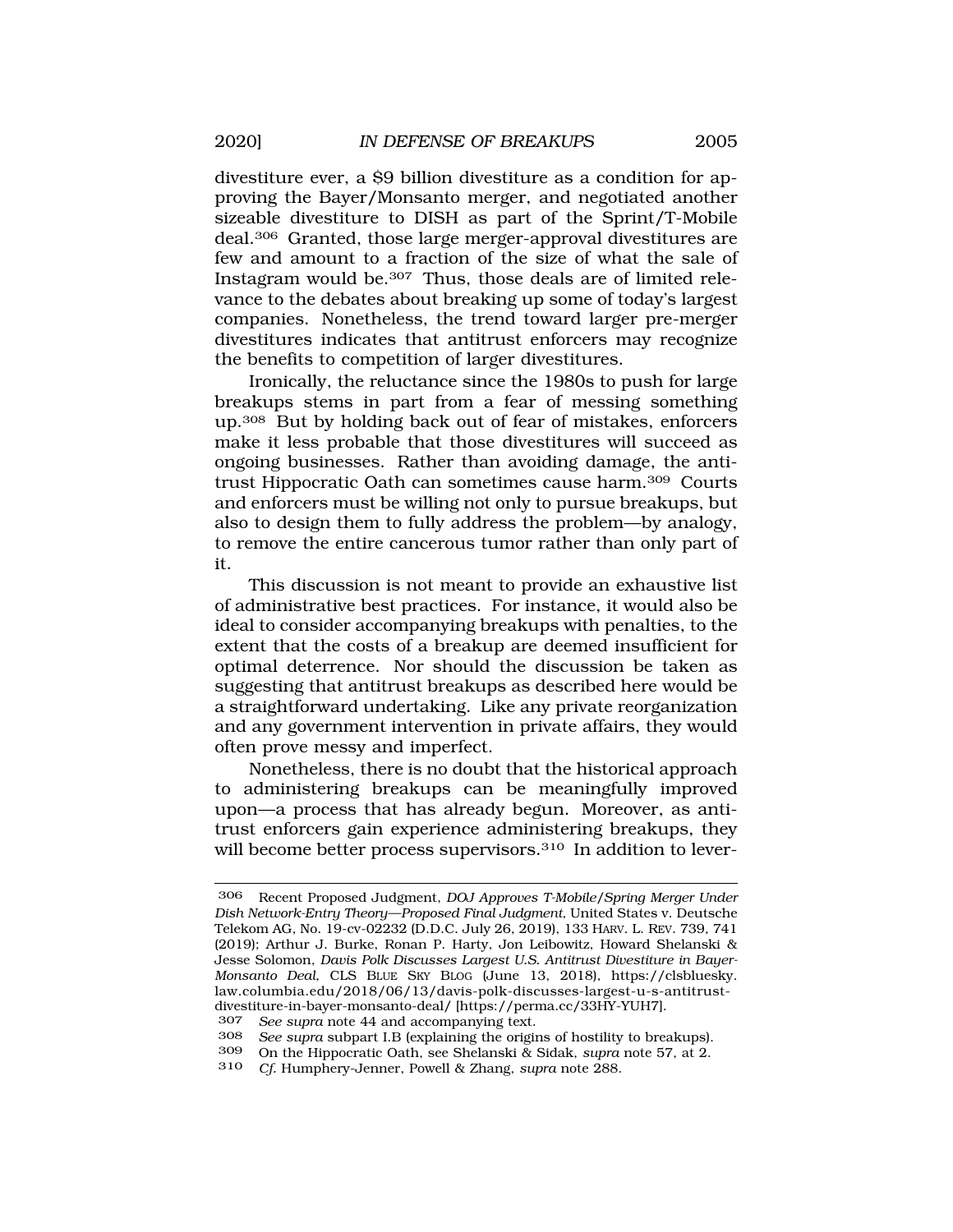aging existing private sector experience, regulators should adopt the prevailing corporate mindset of recognizing glitches as parts of a worthwhile process. Unavoidable setbacks provide opportunities to improve administration rather than reason to abandon a remedy that is well within modern collaborative regulators' sphere of competence.

## B. Choosing Breakups

This Article's main implication concerns enforcers' and courts' perception of breakups. The predominant discomfort with breakups as a remedy is rooted in two misperceptions. The first is that the government is disastrous at administering breakups. The second is that the risks of a breakup are tremendous. Neither of these is supported in the literature, particularly once breakups are viewed in terms of how they would and should be administered today, rather than how they were implemented decades ago.

As a result, at the very least, there is a need for greater openness to deploying breakups. As part of this increased openness, courts should view with great skepticism dire predictions that breakups will destroy shareholder value, consumer welfare, the industry, or the economy. Faced with a government breakup, businesses have historically developed self-serving estimates that later proved to be wrong.<sup>311</sup>

The question then becomes how much more than openness is warranted. Is there support for a regulatory or judicial default assumption that breakups are the superior remedy? Once a firm has violated antitrust law, choosing a remedy amounts to a prediction of whether breakups would be superior to alternatives.

# 1. *Comparing Breakups to Access Remedies*

This section focuses on mandated access, an alternative remedy in the post-merger context. However, much of the analysis is relevant to other behavioral remedies and to other liability contexts. The focus on access mandates reflects their prevalence in recent breakup conversations as the leading alternative suggested instead of breakups. Some critiques of AT&T's dissolution emphasize that a better solution would have been to mandate that AT&T allow competitors to use its

<span id="page-51-0"></span>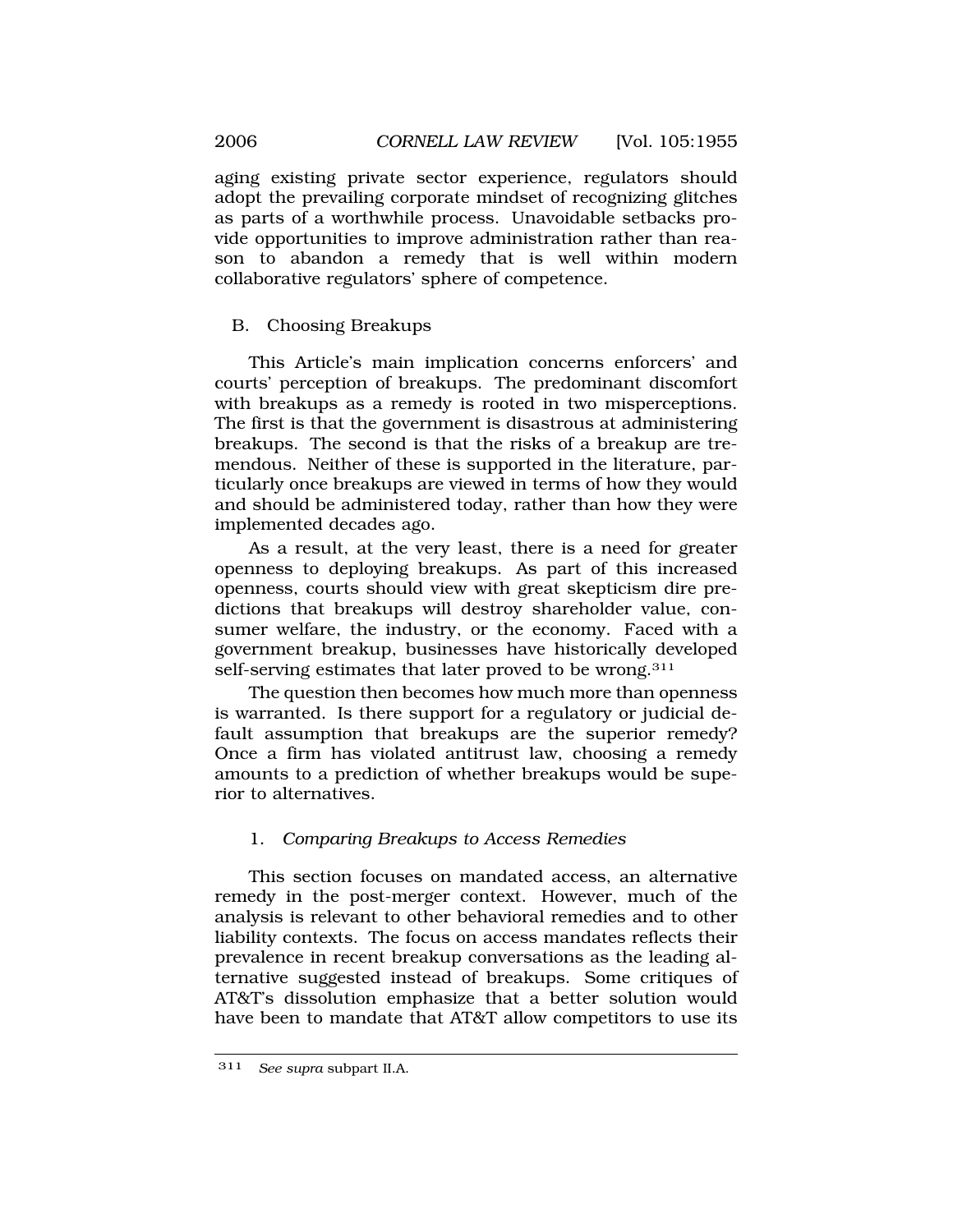telephone network.312 Also, instead of splitting Instagram from Facebook, one of the prominent proposed alternative remedies is to require "that Facebook enable open interconnection between itself and any new market entrant."313 The preference by many for this alternative is rooted in a skepticism about breakups' administrability, even in the post-merger context.314 Additionally, access remedies are more appealing than other behavioral remedies in the post-merger context because there may be no conduct to prohibit moving forward that would address the prior merger.

Comparing access remedies to breakups is a context-specific undertaking, and thus attempting to declare one remedy as superior to the other overall would be of limited value. Access remedies have the potential to improve consumer welfare, particularly in the context of financial and technology platforms or when a breakup would destroy what consumers value most in a company.315 Moreover, breakups and access remedies together will sometimes be necessary.316

It would nonetheless be a mistake to view breakups as inherently more costly and messy than access remedies simply because two merged companies have integrated. Scholars have pointed out that access remedies require ongoing "sophisticated oversight and dispute resolution mechanisms that typically exceed the resources and strengths of the enforcement agencies."317 Although the perception of bad experiences with breakups soured antitrust decision makers, "our experience with conduct remedies has also not been satisfying, and there is little reason to think that such decrees work any better in monopolization cases."318 In the most recent large-scale case

<sup>312</sup> *See* Crandall*, supra* note 60, at 186–189; Epstein, *supra* note 62, at 161–63.

<sup>313</sup> Scott Morton, *supra* note 7.

See, e.g., *id.* ("Simply divesting Instagram from Facebook is unlikely to work.").

<sup>315</sup> *See* Rory Van Loo, *Digital Market Perfection*, 117 MICH. L. REV. 815, 836–39 (2019); Rory Van Loo, *Making Innovation More Competitive: The Case of Fintech*, 65 UCLA L. REV. 232, 234, 242–44 (2018).

<sup>316</sup> If separated from Instagram after showing the merger had been anticompetitive, Facebook might still be found to undermine competition—at which point mandating interoperability with other social networks may prove valuable. For an in-depth treatment of Facebook emphasizing behavioral remedies, see Dina Srinivasan, *The Antitrust Case Against Facebook: A Monopolist's Journey Towards Pervasive Surveillance in Spite of Consumers' Preference for Privacy*, 16 BERKELEY BUS. L.J. 39, 81–82 (2019).<br>317 Spencer Weber Walle

<sup>317</sup> Spencer Weber Waller, *Access and Information Remedies in High-Tech Antitrust*, 8 J. COMPETITION L. & ECON. 575, 575–77 (2012).

<sup>318</sup> HERBERT HOVENKAMP, THE ANTITRUST ENTERPRISE: PRINCIPLE AND EXECUTION 301–02 (2008).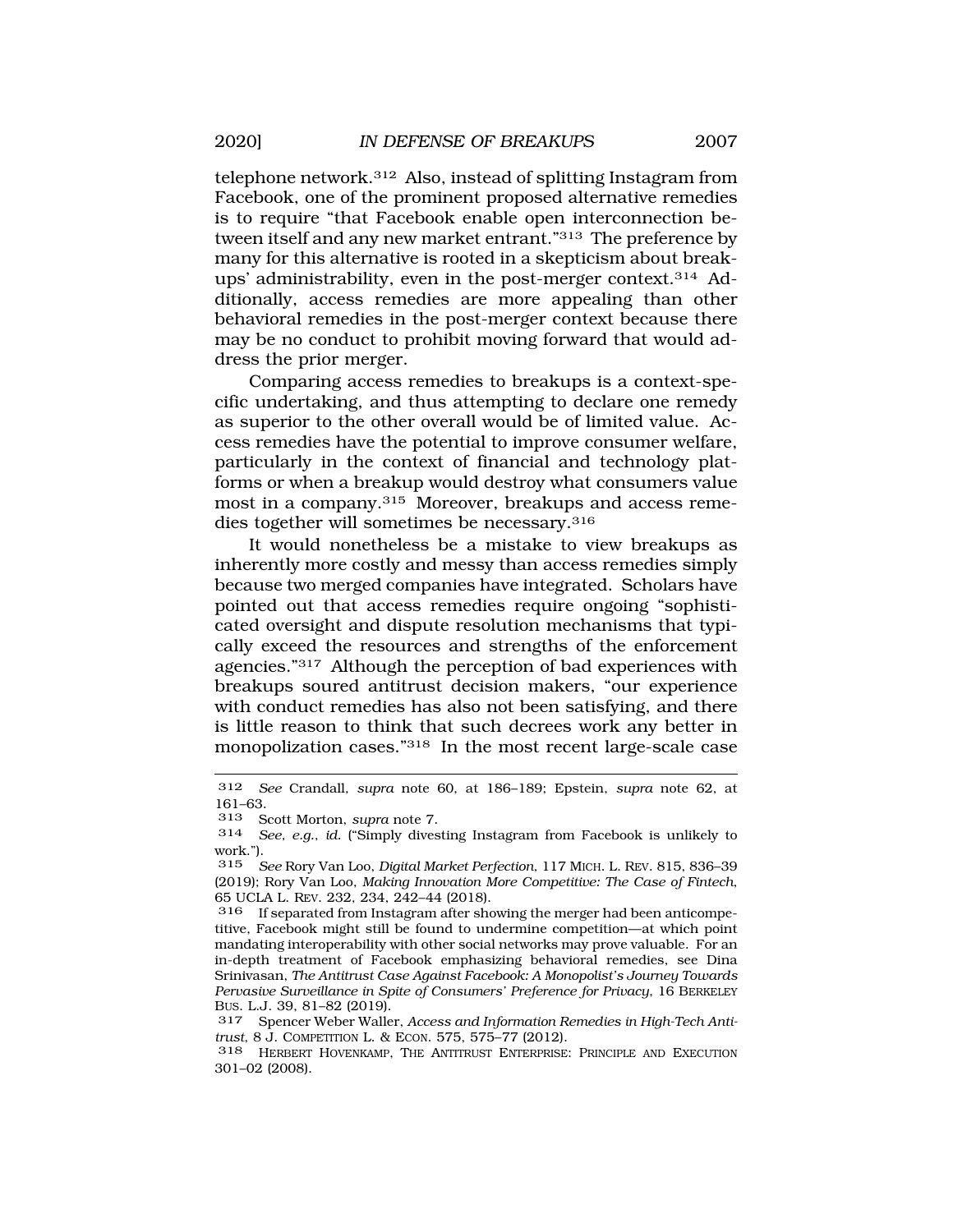that included access remedies, Microsoft was involved with the court for sixteen years, until 2011.319 Thus, a similar narrative of administrative messiness can be crafted about access remedies as exists for breakups.

Moreover, given the outdated antitrust view of breakups, many observers may have compared access remedies implemented recently with breakups administered decades ago. A more rigorous comparison would reflect how enforcers would administer breakups today—by leveraging private sector expertise.320 Within that proper frame of reference, there is no strong evidentiary basis that access remedies are more administrable.

Nor do those arguments in favor of access remedies consider the types of economic gains identified in this Article for breakups. The antitrust analysis sees the benefits of intervention in terms of consumer welfare and the remedies as part of the costs. However, to those consumer welfare benefits, breakups *as a remedy* add the extraneous societal gains of nimbler, more efficient firms.321 Included in those overlooked benefits are the reorganization and systems upgrade expenses that can be handled during the breakup and that even a well-run monopoly would have undertaken anyways.322 Access remedies, and indeed behavioral remedies overall, do not provide those additional benefits. For large monopolies, breakups' added efficiency could be substantial.

These additional considerations may be enough to tip the remedy scale in breakups' favor in many cases. But given the dearth of recent data points available, the empirical case for a breakup preference is weak. The safe stance would therefore be to declare that the remedy analysis should be undertaken from a place of neutrality. A neutral starting point defers the choice of remedy to future sophisticated cost-benefit analyses tailored to the facts of a given case.

There are risks in adopting a facially neutral approach, however. Neutrality towards remedies would be ideal if the remedy analysis were truly objective, informed by the interdisciplinary empirics relevant to breakups, and able to adjust for deterrence. However, arguably the primary "dilemma facing

320 *See supra* subpart IV.A.

<sup>319</sup> *See* United States v. Microsoft Corp., 159 F.R.D. 318, 338 (D.D.C. 1995); Press Release, U.S. Dep't of Justice, Microsoft Antitrust Final Judgment Expires May 12 (May 11, 2011), <https://www.justice.gov/opa/pr/microsoft-antitrust-fi>nal-judgment-expires-may-12/ [\[https://perma.cc/6BXN-T7PV\]](https://perma.cc/6BXN-T7PV).

<sup>321</sup> *See supra* Part III.

<sup>322</sup> *See supra* Part III. These can instead be seen as reducing breakups' costs.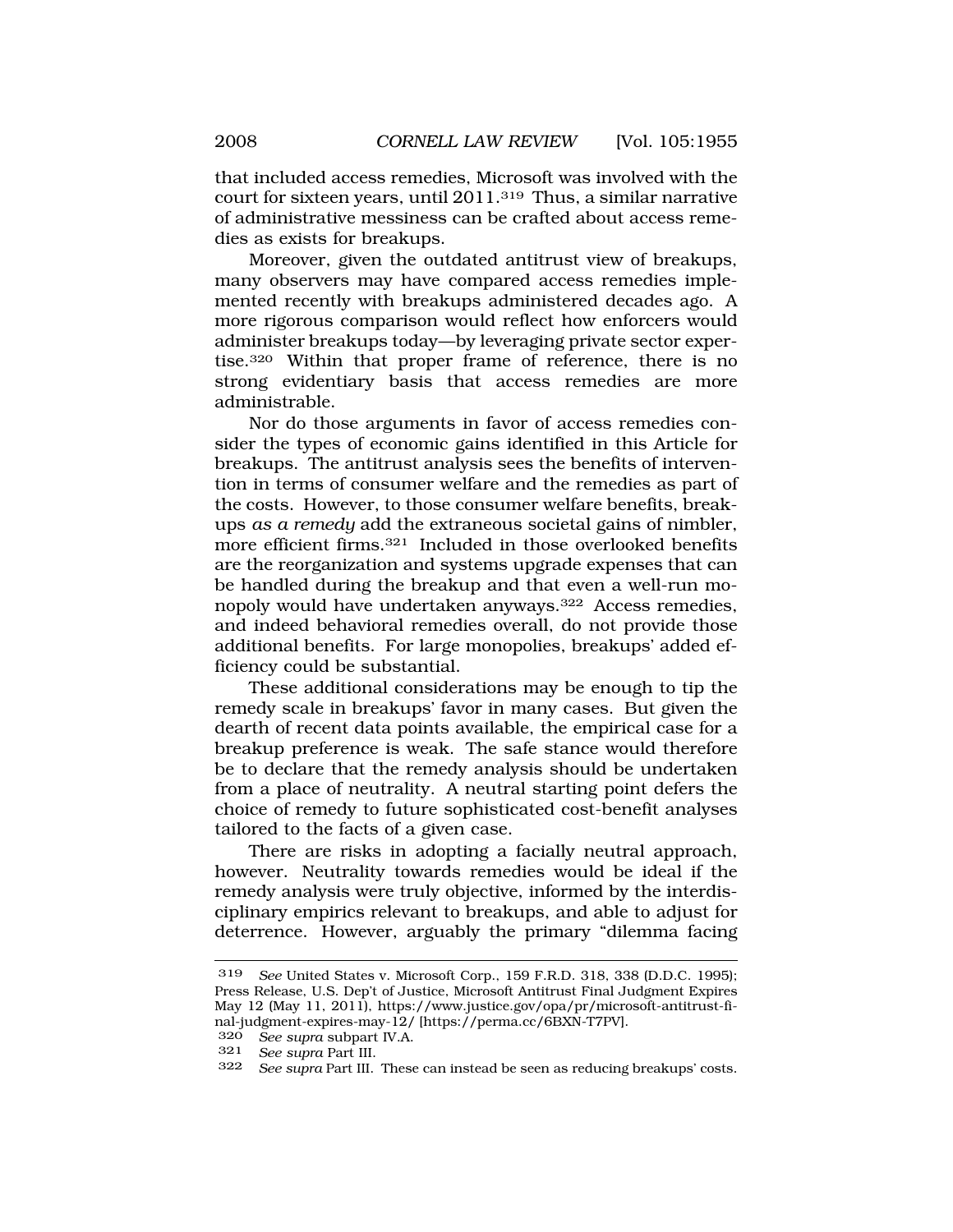antitrust enforcers is to balance the costs and benefits in a world without perfect information."323 In all likelihood, faced with the monopoly's sophisticated economic argument against breakups, in many cases the government's economists will fail to establish any particular remedy as definitively preferable.<sup>324</sup>

As a result, despite the intention to remain objective, the decision will still often come down to a judgment call. Behavioral economics has shown that unrecognized biases influence even experts' decisions.325 Institutions and ideologies resist change, and even what people conclude from scientific experiments depends partly on what their preconceptions have taught them to see.326 Moreover, wealthy firms exert considerable influence on the political process and consistently argue against breakups.327 The most influential actors in the private sector would thus overall be expected to steer antitrust policy away from breakups. Of course, officials may still choose breakups under intense public or political pressure, such as that surrounding their ongoing investigations of Amazon, Facebook, and Google.<sup>328</sup> But in the absence of such extraordinary influence, the psychologically and politically attractive choice for an unsure enforcer may be to settle for a remedy other than a breakup. A purportedly neutral approach risks amounting to a de facto preference for remedies other than breakups.<sup>329</sup>

Is a de facto default to behavioral remedies desirable? In theory, a behavioral remedy default allows for lighter antitrust intervention. A preference for behavioral remedies is thus appropriate when there is concern about over-enforcement or over-deterrence. However, if scholars are correct that antitrust faces the opposite problem, there are institutional design foundations for a default to breakups.

<sup>323</sup> Rogowsky, *supra* note 145, at 191.

<sup>324</sup> *Cf.* Allensworth, *supra* note 298, at 1293–1303 (explaining adversarial antitrust economics).

<sup>325</sup> *See* Stephen J. Choi & A.C. Pritchard, *Behavioral Economics and the SEC*, 56 STAN. L. REV. 1, 25–27 (2003).

<sup>326</sup> THOMAS S. KUHN, THE STRUCTURE OF SCIENTIFIC REVOLUTIONS 113 (1962).

<sup>327</sup> *See, e.g.*, Elizabeth Pollman & Jordan M. Barry, *Regulatory Entrepreneurship*, 90 S. CAL. L. REV. 383, 400 (2017) (explaining how market position can provide leverage with government); Matthew C. Stephenson & Howell E. Jackson, *Lobbyists as Imperfect Agents: Implications for Public Policy in a Pluralist System*, 47 HARV. J. ON LEGIS. 1, 19 (2010) (linking lobbying to a status quo bias).

<sup>328</sup> *See* Jacob M. Schlesinger, Brent Kendall & John D. McKinnon, *Hunting for Giants*, WALL ST. J., June 8, 2019, at A1.

<sup>329</sup> Or, more precisely, a de facto default to remedies other than breakups.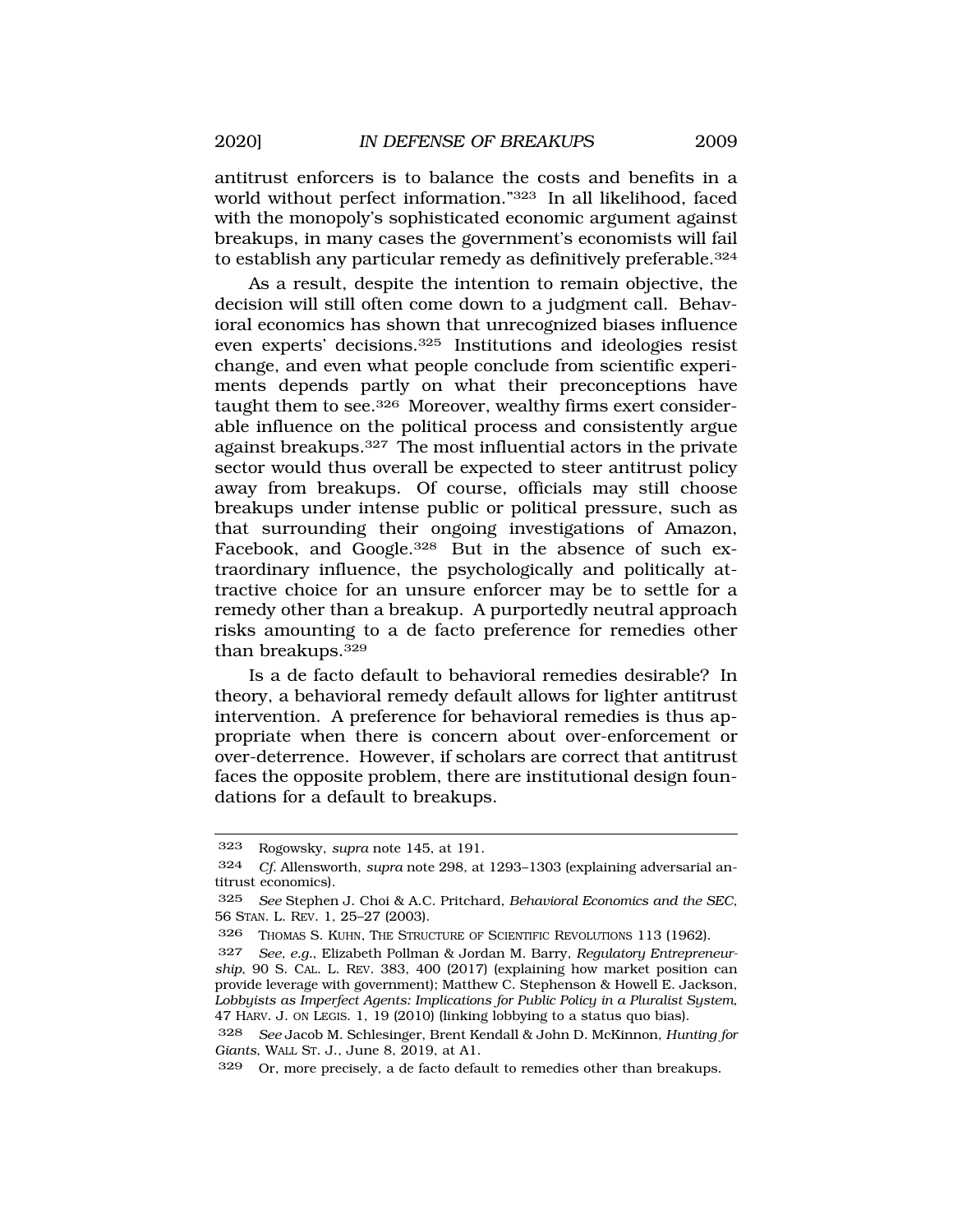Additionally, more ex post breakups can improve ex ante identification of harmful mergers. Because firms proposing a merger have far more extensive information than do antitrust authorities, they are in a better position to predict whether a given merger will later prove anticompetitive. By pursuing the remedy that firms dislike the most, ex post breakups can cause firms to internalize the costs of anticompetitive mergers. Holding enforcers' merger approval process constant,330 an increase in ex post breakups would therefore overall add more of the private sector's sophistication to determining which mergers should not move forward due to anticompetitive concerns.331 The potential to better calibrate antitrust diagnostics supports a breakup default.

Institutional design considerations also apply when administering the remedy. Even with a flawless design, access mandates usually require ongoing oversight. Consequently, executives can retain their monopoly power if they can sufficiently outmaneuver regulatory monitoring. More broadly, there are many different ways to abuse monopoly power. As a result, beyond policing a firm for a specific behavioral remedy, the government must have mechanisms for policing that same firm for different violations.

A breakup that addresses monopoly power, rather than leaving it intact, offers the greatest potential to avoid both of those ongoing sources of regulatory oversight. The private sector has greater resources and sophistication than antitrust authorities, whose budgets have not grown—or have shrunk even as the markets they regulate expanded considerably.332 Access remedies requiring enduring government involvement are therefore more in tension with agencies' resource and sophistication limitations than are breakups, which offer a clear end point.333

<sup>330</sup> Of course, for ex post breakups to improve antitrust they must not cause public regulators to invest less in ex ante screening for problematic mergers. An extreme breakup default could overall harm antitrust if it caused authorities to defer the pre-merger approval process until later. However, given the current starting point of extreme resistance to breakups and heavy industry influence in politics, such a swing is unlikely and could be addressed if it materializes rather than using such an argument as a reason to avoid a clear improvement.

<sup>331</sup> Antitrust relies on both public and private actors for enforcement. *See, e.g.*, Steves & Sons, Inc. v. JELD-WEN, Inc., 345 F. Supp. 3d 614, 648 (E.D. Va. 2018) (considering private suits to enforce antitrust law).

<sup>332</sup> *See* Rory Van Loo, *The New Gatekeepers: Private Firms as Public Enforcers*, 106 VA. L. REV. 467, 510–11 (2020).

<sup>333</sup> Industry can later consolidate—thus the need to prevent and deter.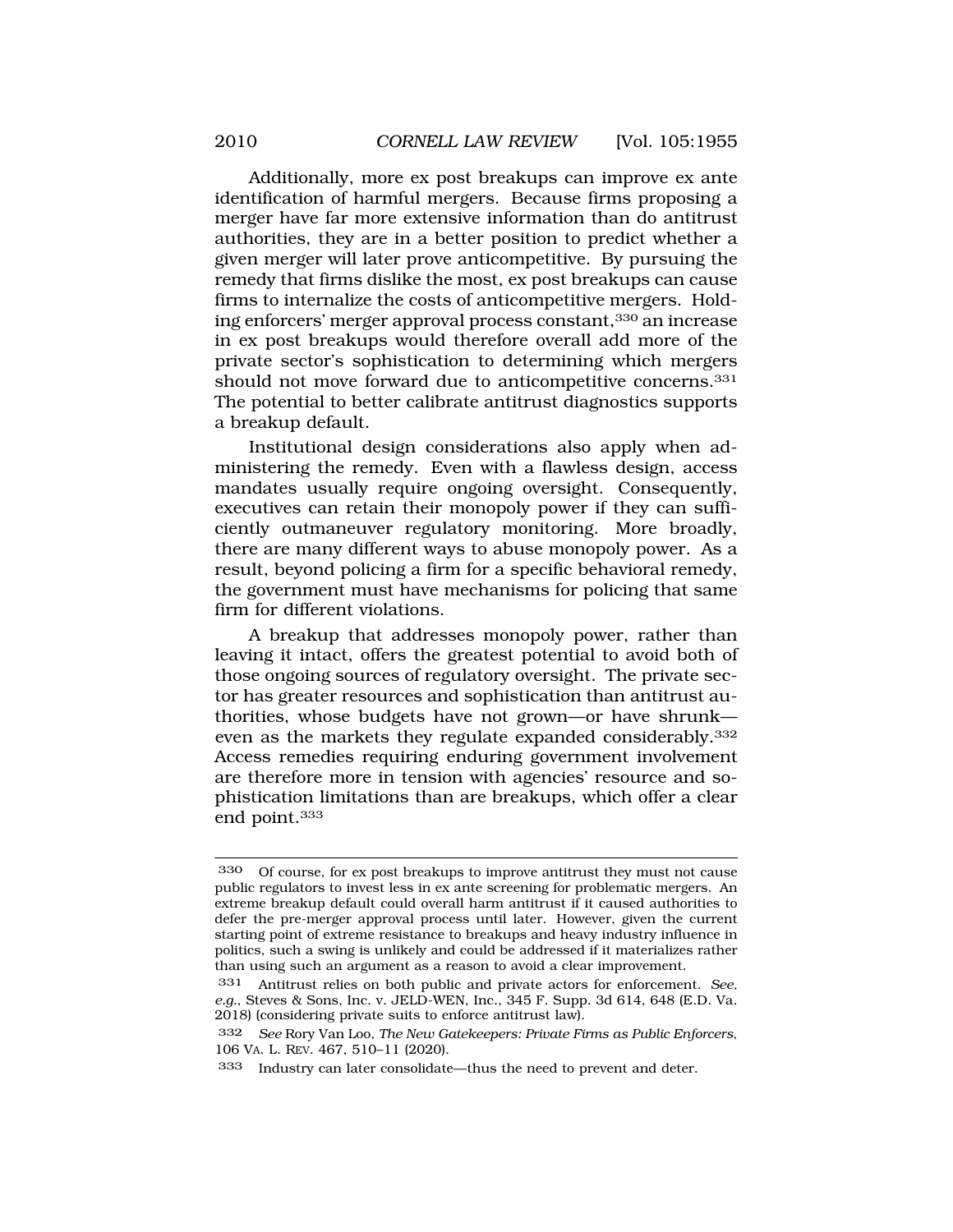Another institutional limitation on antitrust authorities is that their leadership is subject to sudden changes in the political process when new presidential administrations arrive. Consequently, a monopoly subject to behavioral constraints could wait for a more deregulatory political regime to assume control of antitrust enforcement, at which point the monopolist could petition for lax monitoring or fewer restraints.334 Relatedly, the monopoly's efforts to capture enforcers are more constant than public attention. That asymmetry in pressure and the subtle nature of regulatory monitoring make access mandates vulnerable to erosion.

Breakups are inherently more resistant to the political process.335 Granted, the changing of presidential administrations complicated the government's decision not to continue pursuing a breakup of Microsoft following the appeal.336 Still, once a breakup is executed a future pro-monopoly FTC, for instance, cannot simply reconstruct the prior monopoly. Thus, breakups may be more likely to succeed because they require less monitoring by both the enforcer and the public.

Finally, breakups are the more market-oriented remedy. Those arguing for inaction or the continuation of more cautious antitrust enforcement often reason that dynamic competition will ultimately unseat even monopolies.<sup>337</sup> That view weighs in favor of conduct over structural remedies, because markets have the chance to respond to inevitable imperfections in the breakup administration. In contrast, with access remedies, private actors face a sustained non-market constraint. Those putting faith in markets, and dynamic competition, should thus find that mandated breakups driven by the private sector are the more appealing antitrust remedy.

The case for a breakup default is strongest in the case of consummated mergers. It may thus be worth shifting the burden of proof onto the party arguing against breakups in the post-merger context. Moreover, as Steven Salop has argued,

<sup>334</sup> *See supra* subpart III.C.

<sup>335</sup> *But see* Frank H. Easterbrook, *The Limits of Antitrust,* 63 TEX. L. REV. 1, 15 (1984) ("[T]he economic system corrects monopoly more readily than it corrects judicial errors.").

<sup>336</sup> Harry First & Andrew I. Gavil, *Re-Framing Windows: The Durable Meaning of the* Microsoft *Antitrust Litigation*, 2006 UTAH L. REV. 641, 688.

<sup>337</sup> *See* Shelanski & Sidak, *supra* note 57, at 10–11 (describing classic antitrust theory). For an application of market forces to the division of assets, emphasizing the ease of forced intellectual property licensing, see Ramsi Woodcock, *Antitrust's Messy Breakup Fallacy*, WHAT AM I MISSING? (Jan. 15, 2019), https:// zephyranth.pw/2019/01/15/antitrusts-messy-breakup-fallacy [https:// perma.cc/3GTZ-9TYB].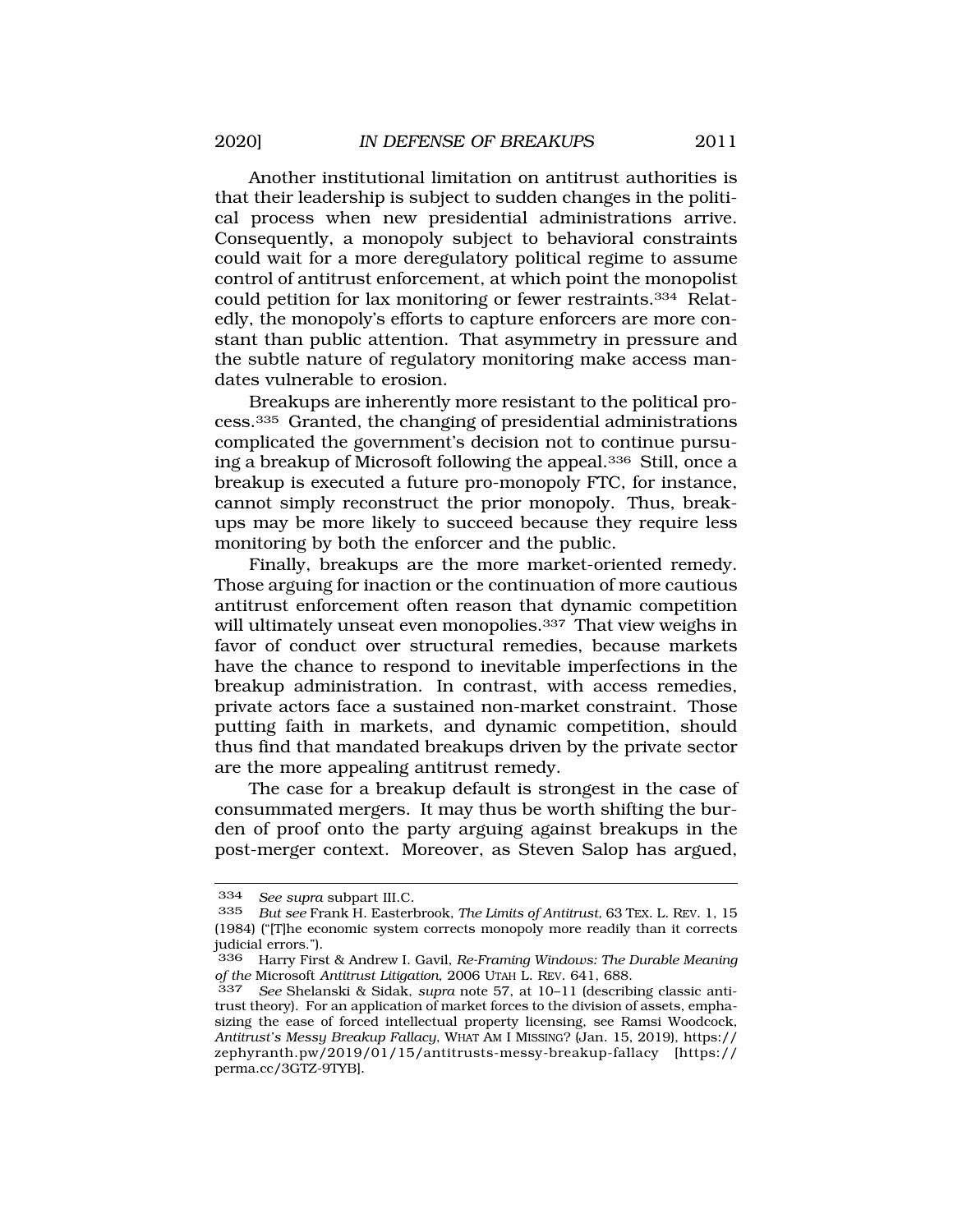<span id="page-57-0"></span>antitrust authorities should consider requiring divestitures of the company even if the divested pieces are unrelated to the original anticompetitive merger.338 That principle is crucial in the context of a monopoly's acquisition of a nascent competitor, which may have halted the competitor during the sole window of time comprising any true threat.339

Should breakups be the default remedy beyond the postmerger context? Although a universal antitrust breakup default for non-merger cases is unwarranted, the traditional deference to enforcers' choice of remedy seems sensible—even if the remedy is a breakup. In choosing a remedy, however, enforcers should consider the factors mentioned above—the challenges of policing monopolies for behavioral remedies, need for deterrence, and broader economic benefits of breakups. Enforcers and judges should then make the final decision based on what would most help consumers and society rather than which remedy most closely fits the wrong.

## 2. *Comparing Breakups to Inaction and Other Alternatives*

Space constraints do not allow for devoting similar attention to comparing other alternatives, but a few brief notes are in order. Other alternatives include financial penalties, regulation outside of antitrust, and inaction. Financial penalties are difficult and impractical to set at a deterrent level.<sup>340</sup> These and other alternatives are worthy of sustained examination, and in some contexts one or several of them combined may be superior to breakups. However, overall, conduct prohibitions and penalties are less promising than other remedies for addressing the full costs of the anticompetitive merger.

In terms of regulatory interventions outside of antitrust, new legal rules would be needed for many such proposals for

<sup>338</sup> *See* Salop, *supra* note 36, at 18–19.

<sup>339</sup> For a discussion of Facebook making defensive acquisitions, see C. Scott Hemphill, *Disruptive Incumbents: Platform Competition in an Age of Machine Learning*, 119 COLUM. L. REV. 1973, 1987 (2019).

<sup>340</sup> *See* Maurice E. Stucke, *Morality and Antitrust*, 2006 COLUM. BUS. L. REV. 443, 475. The present value of future monopoly gains is speculative and presumably large. Moreover, given enforcement costs and imperfect detection, optimal deterrence would likely need to exceed the full costs to the monopoly. Margaret Guerin-Calvert, Keith N. Hylton, Daniel L. Rubinfeld, Gregory J. Werden, Koren Wong-Ervin & Terry Calvani, *Some Thoughts on Cartel Sanctions*, ANTITRUST SOURCE, June 2019, at 1, 2. That level of fine may shut down the company and harm consumers overall. For a general review of deterrence theory and applications to antitrust, see generally Keith N. Hylton, *Punitive Damages and the Economic Theory of Penalties*, 87 GEO. L.J. 421 (1998).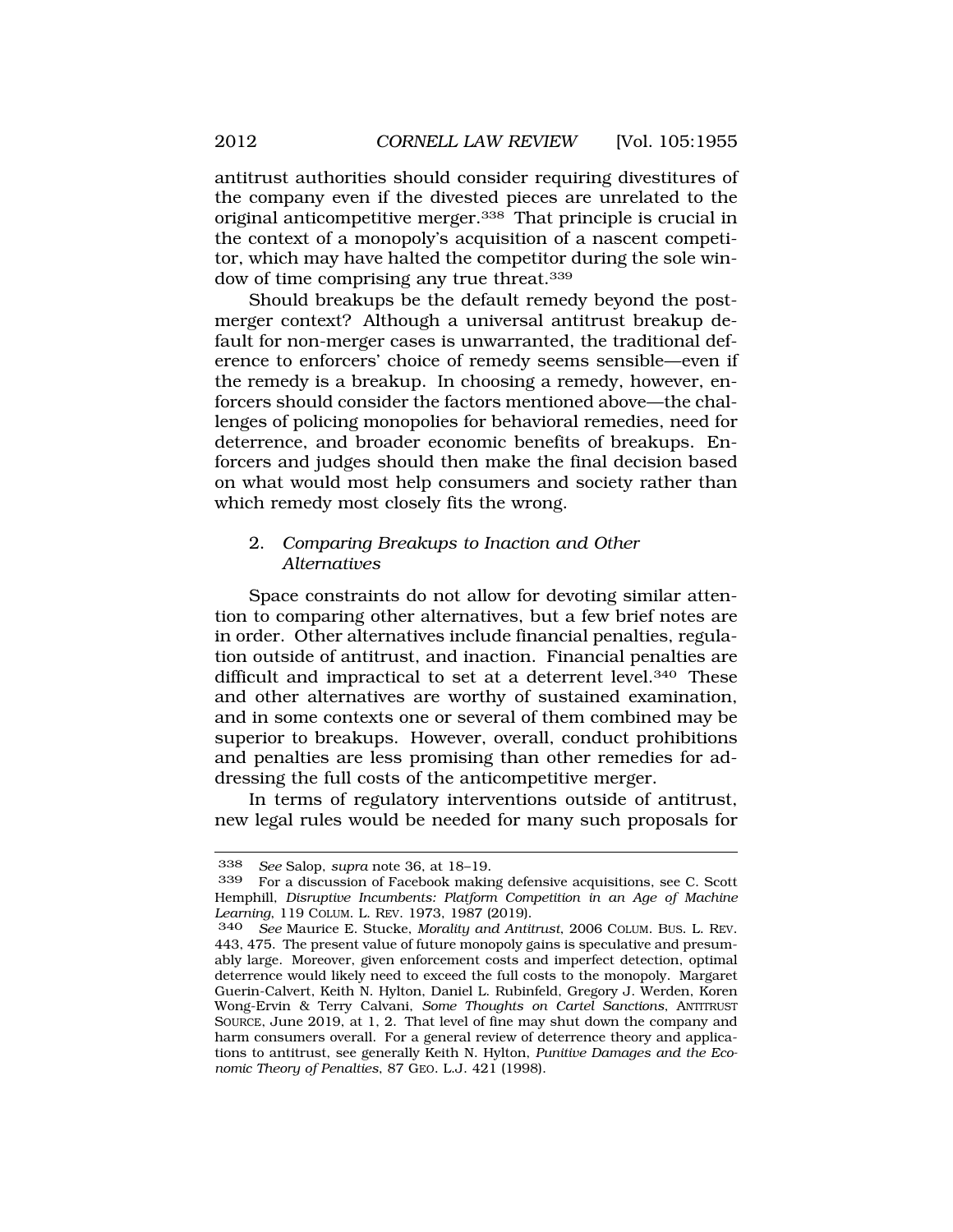oversight, such as treating online platforms as utilities.<sup>341</sup> Thus, those outside-of-antitrust alternatives may not be practical—making the real choice between an antitrust remedy and no intervention.

If breakups cannot be used once a company has integrated, for some the best option would be inaction. There is little doubt that preventing anticompetitive mergers beforehand is better than prosecuting them afterwards. Moreover, the lowest-cost intervention—narrowly defined as the expenditures by government—will always be to do nothing and hope that markets will dislodge the monopoly, such as through disruptive innovation.342 Also, it is hard to argue with the proposition that, all else equal, antitrust should promote competition through the intervention with the least administrative costs.

However, it is difficult to identify all anticompetitive mergers in advance.343 Additionally, if the goal is to address monopoly power, we cannot be assured that an organic market disruption is around the corner. An extreme faith in markets to solve all problems has become far less common than it was during formative years in antitrust development.344 Since then, Nobel Prize-winning work in transaction costs, behavioral economics, and information asymmetries has laid the foundations for seeing that market failures are widespread and persistent.345

Moreover, the economic goal is not to lower the expenses incurred by the government and the monopoly in implementing the remedy. Instead, it is to advance competitive markets that improve consumer welfare—measured, in great part, by efficiency.346 To be sure, an efficiency analysis should include the

<sup>341</sup> *See* K. Sabeel Rahman, *The New Utilities: Private Power, Social Infrastructure, and the Revival of the Public Utility Concept*, 39 CARDOZO L. REV. 1621, 1670  $(2018).$ <br>342

<sup>342</sup> *See* Carstensen, *supra* note 119, at 840.

<sup>343</sup> *See* Michael L. Katz & Howard A. Shelanski, *Merger Analysis and the Treatment of Uncertainty: Should We Expect Better?*, 74 ANTITRUST L.J. 537, 538 (2007) (noting error risks).<br> $344$  See Shelanski & Si

<sup>344</sup> *See* Shelanski & Sidak, *supra* note 57, at 11–15 (citing the decline of Schumpeterian influence).

<sup>345</sup> The recipients include Ronald Coase (1991) and Douglas North (1993) for transaction costs; George Akerlof, Michael Spence, and Joseph E. Stiglitz (2001) for information asymmetries; and Daniel Kahneman (2002) and Richard Thaler (2017) for behavioral economics. *All Prizes in Economic Sciences*, NOBEL PRIZE, <https://www.nobelprize.org/prizes/uncategorized/all-prizes-in-economic-sci>ences/ [<https://perma.cc/9SZ4-BQNT>] (last visited Sept. 27, 2020).

<sup>346</sup> *See, e.g.*, Shelanski & Sidak, *supra* note 57, at 19 (discussing allocative efficiency).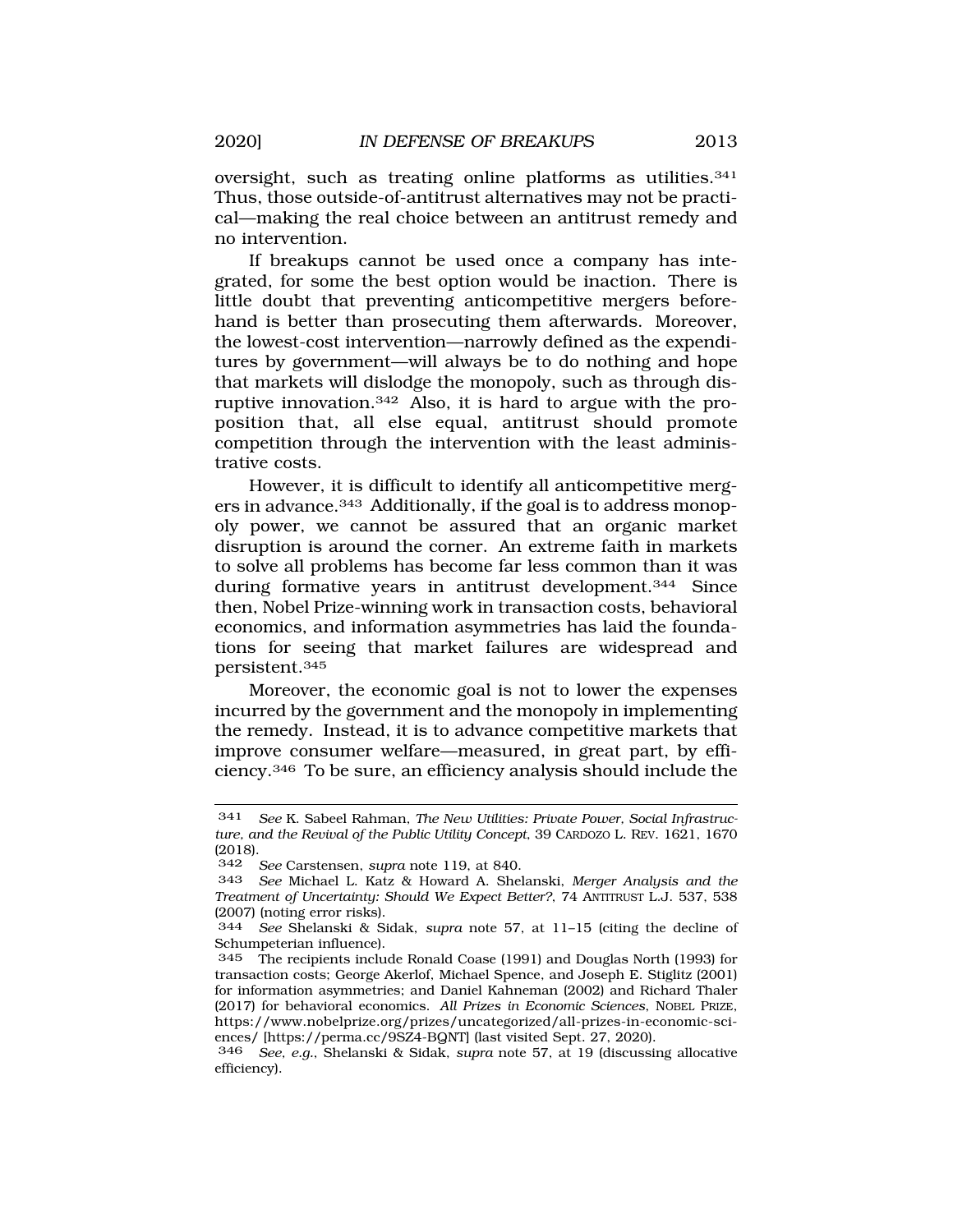<span id="page-59-0"></span>remedy implementation expenses. But there is no strong evidence that antitrust breakups harm efficiency.347 Therefore, the remedy that costs the least to implement—inaction—can be by far the most economically harmful choice if it leaves in place a monopolist that substantially lowers consumer welfare or provides incentives for anticompetitive mergers.

Defaulting to breakups would leave open the possibility of convincing evidence swaying the remedy choice in another direction, including towards inaction. If a startup is gaining rapid market share by using a game-changing technology, for instance, inaction may be preferable. Absent such compelling evidence to the contrary, however, there is strong support for defaulting to pursuing a breakup remedy when deciding between breakups and inaction.

In summary, the design of remedies should reflect antitrust law's institutional and political constraints. When the cost-benefit analysis yields a clear preferable remedy in any given case, that remedy should be adopted. However, in many cases economic analysis will fail to yield any firm conclusion as to the best remedy. In light of the existing constraints on antitrust agencies and trials, a purportedly neutral approach may produce outcomes counter to what antitrust most needs given the pressures toward under-deterrence. Furthermore, a working hypothesis that begins with breakups as the preferred remedy and resolves ambiguity in their favor would result in more actual breakups. This approach would thus produce the data points needed to reassess the hypothesis and readjust the legal framework in accordance with up-to-date, sophisticated empirics rather than outdated studies, historical anecdotes, and intuition. As a practical matter, a breakup default may be necessary to right the course toward eventually choosing breakups on the merits.

## C. Expanding Breakups

Greater clarity about administering breakups speaks to perhaps the most controversial antitrust entity: the monopoly that did not obtain its dominance through mergers and has done nothing illegal. As a matter of law, "monopolists are permitted to keep their lawfully acquired market positions so long as they do not engage in exclusionary practices."348 Those firms can charge monopoly prices.

<sup>347</sup> *See supra* Part II.

<sup>348</sup> Hovenkamp, *supra* note 7, at 98–99.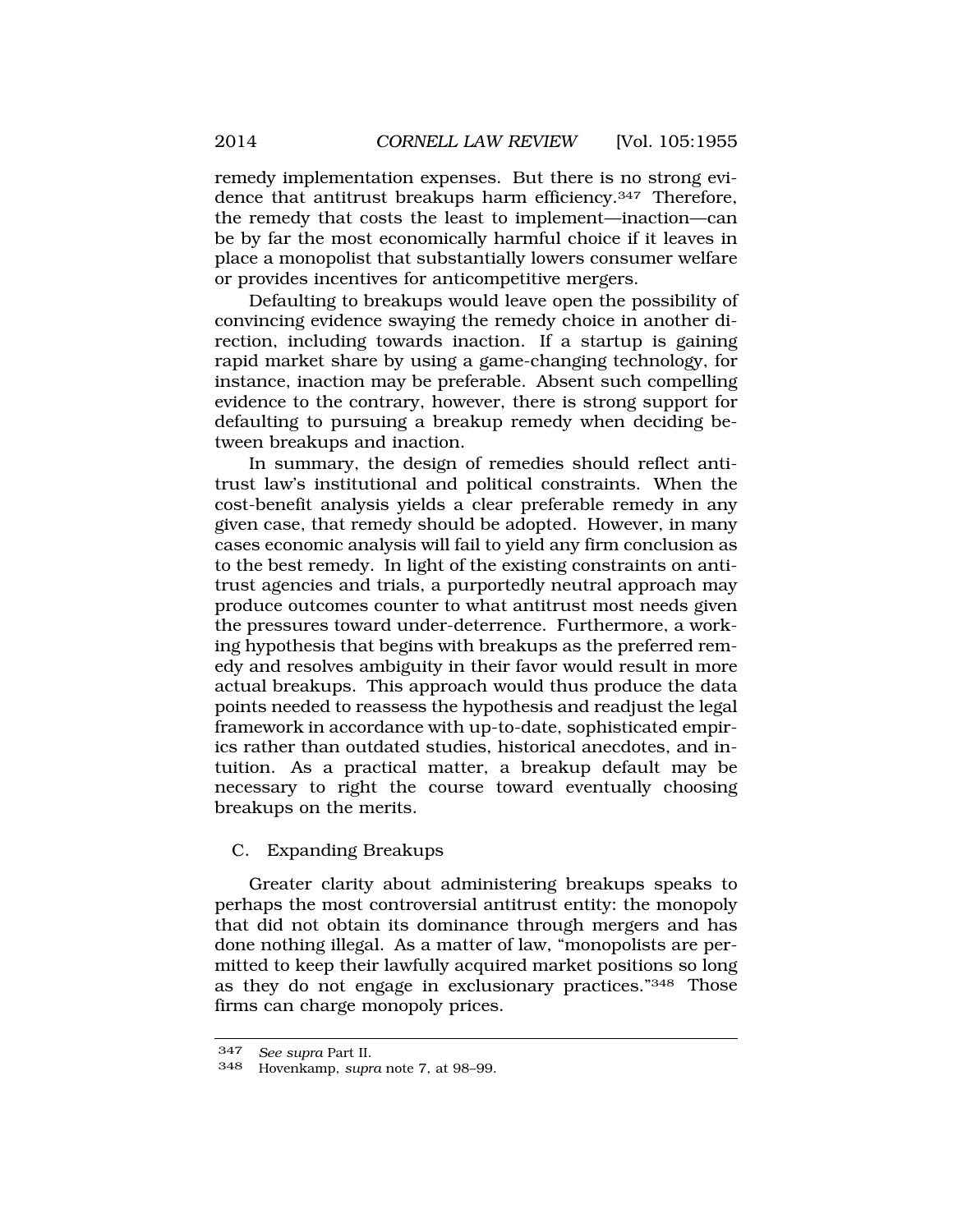This Article does not establish that society would be better off by getting rid of the conduct requirement and prohibiting monopolies obtained by "superior skill, foresight and industry."349 However, in two main ways a more comprehensive understanding of breakups weakens the existing antitrust allowance of such "successful" monopolies. First, the leading justification for allowing monopolies to exist and to charge monopolistic prices is to provide incentives for innovation and<br>investment.<sup>350</sup> Most famously. Justice Antonin Scalia Most famously, Justice Antonin Scalia explained:

The mere possession of monopoly power, and the concomitant charging of monopoly prices, is not only not unlawful; it is an important element of the free-market system. The opportunity to charge monopoly prices—at least for a short period—is what attracts "business acumen" in the first place; it induces risk taking that produces innovation and economic growth. To safeguard the incentive to innovate, the possession of monopoly power will not be found unlawful unless it is accompanied by an element of anticompetitive *conduct*.351

DOJ officials have echoed those concerns by citing the need "to protect the very incentives to innovate" as the leading, if not the only, obstacle to breakups.352 In particular, the articulated fear is discouraging entrepreneurs from starting up a company.353

In other words, innovation is the principal concern about breaking up firms that charge monopoly prices. Absent that concern, society would be better off ending the consumer welfare harms caused by monopoly pricing. This argument in favor of monopolies is powerful due to the consensus that innovation is a significant driver of economic growth and progress indeed, for many, innovation is the most important contributor

<sup>349</sup> United States v. Aluminum Co. of Am., 148 F.2d 416, 430 (2d Cir. 1945). 350 *See, e.g.*, David S. Evans & Keith N. Hylton, *The Lawful Acquisition and Exercise of Monopoly Power and Its Implications for the Objectives of Antitrust*, 4 COMPETITION POL'Y INT'L 203 (2008) ("U.S. antitrust laws recognize . . . monopoly profits as the desirable rewards for entrepreneurship.").

<sup>351</sup> Verizon Commc'ns Inc. v. Law Offices of Curtis V. Trinko, 540 U.S. 398, 407 (2004) (emphasis in original).

<sup>352</sup> Makan Delrahim, Assistant Attorney Gen., U.S. Dep't of Just., Remarks at the University of Haifa, "Start Me Up": Start-Up Nations, Innovation, and Antitrust Policy (Oct. 17, 2018), <https://www.justice.gov/opa/speech/assistant-at>torney-general-makan-delrahim-delivers-remarks-university-haifa-israel [https:/ /perma.cc/7MVJ-3R3Z].

<sup>353</sup> *See* Joshua Wright & Aurelien Portuese, *Antitrust Populism: Towards a Taxonomy*, 25 STAN. J.L. BUS. & FIN. 131, 152 (2020).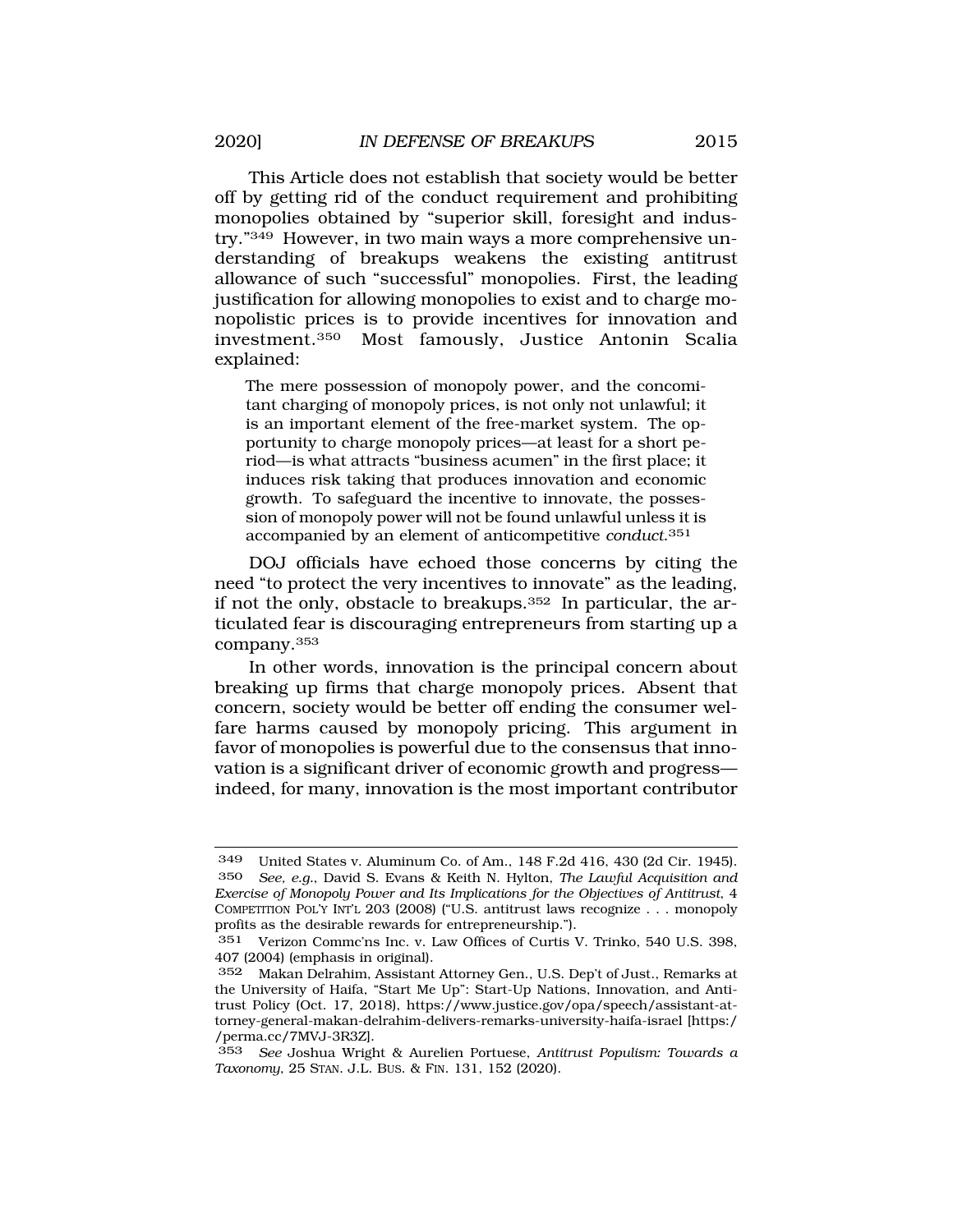to growth.354 In arguing for structural remedies, scholars have often left the innovation incentives argument alone.<sup>355</sup>

Protecting innovation is valuable. However, in light of what breakups can accomplish as a remedy, innovation concerns do not support the current antitrust permissiveness of successdriven monopolies. To assess that concern, it bears emphasis that breaking up an organic monopoly would only happen when a company becomes extremely successful. That constraint means that the breakup could unfold in a way that would offer those who built the company sufficient rewards for their innovation.

To illustrate, consider how the innovation source of resistance to breakups would play out for Google, Facebook, and Amazon, which are currently leading targets for breakups. If Amazon were split into several companies—say its cloud computing business, its Amazon-owned sales business, and a platform—founder and CEO Jeff Bezos would still own stakes in enormous companies and still be among the wealthiest humans ever to exist, like Rockefeller was after the government carved up Standard Oil.356 It is hard to imagine future entrepreneurs would look to Bezos at that point and somehow be discouraged from following similar paths.

As further perspective, consider a hypothetical in which Amazon and Facebook were shut down by some antitrust administrative mistake without compensating their founders. In such a scenario, Bezos and Zuckerberg would still be extraordinarily wealthy, since not all of their wealth is tied up in their companies. It is not clear that, even under those circumstances, entrepreneurs would be discouraged from a path in which the worst-case antitrust scenario is extremely unlikely and would still leave them well-off and famous. Moreover, if such outcomes occurred by mistake, reforms could be implemented to change the breakup process. To be clear, this Article does not propose such a scenario, which would be risky from the perspective of innovation incentives and consumer welfare. Still, the hypothetical is informative because it shows the limited downsides as measured by the innovation argument's main concern.

<sup>354</sup> *See* MICHAEL A. CARRIER, INNOVATION FOR THE 21ST CENTURY 2 (2009); Howard A. Shelanski, *Information, Innovation, and Competition Policy for the Internet*, 161 U. PA. L. REV. 1663, 1670–71 (2013).

<sup>355</sup> *See, e.g.*, Khan & Vaheesan*, supra* note 24, at 287–91 (focusing on other goals).

<sup>356</sup> *See supra* note 226 and accompanying text.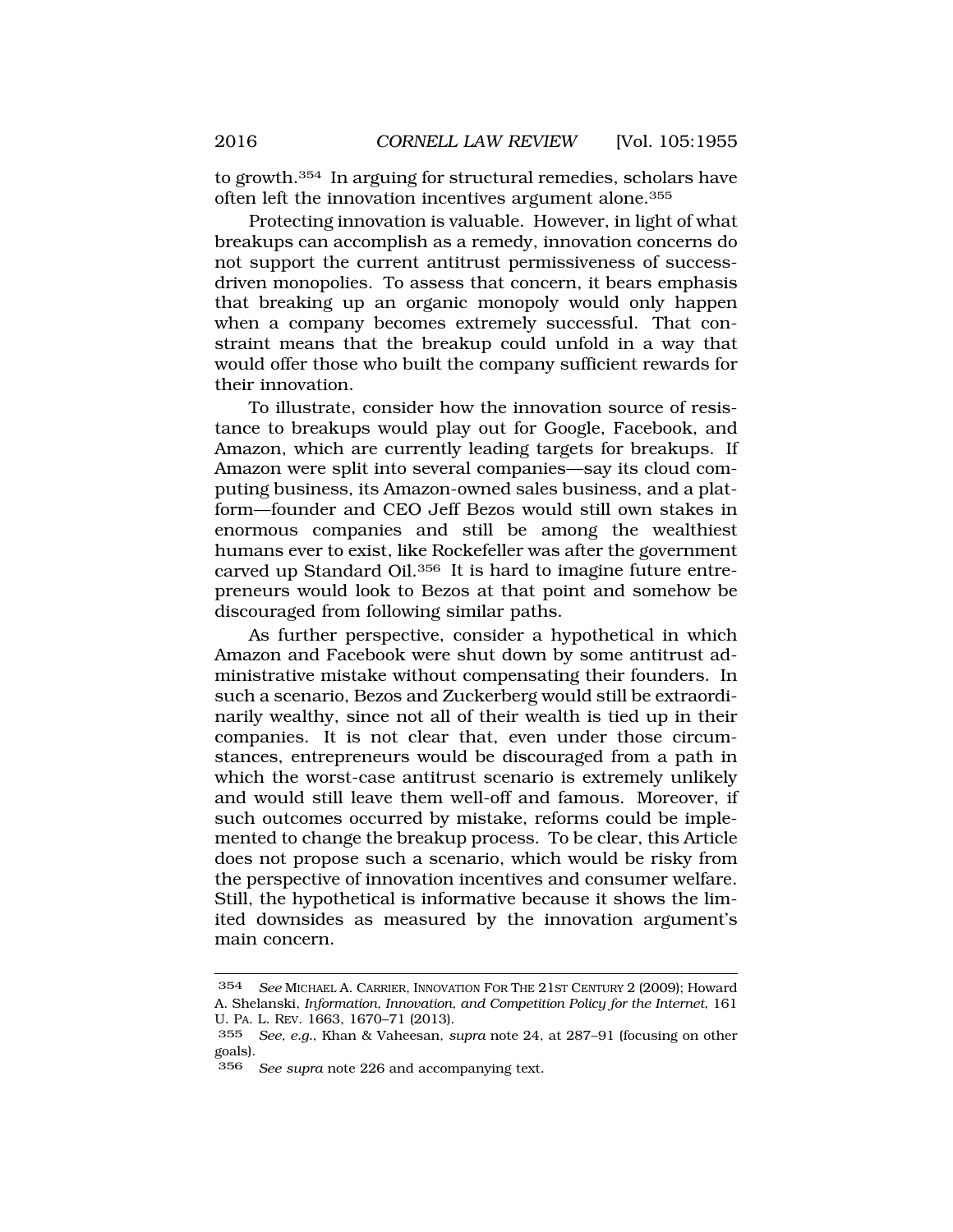Also, the sale of the company's assets can be assessed before completing the forced deal. If the proposed sale would leave the monopoly's founders and investors uncompensated to a degree that might discourage future innovation, the government could change course. That approach would address scholarly concerns about making investments in research and development unprofitable. The current policy of blanket prohibitions of breakups even when they would leave innovators amply compensated—a policy justified by concerns about those innovators—is inconsistent with the prevalence of profitable private divestitures that leave shareholders better off.357

Additionally, a defining feature of entrepreneurship is "high risk."358 The vast majority of startups fail to yield significant returns on investment.359 If by error, antitrust enforcement happened to erase the wealth of an innovator who created a monopoly, it would be counterintuitive to assume such rare occurrences would discourage a group of people who are already undeterred by long odds. Of course, if breakups routinely wiped out the wealth of entrepreneurs, that would change incentives. Again, though, the historical record does not indicate that breakups impoverish entrepreneurs.

Despite the existing policy's questionable foundations, concerns about harming innovation should still inform the design of any no-fault monopolization standard.360 As mentioned above, when the remedy responds to a consummated merger or other illegal conduct, a breakup may need to be accompanied by disgorgement or penalties to sufficiently deter anticompetitive practices. However, when breakups are used against monopoly power obtained legally—by offering a better product such a penalty need not be part of the remedy. The goal would be to remove or lower the ability to exercise monopoly power. By allowing the entrepreneur in such situations to split up the successful monopoly and reap the rewards of the market price of that sale, antitrust law can address the harms from monopolies and the concerns about discouraging monopolies built on successful products.

<sup>357</sup> *See supra* subpart III.A.

<sup>358</sup> *See* D. Daniel Sokol, *Antitrust's "Curse of Bigness" Problem*, 118 MICH. L. REV. 1259, 1275 (2020) (book review).

<sup>359</sup> William R. Kerr, Ramana Nanda & Matthew Rhodes-Kropf, *Entrepreneurship as Experimentation*, 28 J. ECON. PERSP. 25, 26 (2014).

<sup>360</sup> On the importance of innovation informing antitrust remedies, see Keith N. Hylton, *A Unified Framework for Competition Policy and Innovation Policy*, 22 TEX. INTELL. PROP. L.J. 163, 169–73 (2014).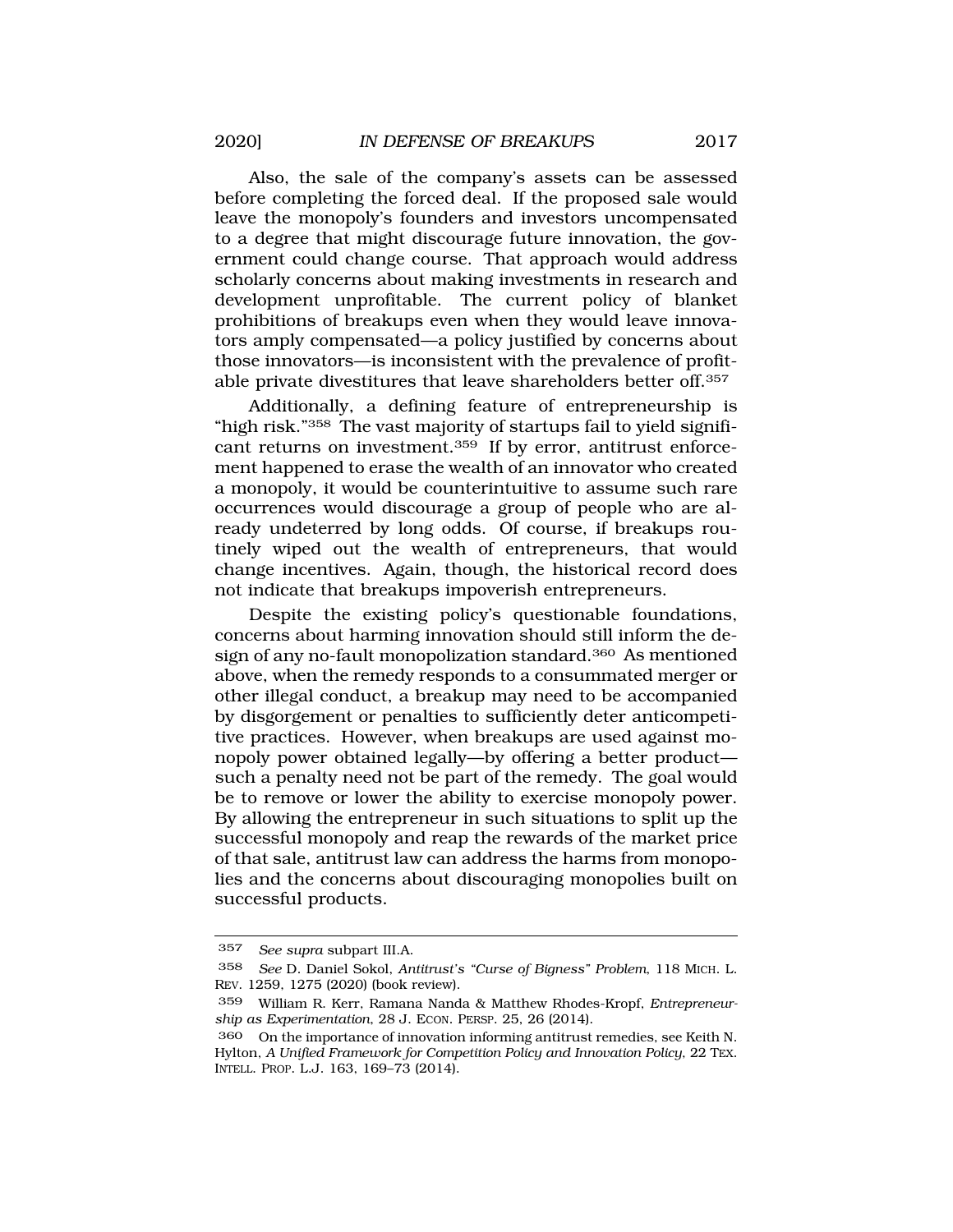The innovation discussion in this subpart has so far focused on incentives to innovate up to the point of becoming a monopoly because that is the chief justification for the current antitrust regime. A related issue is worth considering briefly, albeit of secondary importance: What would be the effects on innovation moving forward of breaking up a monopoly? Antitrust scholars are divided on how such an intervention would affect innovation,361 but those debates omit the private sector's perspective on breakups. Many large firms have broken themselves up to become more innovative.<sup>362</sup> There is reason to believe monopolies would be unlikely to pursue such innovation-improving divestitures if the effect would be to lessen their monopoly rents.

Thus, although it is beyond the scope here to settle the broader debate about innovation and antitrust, the most prominent normative foundation for allowing monopolies is in tension with the business sector view of breakups and innovation. It is inaccurate to state that we must tolerate monopoly prices because doing so is vital to motivating innovation. A more refined understanding of breakups shows that antitrust law can have it both ways by breaking up some currently lawful monopolies.

Moving beyond innovation, the rehabilitation of breakups informs debates about reforming antitrust law's treatment of successful monopolies. The law's permissiveness towards monopolies is easier to defend from a paradigm of unwieldy breakups. If breakups are viewed as disastrous or radical, there may be no viable remedy for a company that acquired and maintained its monopoly power legally. Behavioral remedies could work in some situations, but there would be no wrongful conduct to fix for an otherwise law-abiding firm.

Moreover, to preserve innovation incentives an organic monopoly would presumably need to be compensated by competitors for providing access. That would require the government to oversee the pricing of that access over time. Even more problematic would be situations in which access and traditional behavioral remedies do not fit. In those cases, the only remedy that would address monopoly prices may be price control or the government setting the price of the monopoly's products at something reflecting the competitive level. Yet price

<sup>361</sup> For overviews, see Woodcock, *supra* note 247, at 1415–21; Tim Wu, *Taking Innovation Seriously: Antitrust Enforcement If Innovation Mattered Most*, 78 ANTI-TRUST L.J. 313, 314 (2012).

<sup>362</sup> *Supra* subpart III.A.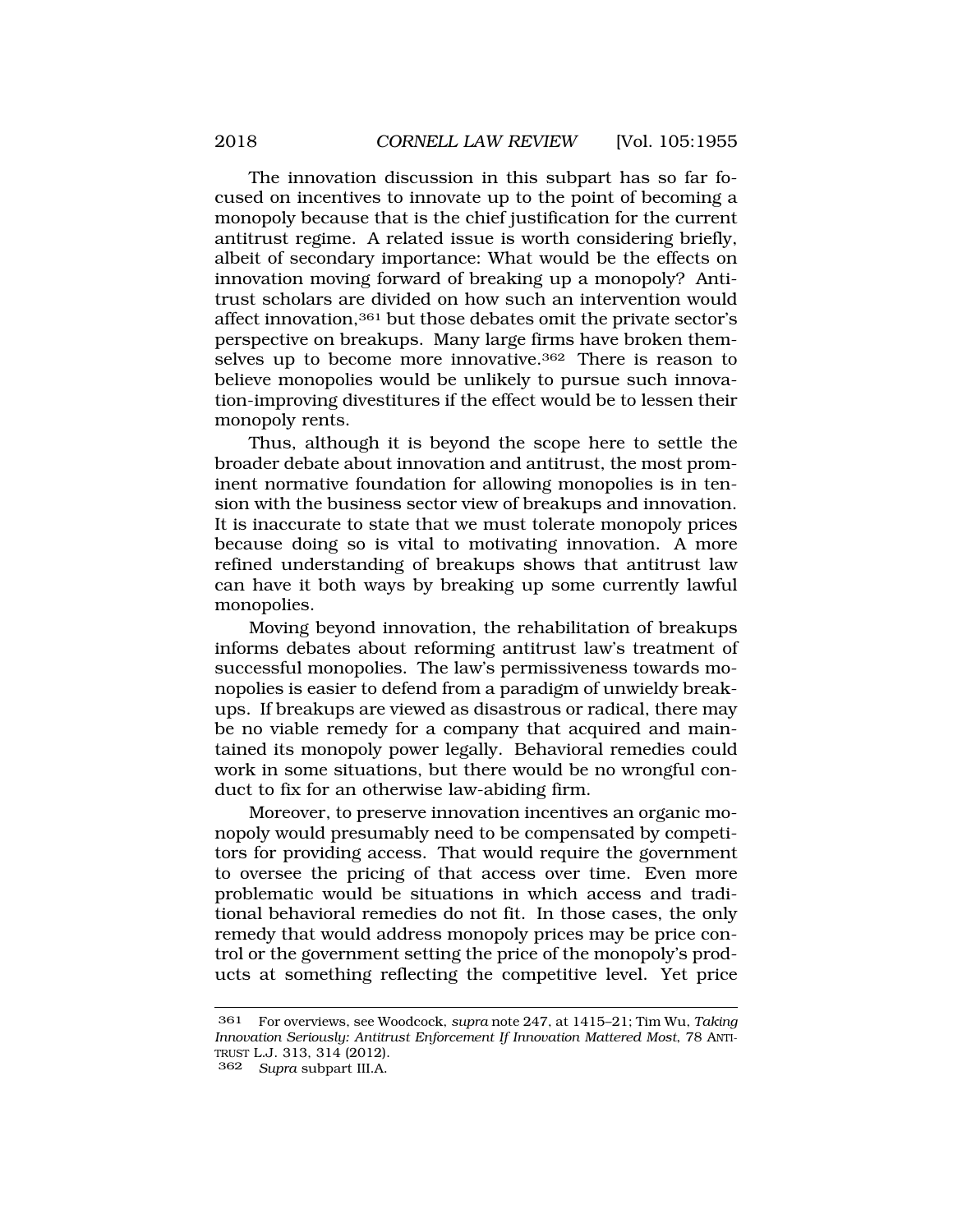controls are economically disfavored.363 In other words, one of the potential obstacles to reforming antitrust law to prosecute more monopolies is the uncertainty how to intervene. An informed view of breakups provides a workable and promising remedy. There would need to be other reasons to want to allow the law to continue permitting monopolies, rather than due to the absence of a feasible remedy.

It merits emphasis that there is room for large businesses and some concentrated markets that bring more benefit to consumers and society than alternatives. Some companies, such as social networks, are limited in how far they can be broken up in the traditional sense without ruining what is valuable to consumers.364 The costs of a breakup, including any pro-competitive benefits of leaving the violator as a single company, must be considered when choosing a remedy. Also, courts should remain skeptical when it is not the government seeking the breakup, but a competitor suing its rival. A more expansive vision for breakups may be in order, but that does not mean that the government should go on a rampage to fragment all industries.

That said, the question of when a broken-up industry would improve consumer welfare is not the focus of this Article. Rather, the main point is that some of the key foundations for the current near-universal allowance of organic monopolies erode when viewed in the context of what is known about governance and divestitures *outside of antitrust*. There are other non-economic reasons some may oppose or support antitrust breakups of organic monopolies.365 But the leading economic foundations for allowing monopolies—providing motivation to innovate—are conjectural. Those foundations also sit in tension with widespread business practices, history, and a common-sense consideration of the example set by wealthy founders of broken up companies.

<sup>363</sup> Joseph R. Mason, Robert Kulick & Hal J. Singer, *The Economic Impact of Eliminating Preemption of State Consumer Protection Laws*, 12 U. PA. J. BUS. L. 781, 795 (2010). An exception to the general view of price controls includes utilities. *See* William Boyd, *Just Price, Public Utility, and the Long History of Economic Regulation in America*, 35 YALE J. ON REG. 721, 750–51 (2018).

<sup>364</sup> For a thoughtful challenge to no-fault monopolization, see Marina Lao, *No-Fault Digital Platform Monopolization*, 61 WM. & MARY L. REV. 755, 776–84 (2020). 365 Pro-monopoly arguments include autonomy and fears of government abuse of power, though similar arguments generally apply to antitrust law. Labor (employment) is also relevant. Arguments against monopolies include the consolidation of political power and inequality.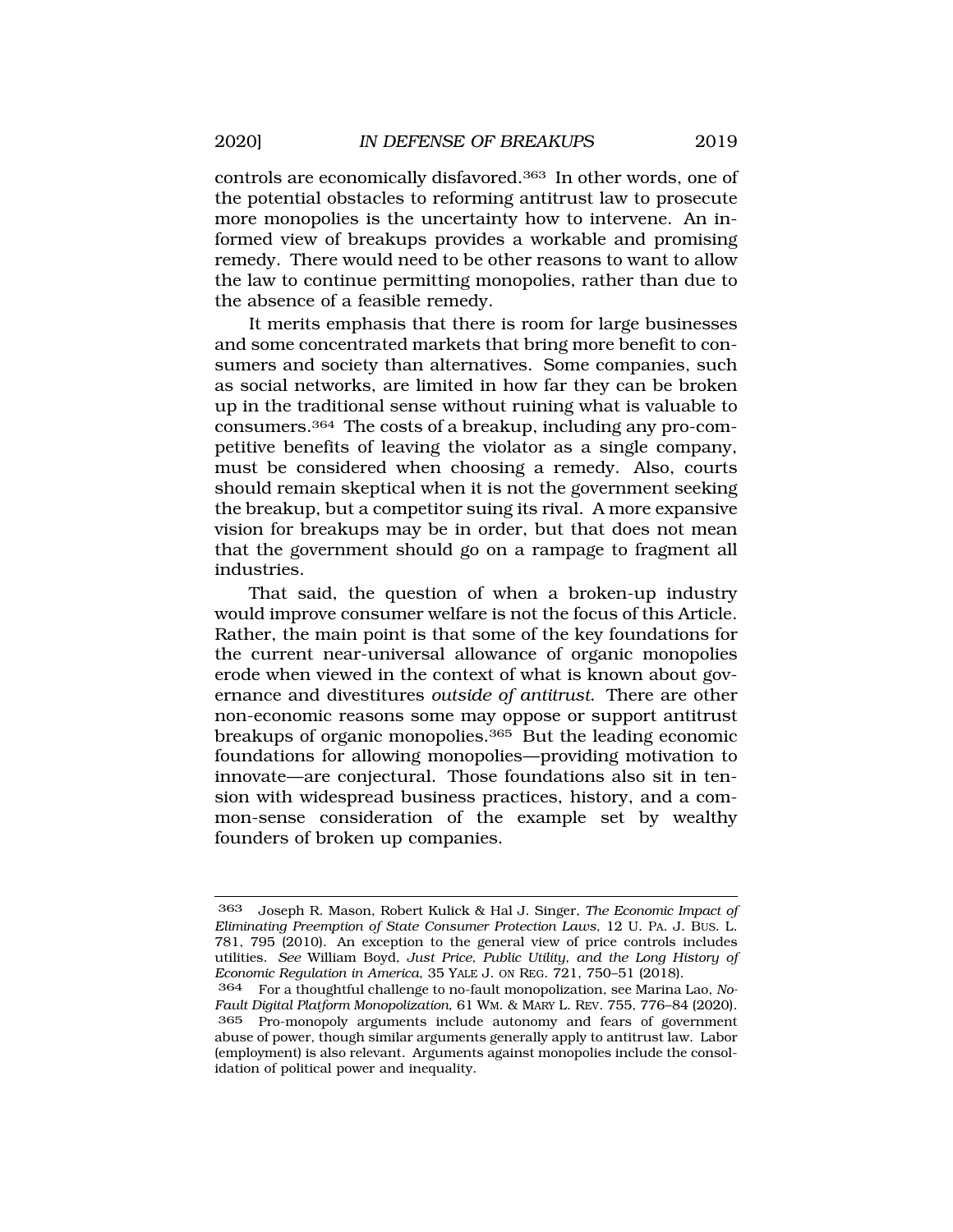<span id="page-65-0"></span>In contrast, there are well-established consumer welfare harms caused by a firm charging monopoly prices.<sup>366</sup> Thus, the main economic argument cited by Supreme Court justices, scholars, and antitrust authorities does not hold as the foundation for a universal rule that monopolies should not be broken up.

A more accurate understanding of administrability illuminates not only the flaws in the current regime, but also the path forward. It is possible to construct an antitrust policy that reflects both a valid emphasis on innovation and the economic value of limiting monopoly power. Legislative reforms could, for companies who obtained and maintained excess monopoly power lawfully, seek to break up those companies when possible to do so in a way that both preserves the core appeal to consumers and rewards the entrepreneurs for their innovation. Like in other areas of antitrust, judicial review would provide a check on abuse of such power.

Note that this proposal channels the leading scholarly justification of the status quo—innovation incentives—into designing a better approach to administering breakups. The framework is likewise consistent with Justice Scalia's emphasis on allowing monopoly profits "at least for a short period," since—unlike in the case of monopolies obtained or maintained by unlawful conduct—breaking up lawful monopolies would not involve disgorgement of those prior monopoly profits.

Without breakups, there will sometimes be nothing that antitrust can do to advance competition. Greater openness to breakups should be pursued because they address the clear harm of monopolies instead of emphasizing unproven risks of disastrous breakups or stifled innovation. Removing breakups' administrative misperceptions will recharge the law's power to combat monopolies and make the field less vulnerable to accusations of "irrelevance."367 When breakups would benefit society, lawmakers and enforcers should not hesitate to use them—even in the face of monopolies previously thought untouchable.

### **CONCLUSION**

Antitrust would benefit from a more interdisciplinary examination of breakups, drawing on both administrative law

<sup>366</sup> *See* Lao, *supra* note 364, at 789–97 (reviewing the literature).

<sup>367</sup> Harry First & Spencer Weber Waller, *Antitrust's Democracy Deficit*, 81 FORDHAM L. REV. 2543, 2543 (2013) (describing criticism of antitrust).